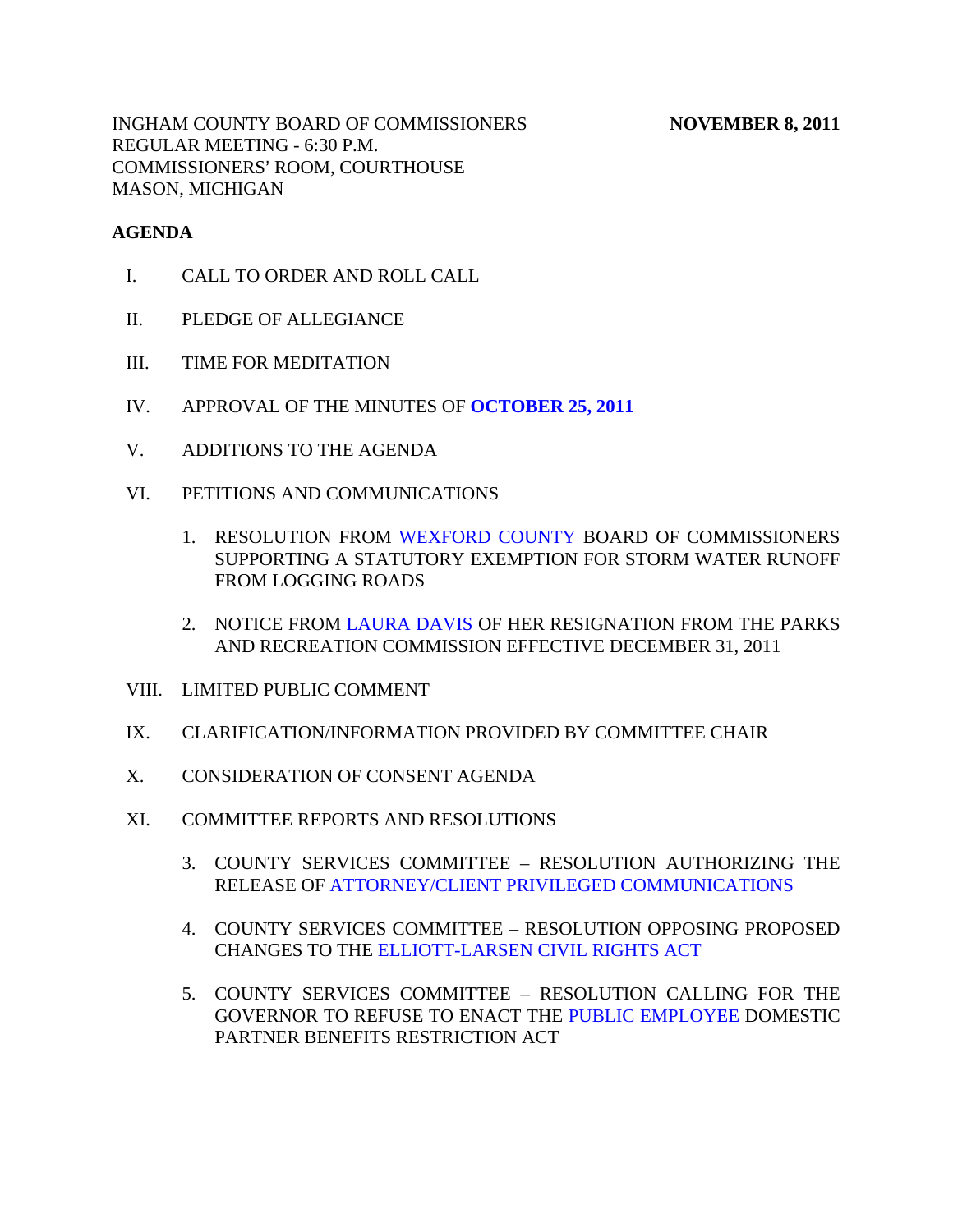#### BOARD OF COMMISSIONERS **PAGE TWO** NOVEMBER 8, 2011

- 6. COUNTY SERVICES AND FINANCE COMMITTEES RESOLUTION TO AUTHORIZE [A CONTRACT FOR SELF FUNDED](#page-29-0) WORKER'S COMPENSATION THIRD PARTY ADMINISTRATION
- 7. COUNTY SERVICES AND FINANCE COMMITTEES RESOLUTION AUTHORIZING A CONTRACT WITH PLEUNE SERVICE COMPANY FOR THE REPLACEMENT OF T[HE CHILLER AT THE HILLIARD BUILDING IN MASO](#page-30-0)N AS WELL AS AUTHORIZING A LINE ITEM TRANSFER TO ENSURE APPROPRIATE FUNDS ARE AVAILABLE
- 8. COUNTY SERVICES AND FINANCE COMMITTEES RESOLUTION TO REQUEST AUTHORIZATION TO PURCHASE EQUIPMENT MATERIALS NEEDED TO [RETRO FIT THE LIG](#page-31-0)HTING AT THE HUMAN SERVICES BUILDING
- 9. COUNTY SERVICES AND FINANCE COMMITTEES RESOLUTION AUTHORIZING CHANGES TO THE SCOPE OF THE HAWK ISLAND SNOW BOAR[DING HILL AND SUPPORTING THE FOR](#page-32-0)MATION OF A PARTNERSHIP BETWEEN URBAN SNOWPARKS, LLC AND THE FRIENDS OF INGHAM COUNTY PARKS
- 10. COUNTY SERVICES AND FINANCE COMMITTEES RESOLUTION APPROVING AMENDMENT #4 WITH THE DEPARTMENT OF NATURAL RESOURCES TO DEVELO[P A SNOW TUBING HILL AT HA](#page-34-0)WK ISLAND PARK
- 11. COUNTY SERVICES AND FINANCE COMMITTEES RESOLUTION AUTHORIZING A CONTRACT AMENDMENT WITH THE POTTER PARK ZOOLOGICAL SOCIETY TO APPOI[NT SHERRIE GRAHAM AS TH](#page-35-0)E INTERIM ZOO DIRECTOR
- 12. FINANCE COMMITTEE RESOLUTION AUTHORIZING A CONTRACT INCREASE FOR LAUX CONST[RUCTION ON THE FELIN](#page-37-0)E SHIFT DOOR REPLACEMENT PROJECT AT THE POTTER PARK ZOO
- 13. JUDICIARY AND FINANCE COMMITTEES RESOLUTION FOR AUTHORIZATION TO ENTER INTO A THREE YEAR CONTRACT WITH VARIOU[S RESIDENTIAL PLACEMENTS](#page-38-0)
- 14. JUDICIARY AND FINANCE COMMITTEES RESOLUTION TO AUTHORIZE A MICHIGAN COMMUNITY SER[VICE COMMISSION AMER](#page-40-0)ICORPS GRANT POSITION PLACEMENT FOR THE FAMILY DIVISION OF CIRCUIT COURT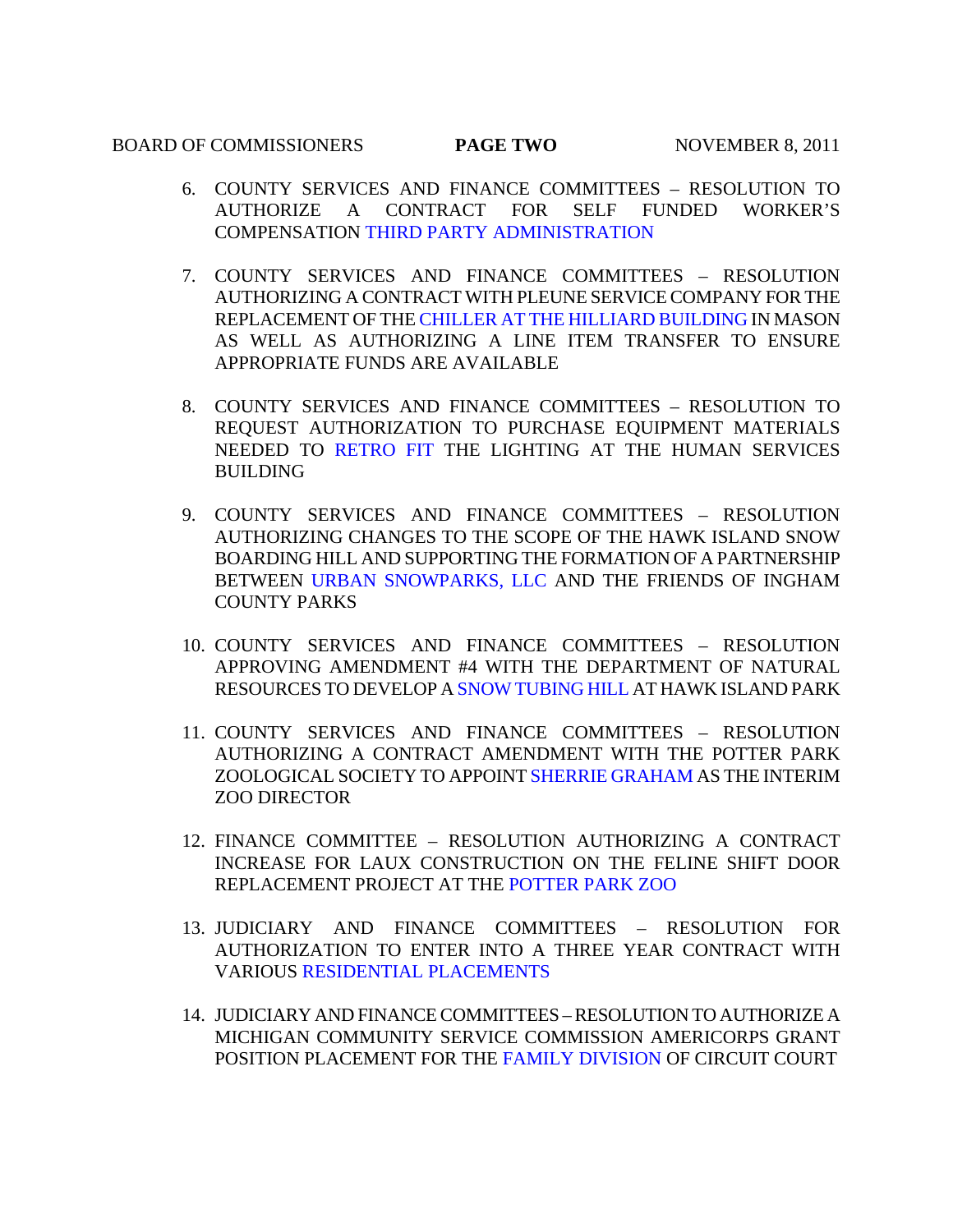#### **BOARD OF COMMISSIONERS PAGE THREE** NOVEMBER 8, 2011

- 15. JUDICIARY AND FINANCE COMMITTEES RESOLUTION TO APPROVE CONTRACTS FOR ATTORNEY SERVICES FOR PROBATE COURT IN [GUARDIAN AD LITEM MATTER](#page-43-0)S
- 16. LAW ENFORCEMENT COMMITTEE RESOLUTION HONORING DEPUTY [JEFF RIBBY FOR](#page-44-0) HIS 15 DEDICATED YEARS OF SERVICE TO THE INGHAM COUNTY SHERIFF'S OFFICE
- 17. LAW ENFORCEMENT AND FINANCE COMMITTEES RESOLUTION TO USE APPROVED 2011 CAPITAL IMPROVEMENT FUNDS TO PURCHASE PAPERLESS A[ND IMAGING SOFTWARE PROG](#page-46-0)RAMS AND HARDWARE FOR CENTRAL RECORDS OF THE INGHAM COUNTY SHERIFF'S OFFICE
- 18. LAW ENFORCEMENT AND FINANCE COMMITTEES RESOLUTION AUTHORIZING THE INGHAM COUNTY SHERIFF'S OFFICE TO TRANSFER THE ASSIGNMENT OF GRANTED EASEMENT AND THE SALE OF EXISTING RADIO TOWER TO TH[E INGHAM COUNTY ROAD COMMISSION](#page-47-0)
- 19. LAW ENF[ORCEMENT AND FINANCE COMMITT](#page-48-0)EES RESOLUTION TO ACCEPT THE MICHIGAN STATE POLICE 2011 HAZARD MITIGATION GRANT AND ENTER INTO SUBCONTRACT WITH THE TRI-COUNTY REGIONAL PLANNING COMMISSION TO UPDATE THE HAZARD MITIGATION PLAN
- 20. LAW ENFORCEMENT AND FINANCE COMMITTEES RESOLUTION TO ENTER INTO A CONTRACT WITH THE CITY OF LANSING AND TO ACCEPT THE FY 201[0 HOMELAND SECURITY GRANT PRO](#page-50-0)GRAM FUNDS
- 21. LAW ENFORCEMENT AND FINANCE COMMITTEES RESOLUTION AUTHORIZING ENTERING INTO A SUBCONTRACT WITH NORTHWEST INITIATIVE F[OR DAY REPORTING PROGR](#page-52-0)AM SERVICES FOR FY 2011-2012
- 22. LAW ENFORCEMENT COMMITTEE RESOLUTION MAKING APPOINTMENTS TO TH[E ANIMAL CONTROL](#page-54-0) SHELTER ADVISORY **COMMITTEE**
- XII. SPECIAL ORDERS OF THE DAY
- XIII. PUBLIC COMMENT
- XIV. COMMISSIONER ANNOUNCEMENTS

XV. CONSIDERATION AND ALLOWANCE OF CLAIMS **BOARD OF COMMISSIONERS PAGE FOUR SOUR SEXUAL POOP SEXUAL PAGE FOUR SEXUAL PROPERTY SEXUAL PROPERTY**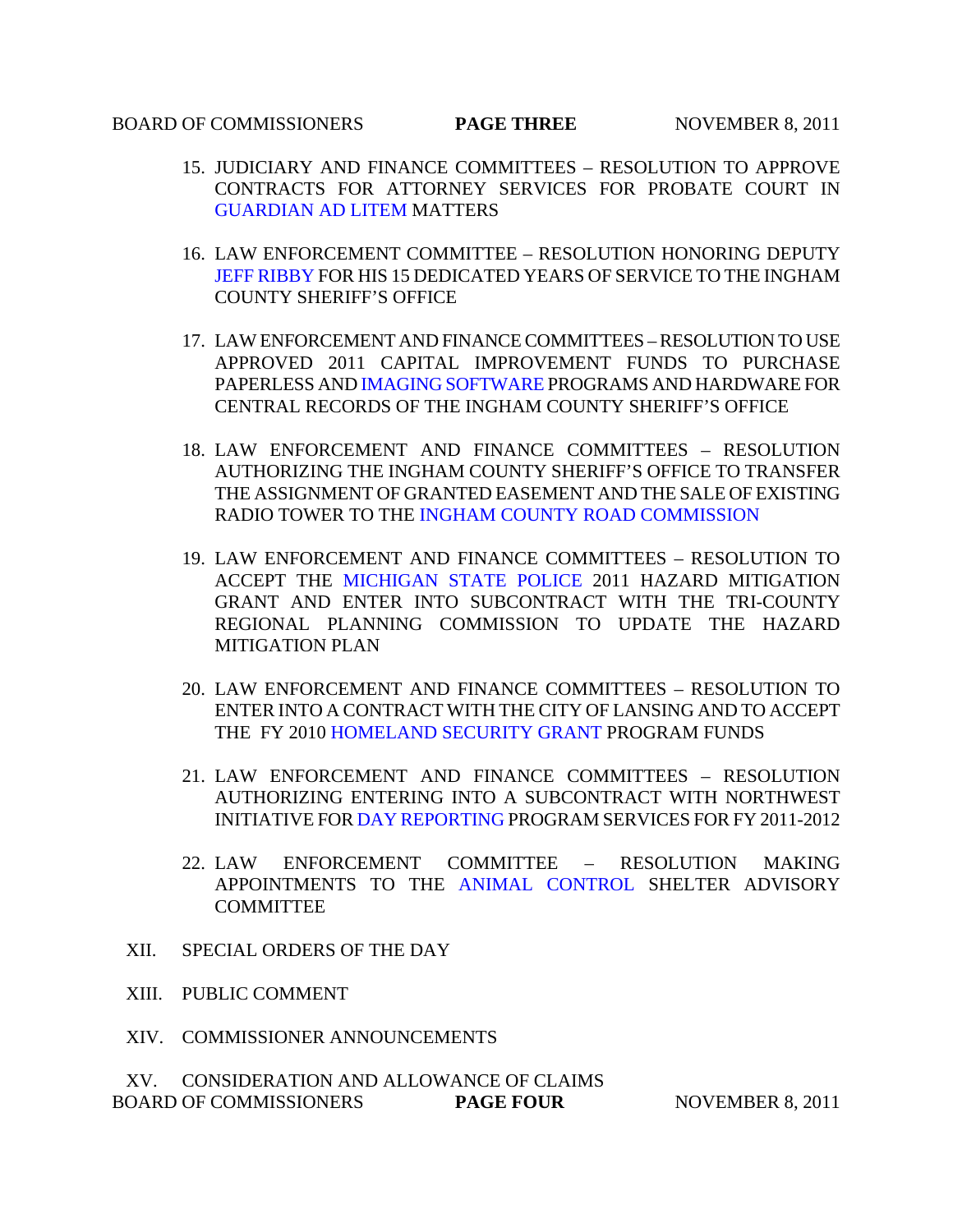#### XVI. ADJOURNMENT

THE COUNTY OF INGHAM WILL PROVIDE NECESSARY REASONABLE AUXILIARY AIDS AND SERVICES, SUCH AS INTERPRETERS FOR THE HEARING IMPAIRED AND AUDIO TAPES OF PRINTED MATERIALS BEING CONSIDERED AT THE MEETING FOR THE VISUALLY IMPAIRED, FOR INDIVIDUALS WITH DISABILITIES AT THE MEETING UPON FIVE (5) WORKING DAYS NOTICE TO THE COUNTY OF INGHAM. INDIVIDUALS WITH DISABILITIES REQUIRING AUXILIARY AIDS OR SERVICES SHOULD CONTACT THE COUNTY OF INGHAM IN WRITING OR BY CALLING THE FOLLOWING: INGHAM COUNTY BOARD OF COMMISSIONERS, P.O. BOX 319, MASON, MI 48854, 517-676-7200.

# **PLEASE TURN OFF CELL PHONES AND OTHER ELECTRONIC DEVICES OR SET TO MUTE OR VIBRATE TO AVOID DISRUPTION DURING THE MEETING**

#### **FULL BOARD PACKETS ARE AVAILABLE AT: www.ingham.org**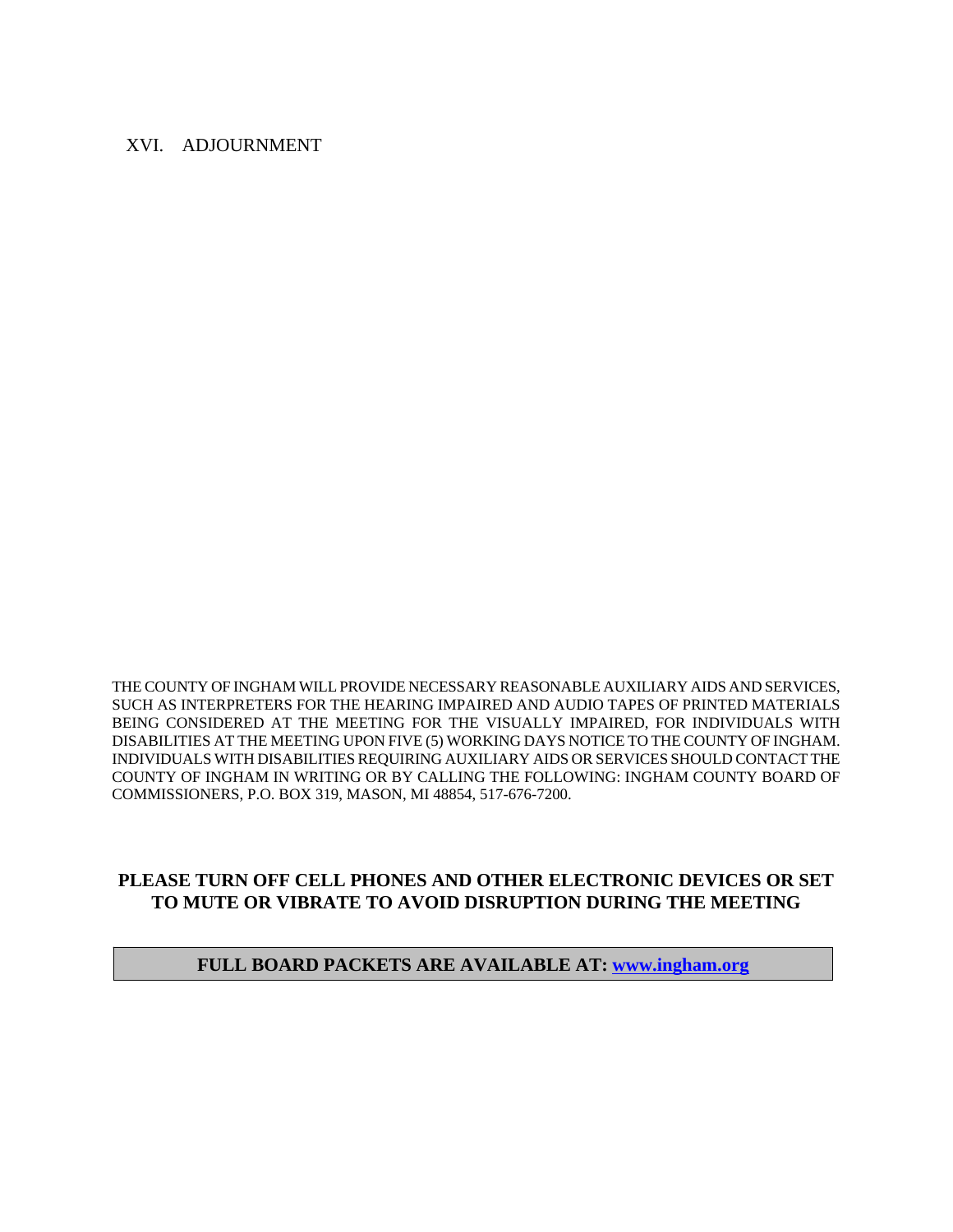Board of Commissioners Room - Courthouse Mason, Michigan - 6:30 p.m. October 25, 2011

#### <span id="page-4-0"></span>**CALL TO ORDER:**

Chairperson Grebner called the October 25, 2011, Regular meeting of the Ingham County Board of Commissioners to order at 6:30 p.m. Roll was called and all Commissioners were present, except Commissioner Tennis

#### **PLEDGE OF ALLEGIANCE:**

Chairperson Grebner led the Board in the Pledge of Allegiance and a few moments of silence were observed for meditation.

#### **APPROVAL OF THE MINUTES:**

Moved by Commissioner Celentino, supported by Commissioner McGrain, to approve the minutes of the October 11, 2011, meeting as submitted. Motion carried unanimously. Absent: Commissioner Tennis.

#### **ADDITIONS TO THE AGENDA:**

Chairperson Grebner indicated that without objection Agenda Item No. 10 – Resolution authorizing an increase in admission rates for the Potter Park Zoo will be pulled from the agenda.

Chairperson Grebner indicated there would be a late resolution added to the agenda – Resolution to re-establish the position of Medical Director within the Health Department. This was accepted without objection from the body. The resolution was added as agenda item No. 19.

#### **PUBLIC HEARING – 2012 INGHAM COUNTY BUDGET**

None

#### **PETITIONS AND COMMUNICATIONS:**

Letter from Michigan State Housing Development Authority (MSHDA) regarding closeout of grant # M-2008- 0552. Received and placed on file.

Resolution from Van Buren County Board of Commissioners regarding the elimination of personal property taxes. Referred to Finance.

Letter (with attachment) from Michigan Department of Environmental quality with attached Air Quality Division's pending new source review application report. Received and placed on file.

Letter from Department of Planning and Neighborhood Development Board regarding City of Lansing notice of public hearing on the design Lansing Comprehensive Plan. Referred to Finance.

Late – Communication from Renee Canady, Deputy Health Officer regarding resolution to re-establish the Medical Director position. Received.

#### **LIMITED PUBLIC COMMENT:**

Dr. Dean Sienko, M.D, addressed the Board with heartfelt farewell as he celebrates his retirement on Monday October 31, 2011 from the Ingham County Health Department. He congratulated Dr. Renee Canady in her appointment to the Health Officer position, and thanked Ingham County for a 23 year career.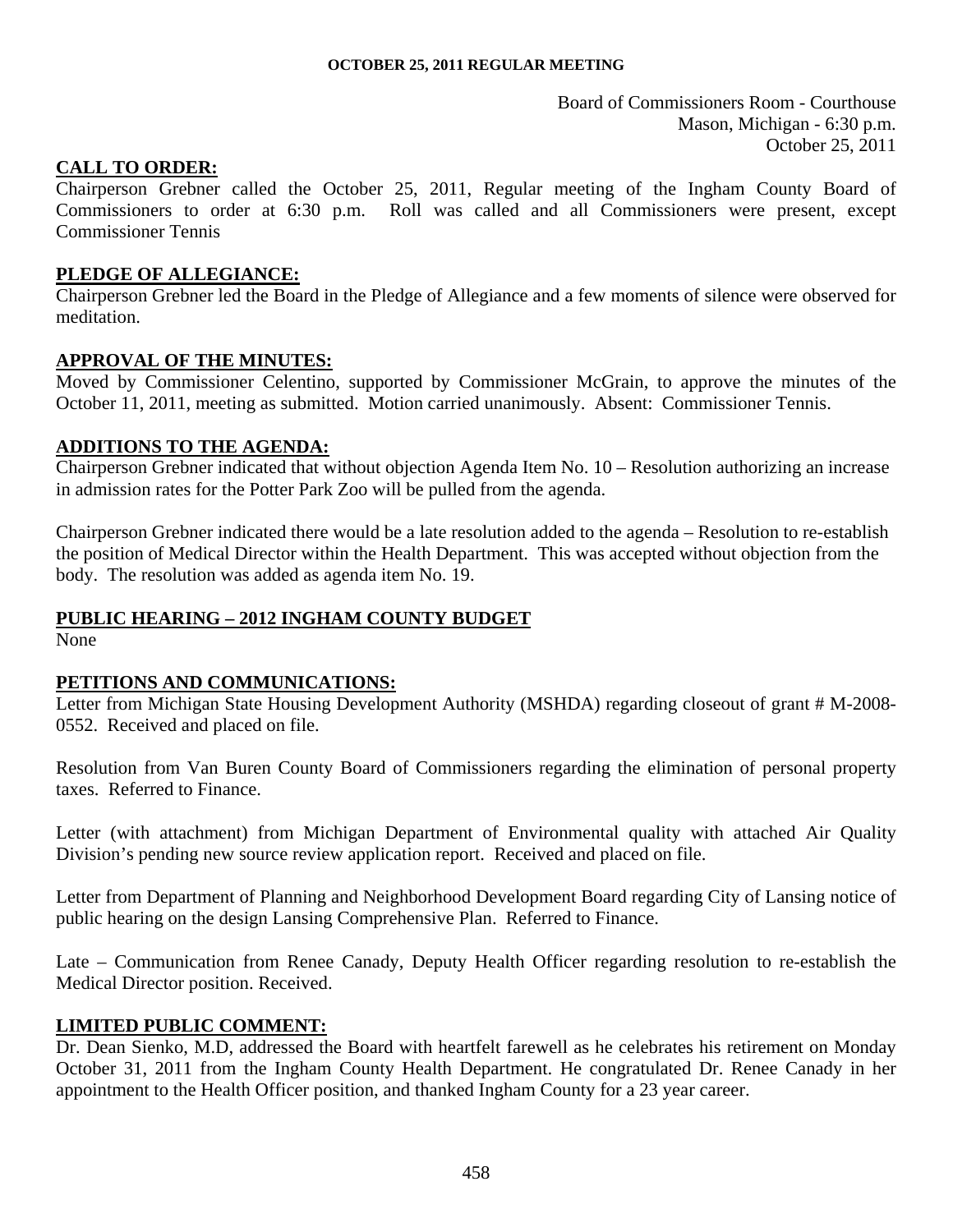Commissioner McGrain addressed the Board to share recognition of services accomplished by Dr. Dean Sienko, M.D. during his 23 years of employment.

Todd Pentecost addressed the Board in support of Jim Benjamin. He also expressed his concerns regarding the Road Commission investigation.

Cheryl Fritze addressed the Board asking for explanations of what information had not been shared that would help clear up concerns at the Road Commission and concerns for the safety of the Road Commission workers under current working conditions.

Suzanne Tuttila addressed the Board in support of Jim Benjamin and her concerns with the allegations brought against him.

Robert Kerr addressed the Board in support of Jim Benjamin with concerns regarding the investigation.

Alicia Fellows addressed the Board in opposition of Shirley Rodgers and in support of reinstating Jim Benjamin.

Keith Douglas addressed the Board in opposition of Shirley Rodgers and Deb De Leon and in support of Jim Benjamin. Mr. Douglas wants all involved to know the facts about the Road Commission and take action to remove Shirley Rodgers.

Earl Griffes addressed the Board with concerns for both Boards, in support of Jim Benjamin and would like Shirley Rodgers removed.

Paul Risner addressed the Board in support of reinstating Jim Benjamin and removing Shirley Rodgers, he would like to see some action from the Board.

Ken Schuchaske shared a letter he had written to Ingham County Road Commission Board and to the Lansing State Journal on political unfairness.

Tom Gamez Jr. addressed the Board in support of Jim Benjamin and requested Jim be reinstated.

Joseph Guenther addressed the Board in support of reinstating Jim Benjamin.

Loretta Benjamin addressed the Board and shared statements made on Commissioner Schor's internet blog. Ms. Benjamin asked that Shirley Rodgers be removed.

Charles Barrett addressed the Board in support of Jim Benjamin and in opposition of Shirley Rodgers.

Anne Clayton addressed the Board regarding changes needed to the Road Commission.

Joyce Benjamin (mother to Jim Benjamin) addressed the Board very thankful to all that have been so supportive of Jim and wishes Jim be reinstated and Shirley Rodgers removed.

Brett Campbell addressed the Board with concerns of the Boards actions. He asked that the politics stop.

# **CLARIFICATION/INFORMATION PROVIDED BY COMMITTEE CHAIR:**

None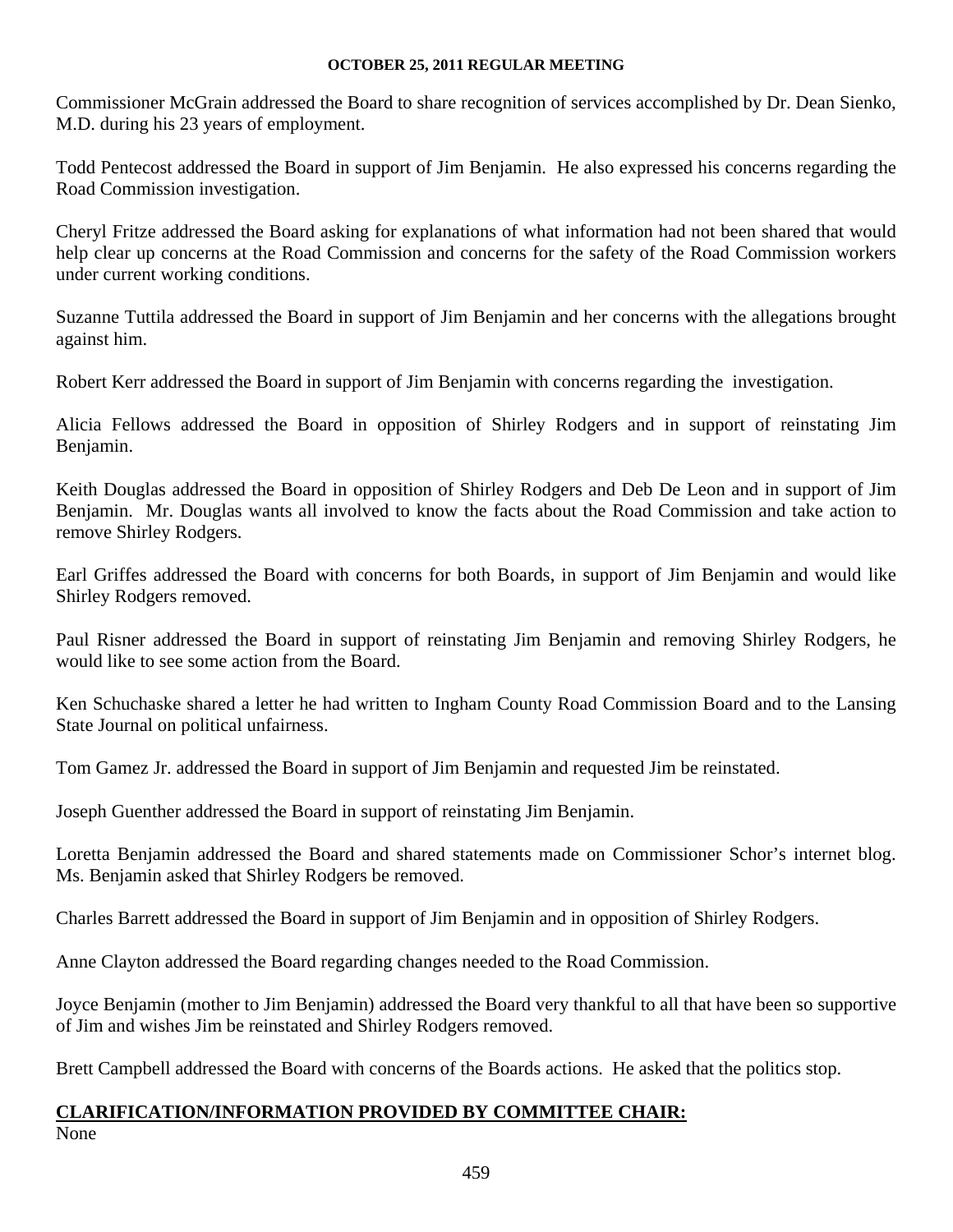# **CONSIDERATION OF CONSENT AGENDA:**

Moved by Commissioner Vickers, supported by Commissioner Koenig, to adopt a consent agenda consisting of all items, except, 11, 14 and 19. Motion to adopt a consent agenda carried unanimously. Items on the consent agenda were adopted by a unanimous roll call vote. Items voted on separately are so noted in the minutes. Absent: Commissioner Tennis.

# **COMMITTEE REPORTS AND RESOLUTIONS:**

The following resolution was introduced by Commissioners Vickers, Schafer, Dragonetti and Dougan of the:

# **RESOLUTION ASKING FOR SHIRLEY RODGERS TO RESIGN FROM THE INGHAM COUNTY ROAD COMMISSION**

# **RESOLUTION #11-**

WHEREAS, there has been considerable controversy relative to the Ingham County Road Commission; and

WHEREAS, most has centered around the conduct of Chairperson Shirley Rodgers; and

WHEREAS, Ingham County has a very clear and progressive Ethics Policy forbidding the same; and

WHEREAS, there is a State law that allows for the removal; and

WHEREAS, the conduct of Shirley Rodgers is not reflective of the sentiment and expectations of the County. the service area, State law or Ingham County appointees.

THEREFORE BE IT RESOLVED, that the Ingham County Board of Commissioners, hereby asks Shirley Rodgers to resign immediately.

BE IT FURTHER RESOLVED, that in the event she does not resign the Ingham County Board of Commissioners will proceed with legal action to force the resignation in compliance with State law.

Moved by Commissioner Schafer, supported by Commissioner Vickers, to take immediate action on this item and to request a roll call vote.

Chairperson Grebner explained the rules of a personal item.

Motion failed on a roll call vote with Commissioners Dougan, Dragonetti, McGrain, Schafer and Vickers voting yes and all others voting no. Absent: Commissioner Tennis.

The following resolution was introduced by the County Services Committee:

# **RESOLUTION MAKING AN APPOINTMENT TO THE WOMEN'S COMMISSION**

# **RESOLUTION #11-325**

WHEREAS, a vacancy exists on the Ingham County Women's Commission; and

WHEREAS, the County Services Committee interviewed individuals interested in serving on this Commission.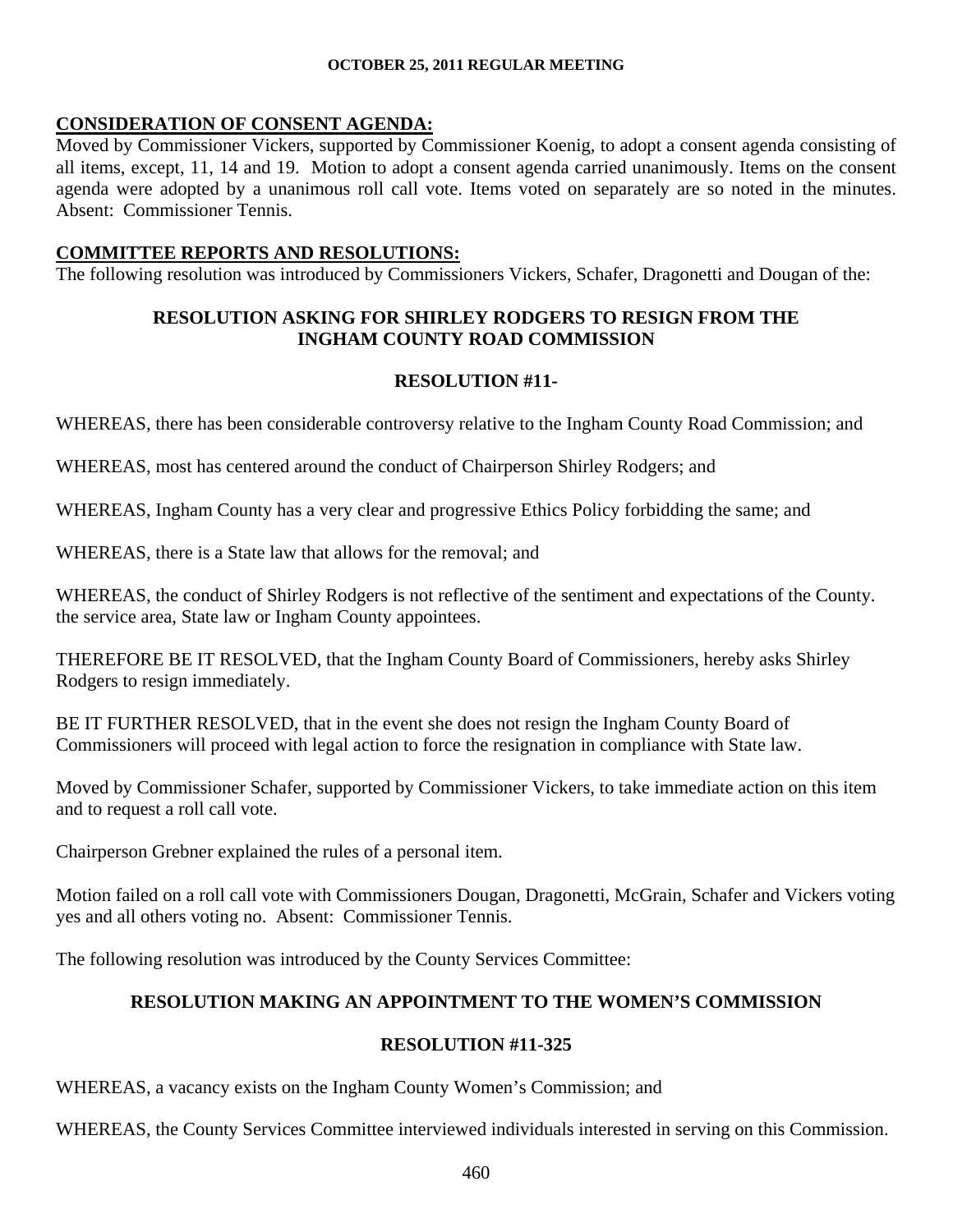THEREFORE BE IT RESOLVED, that the Ingham County Board of Commissioners hereby appoints

# Valerie Keefe, 566 Hunter Boulevard, Lansing, 48910

to the Ingham County Women's Commission to a term expiring December 31, 2013.

# **COUNTY SERVICES: Yeas:** De Leon, Copedge, Celentino, Schor, Vickers, Dragonetti **Nays**: None **Absent:** None **Approved 10/18/11**

Adopted as part of the consent agenda.

The following resolution was introduced by the County Services and Finance Committees:

# **RESOLUTION TO TRANSFER ALL UNSOLD TAX REVERTED PROPERTIES REJECTED BY LOCAL UNITS TO THE INGHAM COUNTY LAND BANK FAST TRACK AUTHORITY**

# **RESOLUTION #11-326**

WHEREAS, the Land Bank Fast Track Act, 2003 PA 258, being MCL 124.751 *et seq.*, ("the Act") establishes the State Land Bank Fast Track Authority; and

WHEREAS, the Ingham County Treasurer, with the Ingham County Board of Commissioners' approval, has entered into an intergovernmental agreement with the State Land Bank Fast Track Authority under the Act to form an Ingham County Land Bank Fast Track Authority; and

WHEREAS, tax reverted property not previously sold by the Ingham County Treasurer, acting as the foreclosing governmental unit (FGU), shall be transferred to the city, village, or township in which the property is located, except those parcels of property to which the city, village or township has objected to in accordance with 1999 PA 123, MCL 211.78M(6); and

WHEREAS, parcels rejected by a city, village or township become the property of Ingham County; and

WHEREAS, the Land Bank was established to assist in the strategic disposition of tax reverted property; and

WHEREAS, local units are encouraged to object so the parcels stay with the County for disposition by the Land Bank.

THEREFORE BE IT RESOLVED, that the County Board of Commissioners authorizes the Controller/Administrator to take appropriate action to transfer all rejected property to the Land Bank.

BE IT FURTHER RESOLVED, that this Resolution shall be renewed annually.

BE IT FURTHER RESOLVED, that the Ingham County Board of Commissioners authorizes the Board Chairperson and the County Clerk to sign any necessary documents that are consistent with this resolution and approved as to form by the County Attorney.

**COUNTY SERVICES: Yeas:** De Leon, Copedge, Celentino, Schor, Vickers, Dragonetti **Nays**: None **Absent:** None **Approved 10/18/11**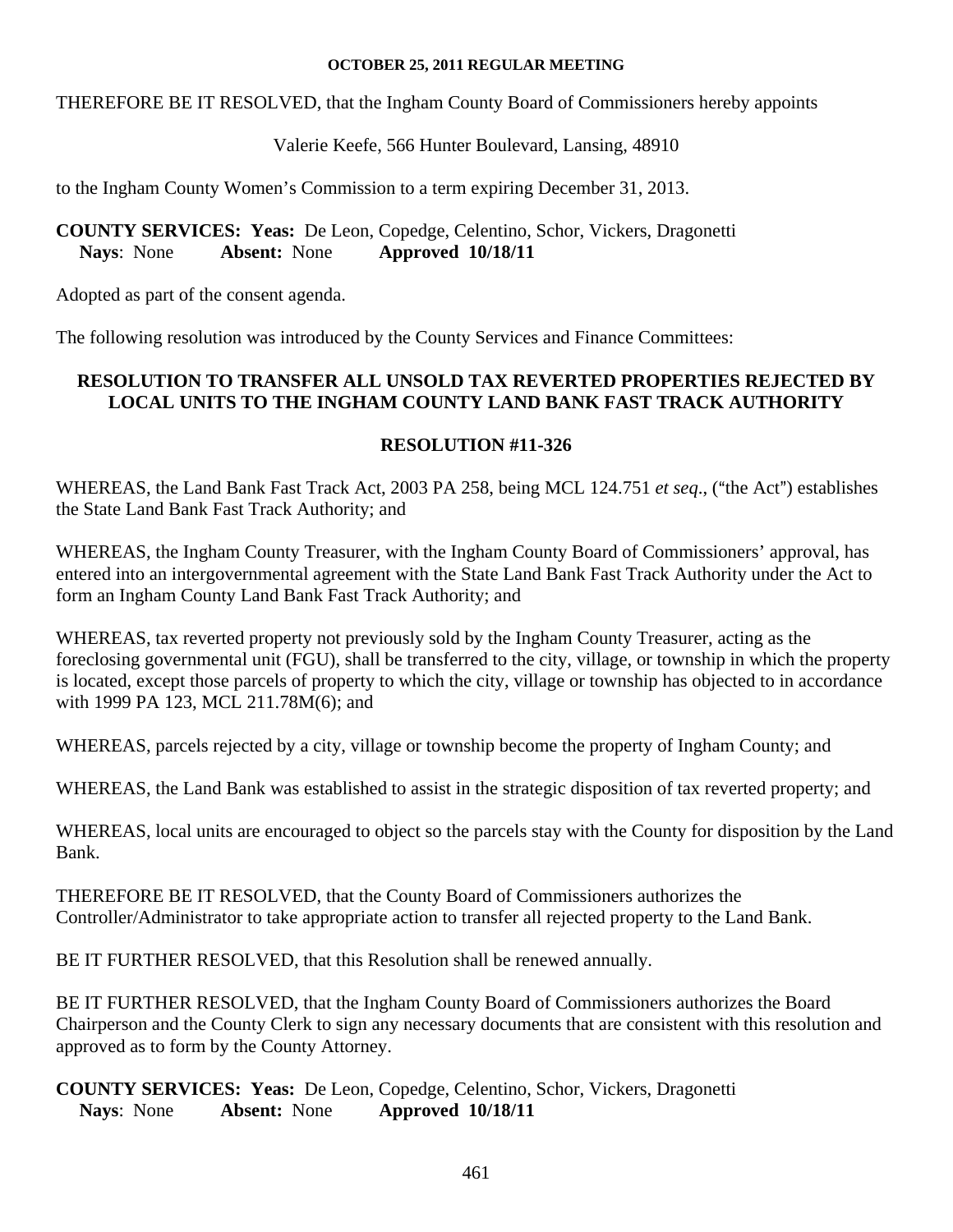**FINANCE: Yeas:** Schor, Tsernoglou, Nolan, Bahar-Cook, McGrain, Dougan **Nays**: None **Absent:** None **Approved 10/19/11** 

Adopted as part of the consent agenda.

The following resolution was introduced by the County Services and Finance Committees:

# **RESOLUTION TO ENTER INTO A SETTLEMENT AGREEMENT TO RESOLVE PENDING LITIGATION, AND TO AUTHORIZE THE SIGNING OF DOCUMENTS TO SETTLE PENDING LITIGATION**

#### **RESOLUTION #11-327**

WHEREAS, in 2009, Ingham County, together with Genesee, Calhoun and Saginaw Counties, filed a lawsuit in the Ingham County Circuit Court against Hotels.com and several other online travel agencies, Ingham Circuit Court Case No. 09-265-CZ, for the collection of unpaid hotel and motel accommodations taxes; and

WHEREAS, on August 17, 2011, the parties to the litigation negotiated a proposed settlement, which has been reduced to writing in a Settlement Agreement; and

WHEREAS, the proposed Settlement Agreement requires the formal approval of each of the Plaintiff Counties; and

WHEREAS, legal counsel for the County recommends entry into the Settlement Agreement; and

WHEREAS, the Ingham County Board of Commissioners and the Ingham County Treasurer desire to settle the pending litigation by approval of and entry into the Settlement Agreement.

THEREFORE BE IT RESOLVED, that the Ingham County Board of Commissioners hereby approves entry into the Settlement Agreement as recommended by legal counsel.

BE IT FURTHER RESOLVED, that the Chairperson of the Board of Commissioners, the County Clerk, and the County Treasurer are authorized to sign the Settlement Agreement, on behalf of Ingham County, upon review and approval by legal counsel.

BE IT FURTHER RESOLVED, that upon the entry by all parties into the Settlement Agreement, legal counsel is authorized to enter into a Stipulation to Dismiss and sign any other necessary documentation to finally resolve the pending litigation.

BE IT FURTHER RESOLVED, that the proceeds be deposited into the Hotel Motel Tax Fund.

**COUNTY SERVICES: Yeas:** De Leon, Copedge, Celentino, Schor, Vickers, Dragonetti **Nays**: None **Absent:** None **Approved 10/18/11** 

**FINANCE: Yeas:** Schor, Tsernoglou, Nolan, Bahar-Cook, McGrain, Dougan **Nays**: None **Absent:** None **Approved 10/19/11** 

Adopted as part of the consent agenda.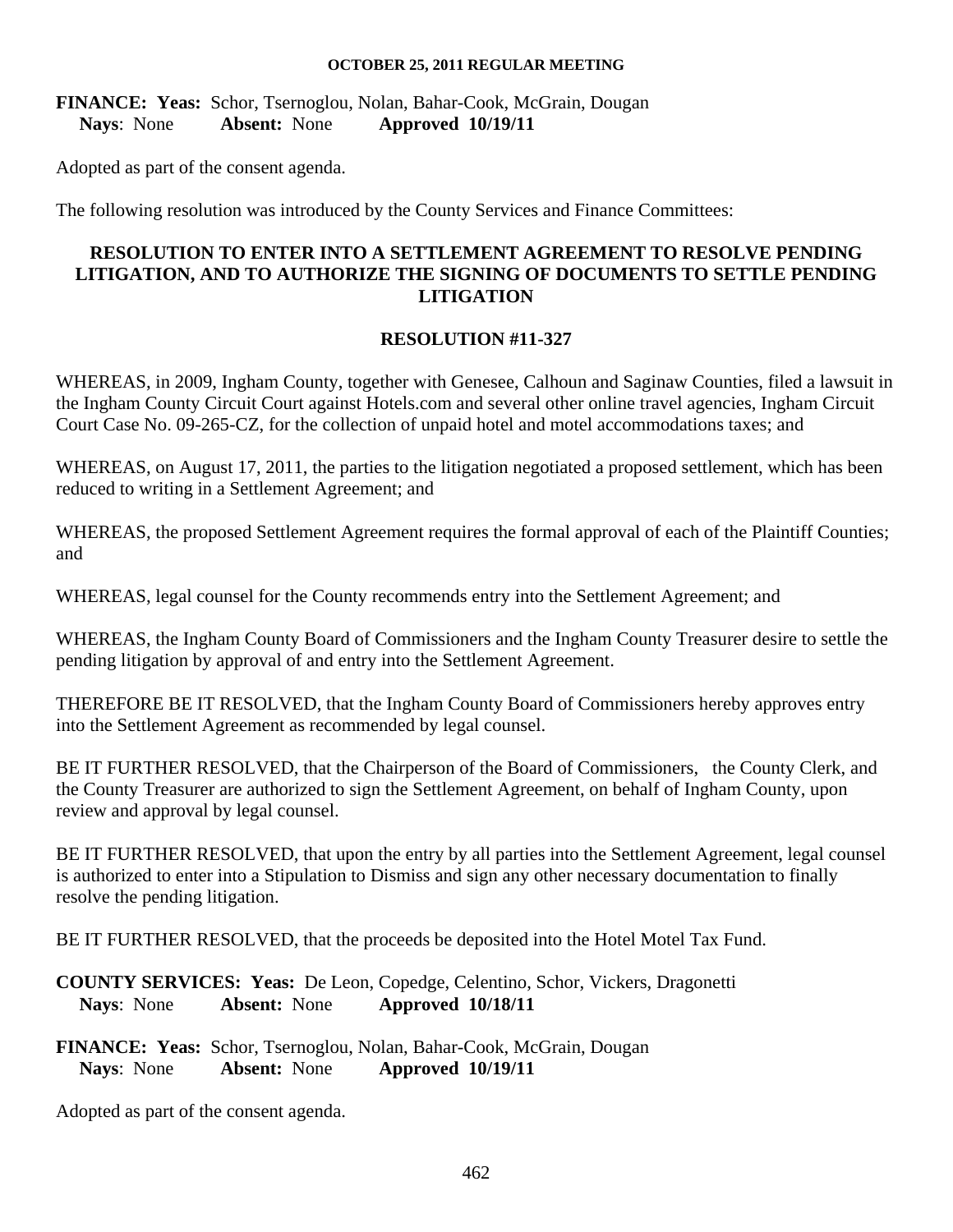The following resolution was introduced by the County Services and Finance Committees:

# **RESOLUTION TO ACCEPT THE RECOMMENDATION OF THE INGHAM COUNTY HEALTH CARE COALITION FOR EMPLOYEE BENEFITS FOR 2012 AND AUTHORIZING LETTERS OF AGREEMENT WITH BARGAINING UNITS**

# **RESOLUTION #11-328**

WHEREAS, the Ingham County Health Care Coalition investigated various plan designs and options for the County's health care plan for 2012; and

WHEREAS, after finishing it's review the Health Care Coalition does not recommend making any benefit or health insurance provider changes for 2012; and

WHEREAS, the benchmark used to determine the employee's contribution rate is recommended to be increased 2% from the amount used in 2011 in accordance with historical practice; and

WHEREAS, the change in the employee contribution level changed the requirements under Federal Health Reform Act resulting in the County no longer being eligible for grandfather status; and

WHEREAS, Governor Snyder recently signed into law Public Act 152 of 2011, which places limits on public employer's contributions towards their employee's health benefits; and

WHEREAS, based on the 2012 health insurance options recommended by the Health Care Coalition, the County will not be in compliance with the dollar caps established in Section 3 of Public Act 152 of 2011; and

WHEREAS, Section 4 of Public Act 152 of 2011 authorizes a public entity, by a majority vote of their board, to alternatively comply with the Act using a statutory percentage limit; and

WHEREAS, Section 4 requires that an employer's share of the costs for medical benefits shall not exceed 80% of the total medical benefit plan coverage costs; and

WHEREAS, based on current enrollment and the provider rates presented to the Health Care Coalition, Ingham County would be in compliance with Section 4 of PA 152 in 2012; and

WHEREAS, in the event the County is projected to exceed the 80% employer cost limitation provided in Section 4 of Public Act 152 of 2011, the County Controller shall notify the Health Care Coalition; and

WHEREAS, it is the intent of the Board of Commissioners that the County make continued progress to comply with all sections of Public Act 152.

THEREFORE BE IT RESOLVED, that the Ingham County Board of Commissioner approves the Letters of Understandings regarding the recommendations of the Health Care Coalition for 2012 health insurance options.

BE IT FURTHER RESOLVED, that the Board Chairperson is authorized to sign the said letters on behalf of the County, contingent upon final approval of the bargaining units.

BE IT FURTHER RESOLVED that the County will provide the recommended health insurance benefits to the Managerial and Confidential Employees effective January 1, 2012.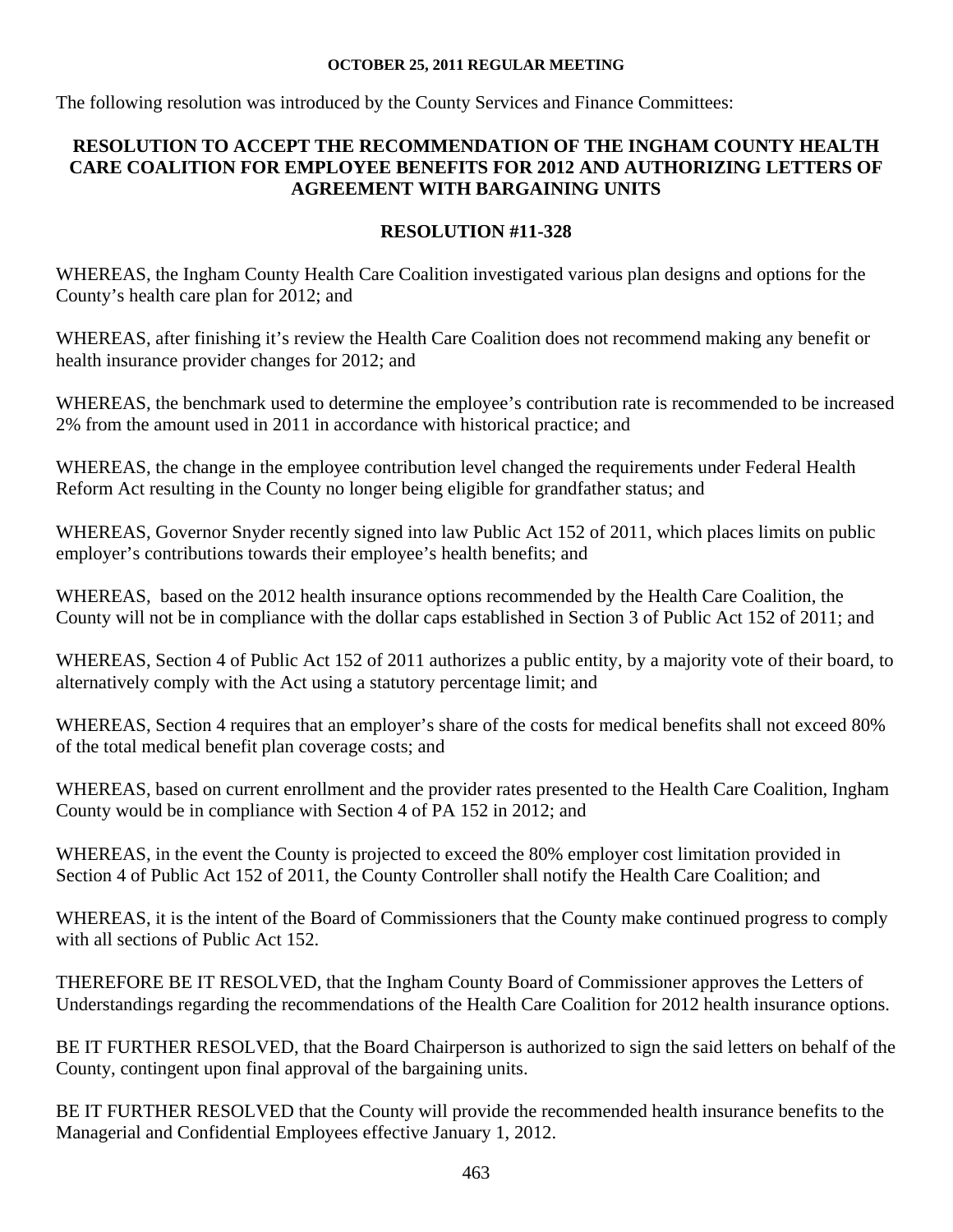BE IT FURTHER RESOLVED, that the Managerial/Confidential Personnel Manual shall be updated to incorporate the revised Health Insurance Plan.

BE IT FURTHER RESOLVED, that the County will pay the portion of the premium which results from the change in the grandfather status.

BE IT FURTHER RESOLVED, that the Ingham County Board of Commissioners hereby elects to comply with Section 4 of Public Act 152 of 2011 for the 2012 medical benefit plan coverage year instead of the requirements of Section 3 in that same Act.

BE IT FURTHER RESOLVED, that the County Controller/Administrator shall ensure that the employer's share of the medical benefit plan premiums for each individual elected county official does not exceed 80%.

BE IT FURTHER RESOLVED, that the Board Chairperson and County Clerk are authorized to sign the appropriate documents after review by the County Attorney.

**COUNTY SERVICES: Yeas:** De Leon, Copedge, Celentino, Schor, Vickers, Dragonetti **Nays**: None **Absent:** None **Approved 10/18/11** 

**FINANCE: Yeas:** Schor, Tsernoglou, Nolan, Bahar-Cook, McGrain, Dougan **Nays**: None **Absent:** None **Approved 10/19/11** 

Adopted as part of the consent agenda.

The following resolution was introduced by the Finance Committee:

# **INGHAM COUNTY 2012 GENERAL APPROPRIATIONS RESOLUTION**

# **RESOLUTION #11-329**

WHEREAS, the Uniform Budgeting and Accounting Act, Public Act 621 of 1978, requires that each local unit of government adopt a balanced budget for all required funds; and

WHEREAS, county offices, the courts, county departments, and others have submitted requests for a county appropriation in the 2012 budget; and

WHEREAS, the County Controller has considered these requests and has submitted a recommended budget as required by statute and Board of Commissioners' resolution; and

WHEREAS, the various liaison committees of the Board of Commissioners have reviewed their section of the Controller's Recommended Budget and have made recommendations for approval or modification to the Finance Committee; and

WHEREAS, the Finance Committee has reviewed each liaison committees' recommendations and together with its own Strategic Planning Initiatives Fund allotment has presented a recommended balanced budget to the Board of Commissioners and to the public; and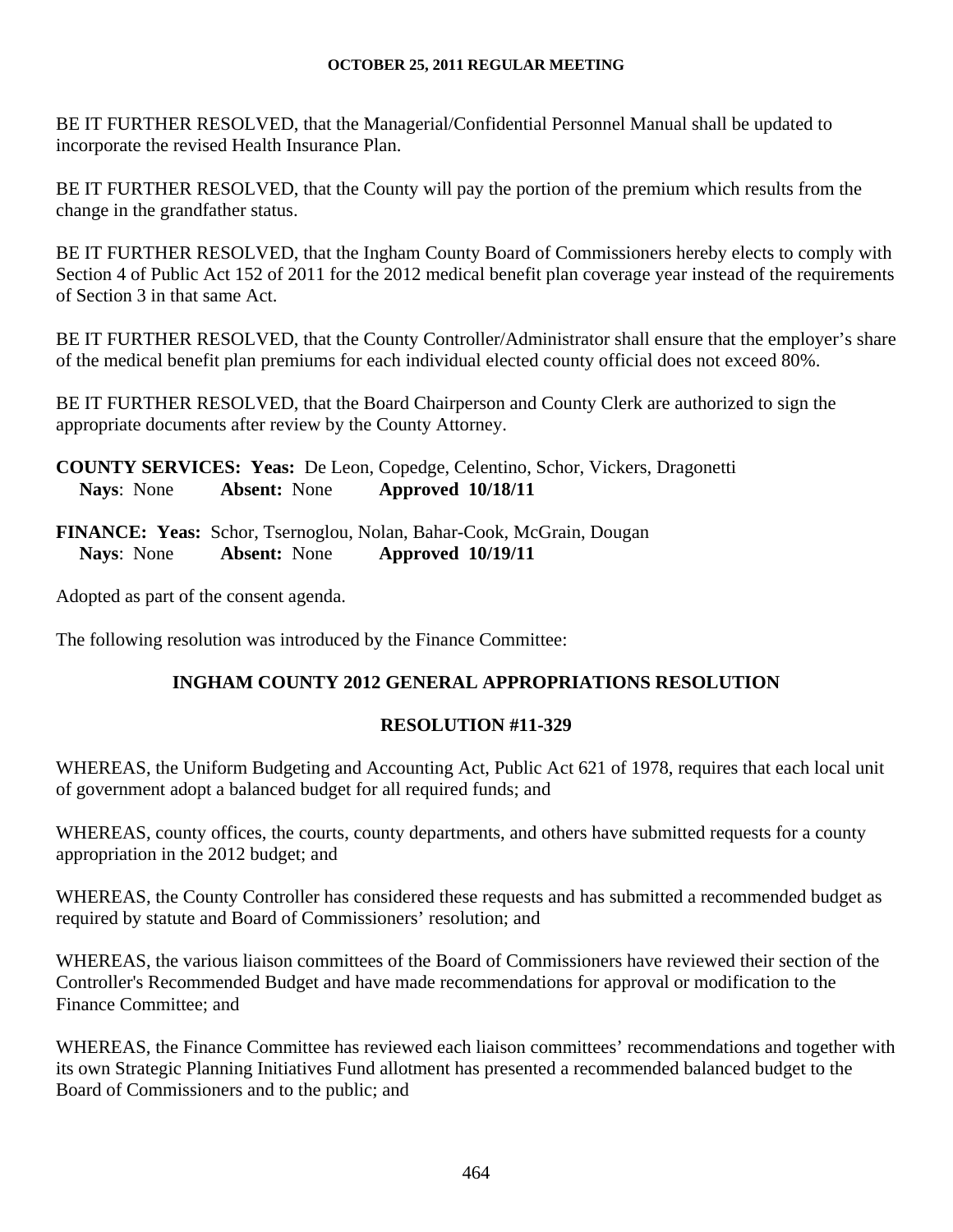WHEREAS, the Board of Commissioners annually adopts a balanced budget and authorizes appropriations subject to the conditions set forth in its annual General Appropriations Resolution.

THEREFORE BE IT RESOLVED, that the 2012 Ingham County Budget, as set forth in the Finance Committee Recommended Budget, dated September 14, 2011 and incorporated by reference herein, is hereby adopted on a basis consistent with Ingham County's Budget Adoption and Amendment Policies and subject to all county policies regarding the expenditure of funds and the conditions set forth in this resolution.

BE IT FURTHER RESOLVED, that the following tax levies are hereby authorized for the 2011 tax year/2012 budget year for a total county levy of 9.5463 mills, including authorized levies for General Fund operations, special purpose, and Airport Authority millage:

| 2011/12 Millage Summary                            |         |
|----------------------------------------------------|---------|
| Purpose                                            | Millage |
| <b>General Operations</b>                          | 6.3512  |
| General Operations – Indigent Veterans Support     | .0230   |
| Special Purpose - Emergency Telephone Services     | .8431   |
| Special Purpose - County-wide Transportation       | .4800   |
| Special Purpose - Juvenile Justice                 | .6000   |
| Special Purpose - Potter Park Zoo and Potter Park  | .4100   |
| Special Purpose – Farmland/Open Space Preservation | .1400   |
| Trust & Agency - Capital Region Airport Authority  | .6990   |

BE IT FURTHER RESOLVED, that the revenues received by the County under Public Acts 106 and 107, 1985 (Convention Facility Tax revenue) shall not be used to reduce the County's 2011/2012 operating millage as defined by Public Act 2, 1986.

BE IT FURTHER RESOLVED, that in accordance with Public Act 2 of 1986, that 50% of the actual Convention Facility Tax revenue not used to reduce the County's operating tax rate shall be transmitted to the Mid-South Substance Abuse Commission, with the remaining revenues to be deposited in the County's General Fund.

BE IT FURTHER RESOLVED, that the revenues received by the County under Public Act 264 of 1987 (Health and Safety Fund Act) shall not be used to reduce the County's 2011/2012 operating millage levy, and that 11/17 of the actual Health and Safety Fund Act revenue not used to reduce the County's operating tax rate shall be appropriated to the Ingham County Health Department budget for those public health prevention programs and services whose costs are in excess of 1989 appropriation levels.

BE IT FURTHER RESOLVED, that in accordance with Public Act 264 of 1987, that 5/17 of the actual Health and Safety Fund Act revenue not used to reduce the County's operating tax rate shall be used for personnel and operating costs which are in excess of 1988 appropriation levels at the Circuit Court, Family Court, District Court, and Sheriff Department Law Enforcement with the remaining revenues generated by P.A. 264 of 1987 to be used for other General Fund expenditures.

BE IT FURTHER RESOLVED, that the adopted budget is based on current estimates of revenues and expenditures, and that the Board of Commissioners may find it necessary to adjust budgeted revenues and expenditures from time to time during the year.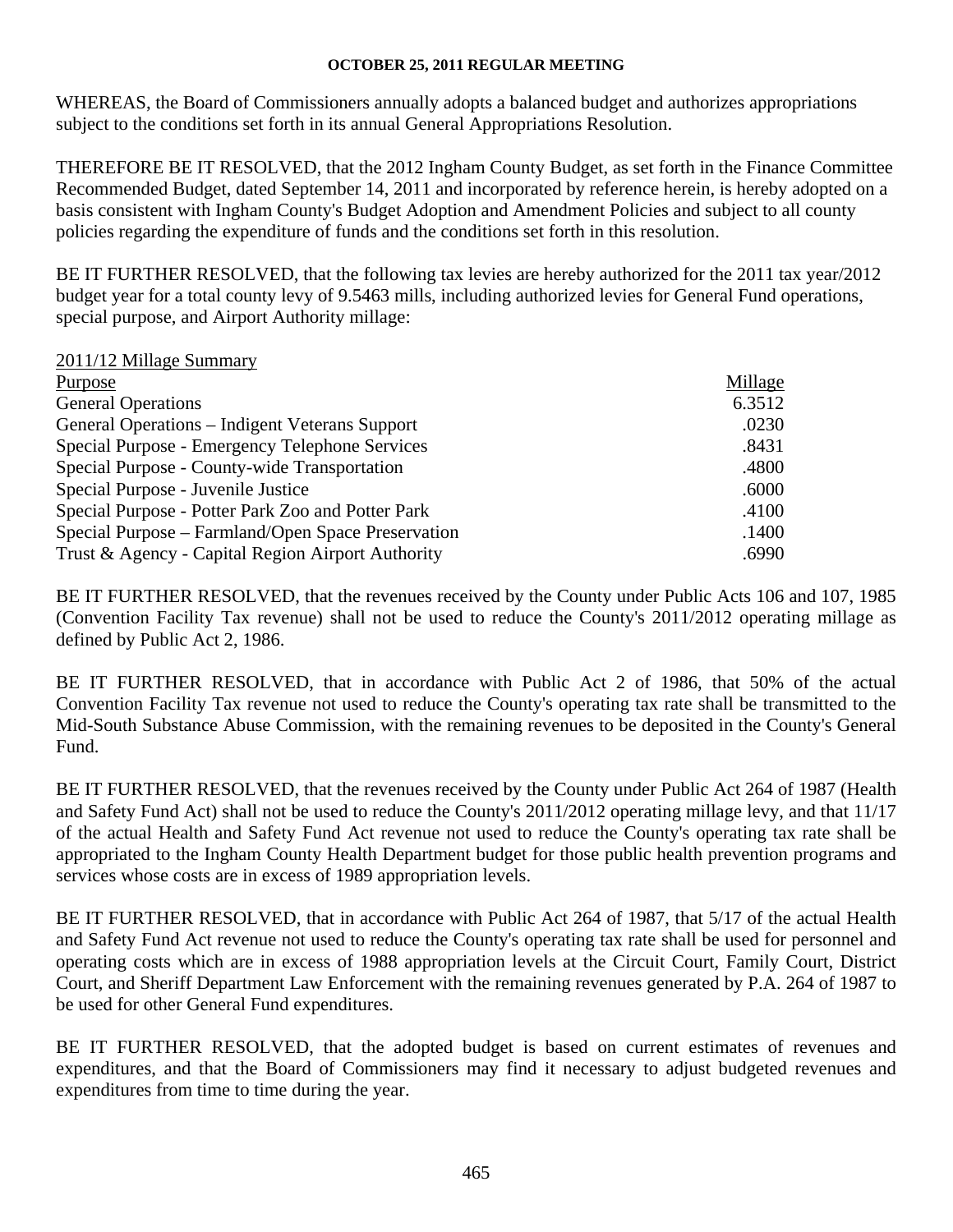BE IT FURTHER RESOLVED, that the County Controller is hereby authorized to make budgetary transfers within the various funds and authorize expenditures in accordance with the budgetary procedures established by the Board of Commissioners in Resolution #90-274, as amended by Resolutions #94-93 and #04-253, a summary of which has been forwarded by the Controller to each department head, court and elected official.

BE IT FURTHER RESOLVED, that expenditures shall not be incurred in excess of the individual budgets adopted herein without first amending the budget pursuant to the budgetary procedures established by the Board of Commissioners in Resolution #90-274, as amended by Resolutions #94-93 and #04-253**.** 

BE IT FURTHER RESOLVED, that all purchases made with funds appropriated in this budget shall be made in conformance with the County's Purchasing Procedures, as adopted and amended by the Board, and that these budgeted funds are appropriated contingent upon compliance with the County's Purchasing Procedures.

BE IT FURTHER RESOLVED, that the approved Position Allocation List contained in the budget shall limit the number of permanent employees who can be employed in all departments, offices, and the courts, and no funds are appropriated for any permanent position or employee not on the approved Position Allocation List.

BE IT FURTHER RESOLVED, that the Board of Commissioners may, from time to time during the year, change the approved Position Allocation List and/or impose a hiring freeze, as circumstances warrant, and that the same limitation as to the number of permanent employees who can be employed with a revised Position Allocation List.

BE IT FURTHER RESOLVED, that certain positions contained in the Position Allocation List which are supported in some part by a grant, cost sharing, reimbursement, or some other source of outside funding are only approved contingent upon the County receiving the budgeted revenues.

BE IT FURTHER RESOLVED, that in the event that such anticipated outside funding is not received or the County is notified that it will not be received, said positions shall be considered not funded and removed from the approved Position Allocation List.

BE IT FURTHER RESOLVED, that position #601210 in the Health Department be reclassified from a Clinic Assistant II (UAW/TOPS Grade E, salary range \$32,692 to \$38,940) to a Clinic Assistant I (UAW/TOPS Grade D, salary range \$30,681 to \$36,525), effective upon passage of this resolution.

BE IT FURTHER RESOLVED, that the Ingham County Board of Commissioners is extending the hiring freeze and eight week hiring delay on all permanent positions for Ingham County through December 31, 2012.

BE IT FURTHER RESOLVED, that the hiring freeze and delay will be in effect through December 31, 2012 for all funds, including those with a fiscal year ending September 30.

BE IT FURTHER RESOLVED, that the hiring freeze and delay will be effective for all departments, unless a position is funded primarily from non-General Fund sources and is exempted by the Controller/Administrator.

BE IT FURTHER RESOLVED, that Department Heads who believe it is necessary to fill a position to maintain vital county services can make a formal request to the County Services Committee.

BE IT FURTHER RESOLVED, that temporary employees, or members of a different bargaining unit if prohibited by a labor contract, will not be substituted to perform daily functions of any bargaining unit positions that are affected by the hiring freeze and delay.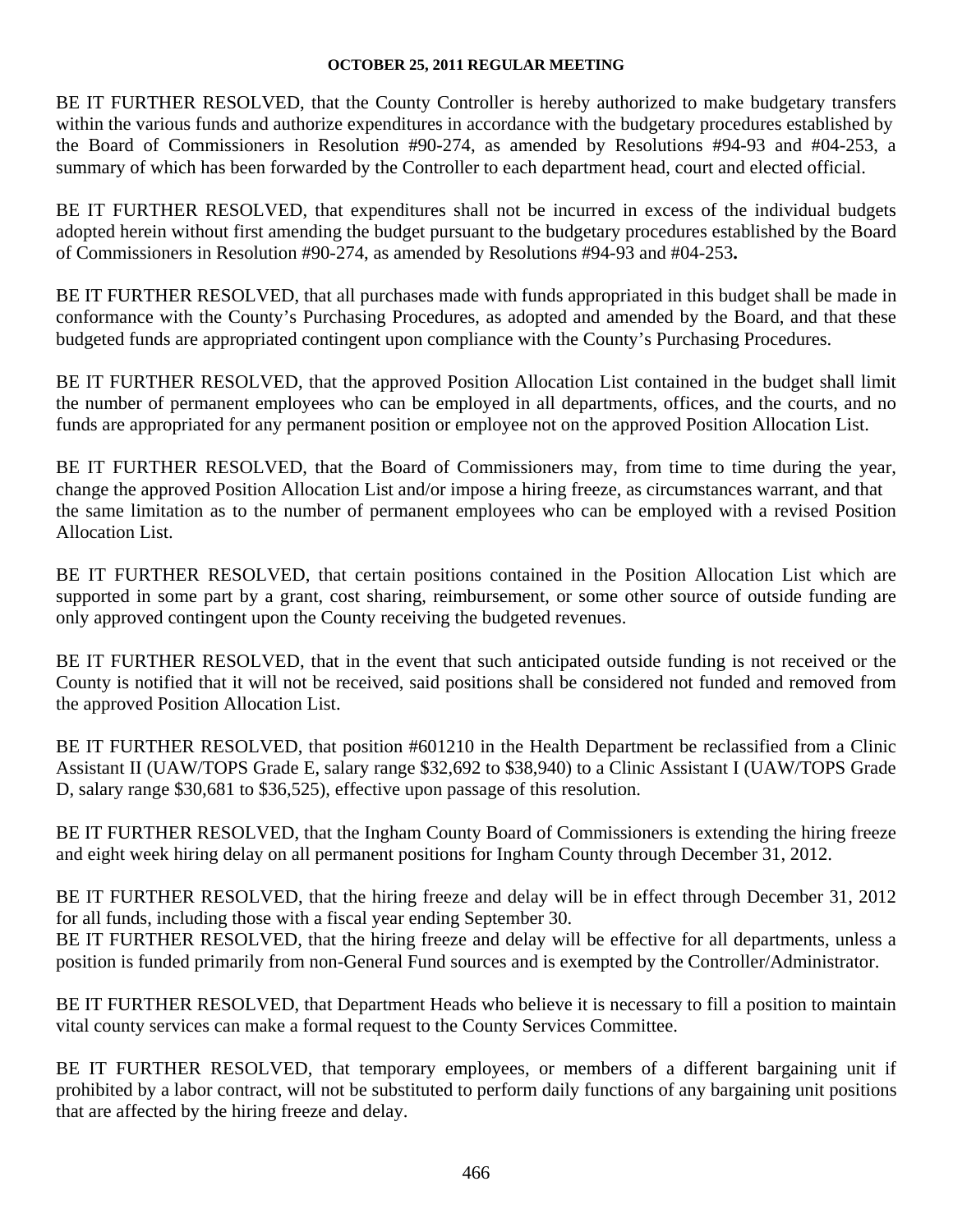BE IF FURTHER RESOLVED, that the two new positions created during the 2012 budget process are not subject to the hiring freeze and delay when being filled for the first time.

BE IT FURTHER RESOLVED, that the policies regarding temporary employees shall remain in full force and effect.

BE IT FURTHER RESOLVED, that the 2012 Ingham County Budget includes a 1% savings in personnel costs associated with employee bargaining concessions, totaling \$800,000 (\$480,000 in the general fund).

BE IT FURTHER RESOLVED, that this above referenced amount in no way represents the only cost cutting proposals that may be pursued by management as part of the collective bargaining negotiations for the 2012- 2014 contract period.

BE IT FURTHER RESOLVED, that the Controller is directed to re-evaluate the amount of the Parks Director's time allocated to the Potter Park Zoo budget as part of the 2013 budget process.

BE IT FURTHER RESOLVED, that budgets for all funds are adopted on a January 1st fiscal year, with the following exceptions: Friend of the Court Services Fund (215), County Health Fund (221), Community Corrections Fund (267), DHS - Child Care Fund (288), DHS - Social Welfare Fund (290), Family Division –

Child Care Fund (292), and Prosecuting Attorney Cooperative Reimbursement Grant Fund (298), all of which are adopted on an October 1st fiscal year.

BE IT FURTHER RESOLVED, that funding for the current number of court reporters is contingent upon the Court's continuation of its policy to utilize an electronic means of capturing the record in the courtroom of one or more judges when the next reporter leaves the system consistent with the letter of agreement signed on May

10, 1992 between the Board of Commissioners, the Court, and the ICEA, provided however, that the electronic equipment will be operated by a court employee other than the Judge, as stated by the Circuit Court in its Policy and Procedure Manual (Section 6, Number 06.01.01, approved September 10, 2002).

BE IT FURTHER RESOLVED, that the Board of Commissioners authorizes the use of budgeted funds for the purchase of vehicles and necessary equipment such as marking kits, light bars, sirens, prisoner transport shields, radar, etc., from the State of Michigan and other municipal cooperative purchasing programs approved by the Purchasing Department.

BE IT FURTHER RESOLVED, that the vehicles being replaced are authorized to be transferred to another county department or agency for fair-market value established by the Purchasing Director, or are authorized to be sold at state auction or to a private company; the method of disposal shall be that which is deemed to be in the best interest of the County as determined by the Purchasing Director.

BE IT FURTHER RESOLVED, that all grants and funding arrangements with entities whose fiscal years do not coincide with the County's fiscal year be considered authorized providing that they have been authorized in the adopted budget, and the remaining portion of the time period and funds are included in the Controller's Recommended Budget for the succeeding fiscal year.

BE IT FURTHER RESOLVED, that funds appropriated to a community agency but not spent by the end of the fiscal year may be carried over into the next fiscal year without additional Board approval, provided the Controller and Budget Office certify that the funds are available, and that the agency wishing to have said funds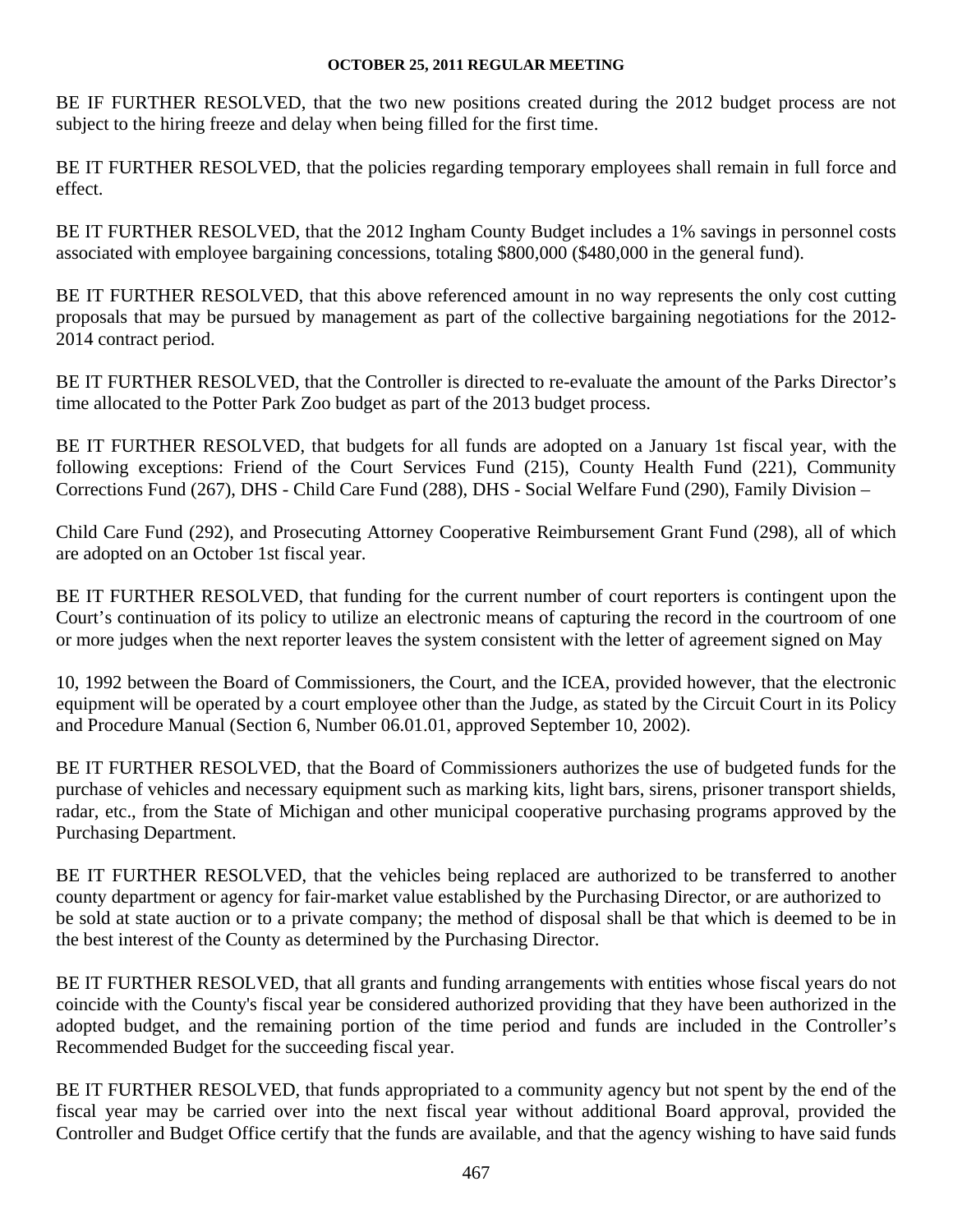reappropriated provides a definitive scope of work for review by the Controller's Office and the County Attorney.

BE IT FURTHER RESOLVED, that any request for reappropriation to the 2012 budget of funds not spent in 2011 for a specific project must be received by the Budget Office no later than March 15, 2012, otherwise the request for reappropriation will not be considered.

# **FINANCE: Yeas:** Schor, Tsernoglou, Nolan, Bahar-Cook, McGrain, Dougan **Nays**: None **Absent:** None **Approved 10/19/11**

Moved by Commissiner Schor, supported by Commissioner Celentino, to adopt the resolution. Motion carried on a unanimous roll call vote. Absent: Commissioner Tennis.

The following resolution was introduced by the Human Services Committee:

# **RESOLUTION HONORING DEAN G. SIENKO, M.D.**

# **RESOLUTION #11-330**

WHEREAS, Dean Sienko has served as the Chief Medical Examiner and Medical Director for the Ingham County Health Department since December, 1988; and

WHEREAS, Dean Sienko has served as the Health Officer/Director of the Ingham County Health Department, Chief Medical Examiner, and Medical Director since February, 2007; and

WHEREAS, Dean's service to the community at the local, state, and national level has been exemplar quality; and

WHEREAS, in 1997, the Ingham County Child Death Review Team was established. This team, chaired by Dean Sienko, reviews all child deaths that fall under the Medical Examiner jurisdiction, and are reviewed by a team of local agency representatives which includes law enforcement, and protective services; and

WHEREAS, in 2004, Dean was named to *The Faces of Public Health*, recognizing his care for protecting the health of the troops overseas while serving his nation; and

WHEREAS, in 2006, Dean Sienko, established the Ingham County Elder Death Review Team. This group of professionals from various agencies, law enforcement, adult protective services agencies, and community safety agencies, reviews circumstances of suspicious deaths in the older or vulnerable adult population; and

WHEREAS, Dean championed public health's role in health information exchange as Secretary of the Executive Committee of the Great Lakes Health Information Exchange; and

WHEREAS, Dean embraced and promoted health equity and the Social Justice Project and encouraged the Department to become a national leader in this area; and

WHEREAS, during the outbreak of Novel Influenza A (H1N1), Dean led the Department in the adoption of the incident command system which enabled it to successfully mount numerous mass vaccination clinics; and

WHEREAS, Dean has served as a member of the Board of Directors of the Michigan Association for Local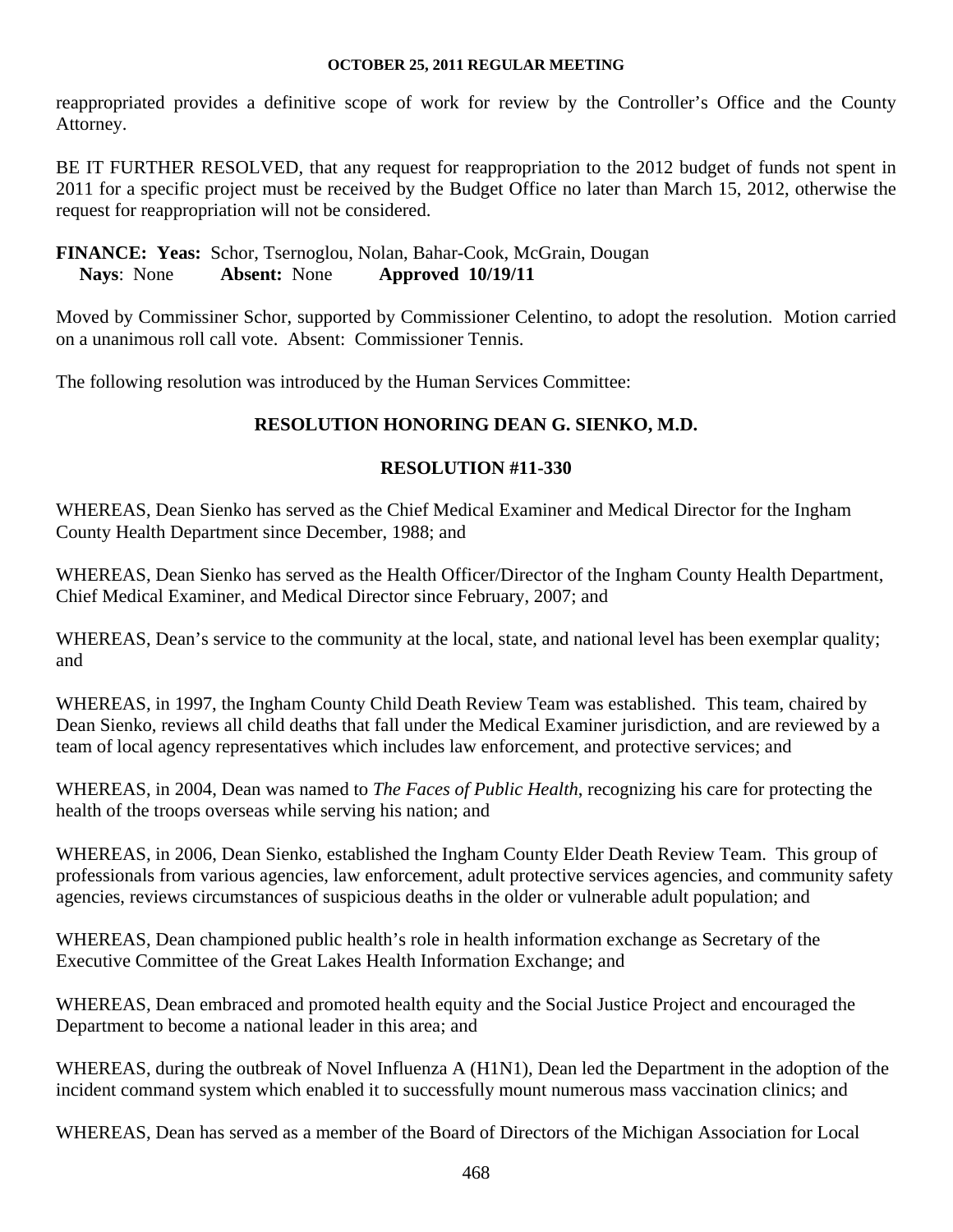Public Health (MALPH) - currently in the capacity as president, the National Association for County and City Health Officials (NACCHO) and the Capital Area Health Alliance (CAHA).

THEREFORE BE IT RESOLVED, that the Ingham County Board of Commissioners hereby honors Dr. Dean G. Sienko, for 22 years of service with Ingham County and appreciates his dedication and the many contributions he has made toward improving the lives of the citizens of the County of Ingham.

BE IT FURTHER RESOLVED, that the Board wishes him continued success in all of his future endeavors.

**HUMAN SERVICES: Yeas:** Tennis, McGrain, Koenig, Nolan, Vickers, Dougan  **Nays**: None **Absent:** None **Approved 10/17/11**

Adopted as part of the consent agenda.

The following resolution was introduced by the Human Services and Finance Committees of the:

# **RESOLUTION TO AUTHORIZE AN AGREEMENT WITH THE TRI COUNTY REGIONAL PLANNING COMMISSION TO WORK ON THE COMPLETE STREETS INITIATIVE**

# **RESOLUTION #11-331**

WHEREAS, the MDCH and Ingham County have entered into a 2011-2012 Agreement for the delivery of public health services under the Comprehensive Planning, Budgeting and Contracting (CPBC) process as authorized by Resolution #11-283 and

WHEREAS, the CPBC Agreement for 2011-2012 will contain \$20,250 for a Complete Streets Initiative to make roadways safer for pedestrians and cyclists; and

WHEREAS, the current effort will extend Complete Streets ordinances to Delhi and Meridian townships and the City of Leslie; and

WHEREAS, the Tri-County Regional Planning Commission has provided technical expertise on the development of such ordinances throughout the Complete Streets process; and

WHEREAS, the Health Department wishes to engage these local governments and the Tri-County Regional Planning Commission to work on the current project.

THEREFORE BE IT RESOLVED, that subcontracts of \$4,500 are authorized with Delhi and Meridian townships and the City of Leslie.

BE IT FURTHER RESOLVED, that an agreement for \$6,750 is authorized with Tri-County Regional Planning Commission for planning services.

BE IT FURTHER RESOLVED, that the term of these four subcontracts shall be for the period October 1, 2011 through January 30, 2012.

BE IT FURTHER RESOLVED, that the Board Chairperson is authorized to sign the agreement after review by the County Attorney.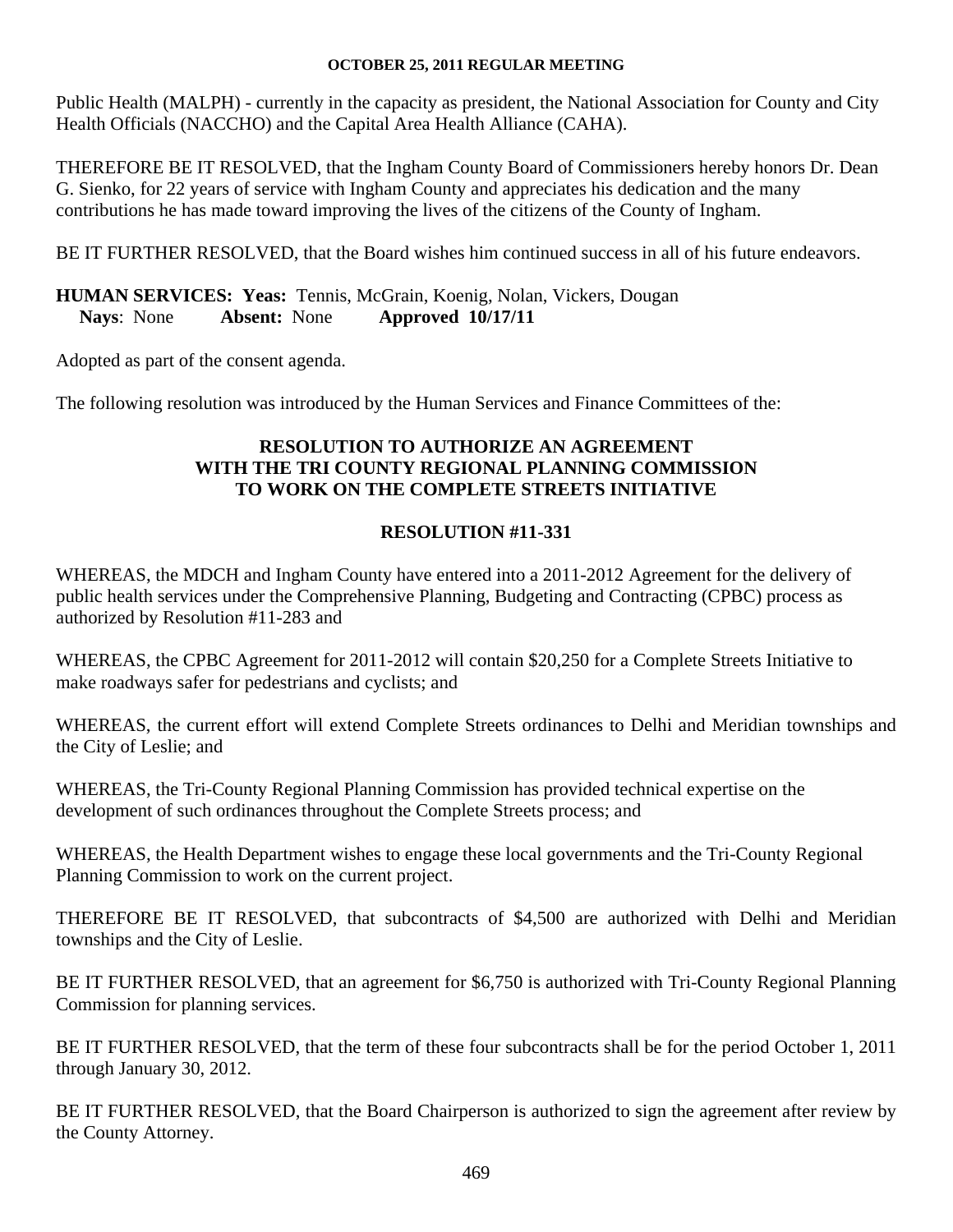**HUMAN SERVICES: Yeas:** Tennis, McGrain, Koenig, Nolan, Vickers, Dougan  **Nays**: None **Absent:** None **Approved 10/17/11** 

**FINANCE: Yeas:** Schor, Tsernoglou, Nolan, Bahar-Cook, McGrain, Dougan **Nays**: None **Absent:** None **Approved 10/19/11** 

Adopted as part of the consent agenda.

The following resolution was introduced by the Human Services and Finance Committees:

# **RESOLUTION TO AUTHORIZE SERVICE CONTRACTS WITH LICENSED DENTISTS FOR 2012**

#### **RESOLUTION #11-332**

WHEREAS, Ingham County's Community Health Center Network (CHCN) operates two dental health centers and uses a mix of employed and contracted dentists to provide services; and

WHEREAS, the Health Department's 2012 Budget includes \$159,120 to pay for contractual dentists; and

WHEREAS, the Health Officer has recommended that the Board of Commissioners authorize contracts with dentists at the rate of \$54.66 per hour.

THEREFORE BE IT RESOLVED, that the Ingham County Board of Commissioners authorizes dental services contracts with licensed dentists for the period January 1, 2012 through December 31, 2012.

BE IT FURTHER RESOLVED, that the dentists shall be paid at the rate of \$54.66 per hour, with total expenditures not to exceed \$159,120 during the agreement period.

BE IT FURTHER RESOLVED, that the County Attorney is authorized to prepare service contracts for licensed dentists recommended by the Health Department and that the County Board Chairperson is authorized to sign such contracts.

**HUMAN SERVICES: Yeas:** Tennis, McGrain, Koenig, Nolan, Dougan  **Nays**: Vickers **Absent:** None **Approved 10/17/11** 

**FINANCE: Yeas:** Schor, Tsernoglou, Nolan, Bahar-Cook, McGrain, Dougan **Nays**: None **Absent:** None **Approved 10/19/11** 

Moved by Commissioner McGrain, supported by Commissioner Celentino, to adopt the resolution. Motion carried with Commissioners Vickers and Schafer voting no all others voting yes. Absent: Commissioner Tennis.

The following resolution was introduced by the Human Services and Finance Committees:

# **RESOLUTION TO AUTHORIZE A PROFESSIONAL SERVICES AGREEMENT WITH DENTISTS FOR SERVICES AT THE JAIL**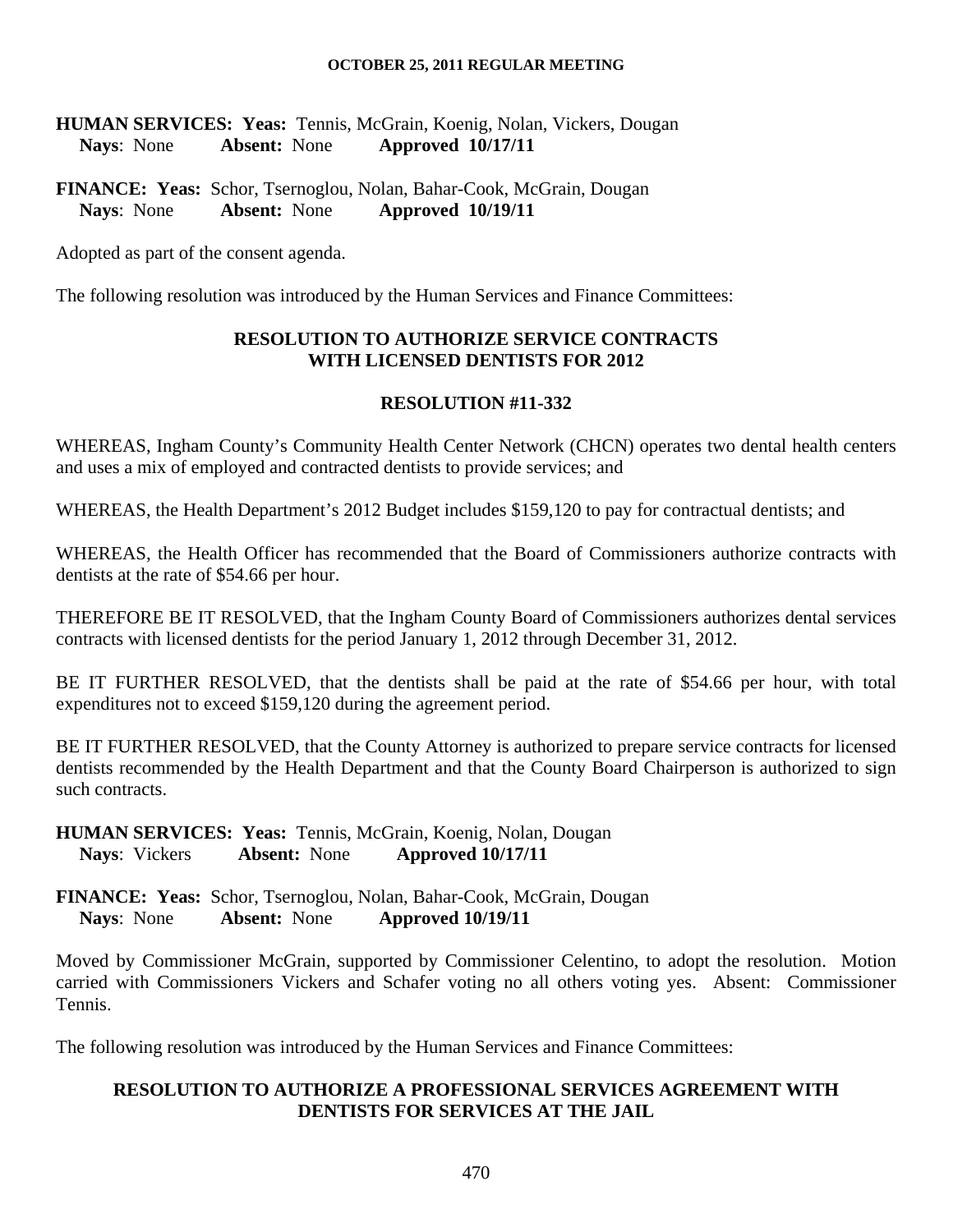#### **RESOLUTION #11-333**

WHEREAS, Ingham County provides dental services to individuals incarcerated within the Ingham County Jail; and

WHEREAS, the Health Department coordinates medical and dental services provided to Jail inmates; and

WHEREAS, the Health Department utilizes professional services agreements to obtain the professional services of dentists to serve Jail inmates; and

WHEREAS, the Health Department's 2012 Budget includes \$24,487 for the purpose of contracting with dentists; and

WHEREAS, the pay rate for contracting with dentists has remained the same since 2009; and

WHEREAS, the Health Officer has recommended that 2012 professional services contracts be authorized with dentists to serve Jail inmates.

THEREFORE BE IT RESOLVED, the Ingham County Board of Commissioners authorizes professional services agreements with dentists to serve individuals incarcerated at the Ingham County Jail.

BE IT FURTHER RESOLVED, that the agreements shall compensate dentists at the rate of \$70 per hour for services provided in 2012.

BE IT FURTHER RESOLVED, that the period of the professional services agreements shall be January 1, 2012 through December 31, 2012.

BE IT FURTHER RESOLVED, that the Chairperson of the Ingham County Board of Commissioners is authorized to sign professional services agreements authorized by this resolution after review by the County Attorney.

**HUMAN SERVICES: Yeas:** Tennis, McGrain, Koenig, Nolan, Vickers, Dougan  **Nays**: None **Absent:** None **Approved 10/17/11** 

**FINANCE: Yeas:** Schor, Tsernoglou, Nolan, Bahar-Cook, McGrain, Dougan **Nays**: None **Absent:** None **Approved 10/19/11** 

Adopted as part of the consent agenda.

The following resolution was introduced by the Human Services and Finance Committees:

# **RESOLUTION TO AMEND THE FEE FOR SPECIAL TRANSITORY FOOD UNIT LICENSE RENEWALS**

#### **RESOLUTION #11-334**

WHEREAS, the Board of Commissioners establishes fees for services provided by the Health Department under the authority of the Public Health Code; and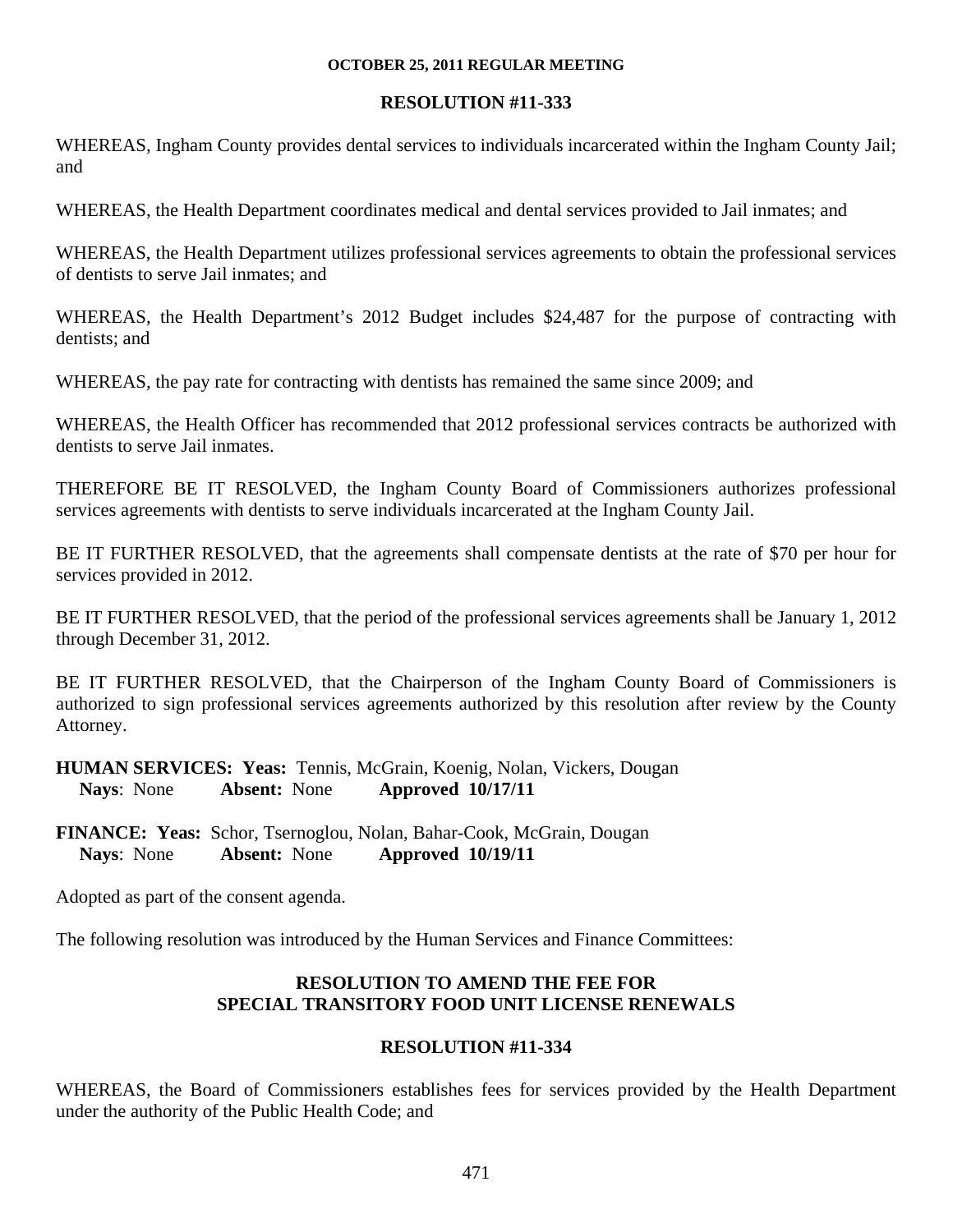WHEREAS, the Board of Commissioners established the schedule of fees for County services, including those provided by the Health Department, in Resolution #11-165; and

WHEREAS, the schedule established a fee for renewing the license of a special transitory food unit (STFU) of \$101 effective October 1, 2011; and

WHEREAS, the State of Michigan has mandated that the fee for STFU license renewals shall be \$106; and

WHEREAS, the Health Officer has recommended that the fee charged by Ingham County should be equal to the State mandated fee.

THEREFORE BE IT RESOLVED, that the Ingham County Board of Commissioners hereby amends Resolution #11-165 by establishing the STFU license renewal fee at \$106.

BE IT FURTHER RESOLVED, that all other fees as set in Resolution #11-165 will remain unchanged.

BE IT FURTHER RESOLVED, that this fee shall be effective for all STFU license renewals made after October 1, 2011.

**HUMAN SERVICES: Yeas:** Tennis, McGrain, Koenig, Nolan, Vickers, Dougan  **Nays**: None **Absent:** None **Approved 10/17/11** 

**FINANCE: Yeas:** Schor, Tsernoglou, Nolan, Bahar-Cook, McGrain, Dougan **Nays**: None **Absent:** None **Approved 10/19/11** 

Adopted as part of the consent agenda.

The following resolution was introduced by the Human Services and Finance Committees:

# **RESOLUTION TO APPOINT DR. JOYCE DEJONG TO THE POSITION OF CHIEF MEDICAL EXAMINER AND TO AMEND THE EXISTING AGREEMENT WITH SPARROW HOSPITAL FOR MEDICAL EXAMINER SERVICES**

# **RESOLUTION #11-335**

WHEREAS, P.A. 1953, No. 181, requires that Michigan counties appoint a Medical Examiner who ". . . shall make investigations as to the cause and manner of death in cases of all persons who die suddenly, unexpectedly, violently, as a result of any suspicious circumstances, while imprisoned in a county or city jail, or persons without medical attendance 48 hours prior to the time of death; or as the result of an abortion . . ."; and

WHEREAS, the current medical examiner, Dean Sienko, M.D., is retiring effective October 31, 2011; and

WHEREAS, a system for determining the cause and manner of death also requires professional forensic pathology services including staff to receive and follow up on death reports, physicians to provide medical oversight of the process, and pathologists to conduct autopsies, when necessary; and

WHEREAS, In Resolution #10-406, Ingham County entered into an agreement with Sparrow Hospital for Medical Examiner Services; and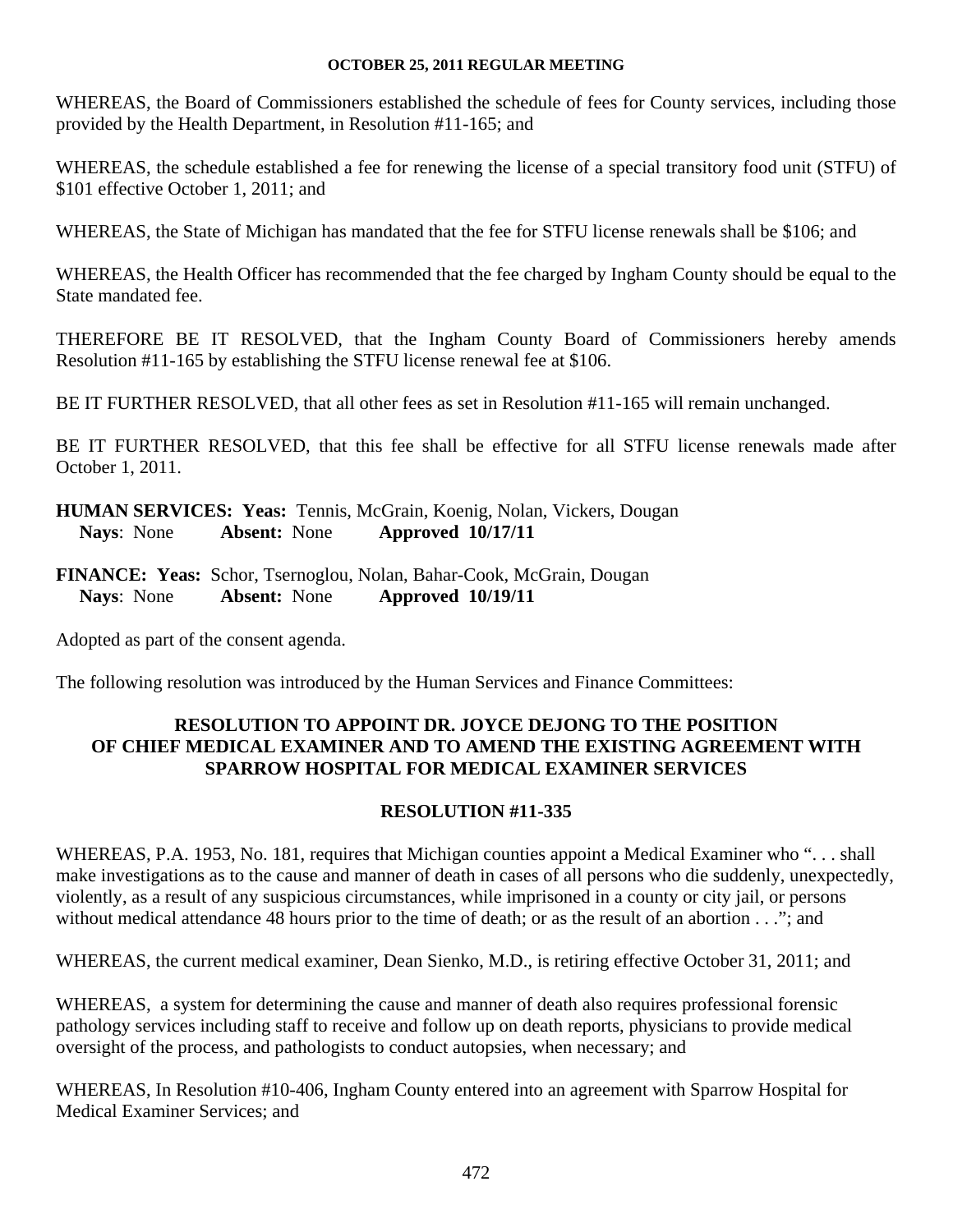WHEREAS, Dr. Joyce deJong, Medical Director of Sparrow Forensic Pathology Services serves competently as Medical Examiner of Allegan and Kalamazoo Counties; and

WHEREAS, Ingham County desires to amend certain terms and conditions of its current Medical Examiner Services Agreement with Sparrow Hospital.

THEREFORE BE IT RESOLVED, that the Ingham County Board of Commissioners appoints Dr. Joyce deJong to the position of Chief Medical Examiner.

BE IT FURTHER RESOLVED, that the term of her appointment shall be for the period November 1, 2011 through February 28, 2015.

BE IT FURTHER RESOLVED, that the Ingham County Board of Commissioners authorizes an Amendment to the Medical Examiner Services Agreement with Sparrow Hospital for forensic pathology services.

BE IT FURTHER RESOLVED, that the term of the agreement shall remain March 1, 2011 through February 28, 2015.

BE IT FURTHER RESOLVED, that Ingham County will reimburse Sparrow Hospital a base amount of \$355,000 per year provided that Sparrow Hospital investigated no more than 787 deaths and or no less than 644 deaths the previous year.

BE IT FURTHER RESOLVED, if Sparrow Hospital investigates more than 787 deaths for any 12 month period beginning on March 1 and ending on February 28, the annual amount paid to Sparrow for the following year will be increased by 10%, not to exceed \$390,500 in any one year.

BE IT FURTHER RESOLVED, that if Sparrow Hospital investigates less than 644 deaths for any 12 month period being on March 1 and ending February 28, the annual amount paid to Sparrow for the following year will be decreased by 10%, not to fall below \$319,500 in any one year.

BE IT FURTHER RESOLVED, that the increase in costs associated with this amendment in 2012 will come from the Health Department's existing general fund appropriation.

BE IT FURTHER RESOLVED, that the Board Chairperson is authorized to sign the amended agreement after review by the County Attorney.

**HUMAN SERVICES: Yeas:** Tennis, McGrain, Koenig, Nolan, Vickers, Dougan  **Nays**: None **Absent:** None **Approved 10/17/11** 

**FINANCE: Yeas:** Schor, Tsernoglou, Nolan, Bahar-Cook, McGrain, Dougan **Nays**: None **Absent:** None **Approved 10/19/11** 

Adopted as part of the consent agenda.

The following resolution was introduced by the Human Services, County Services and Finance Committees:

# **RESOLUTION APPOINTING THE INGHAM COUNTY HEALTH OFFICER**

# **RESOLUTION #11-336**

473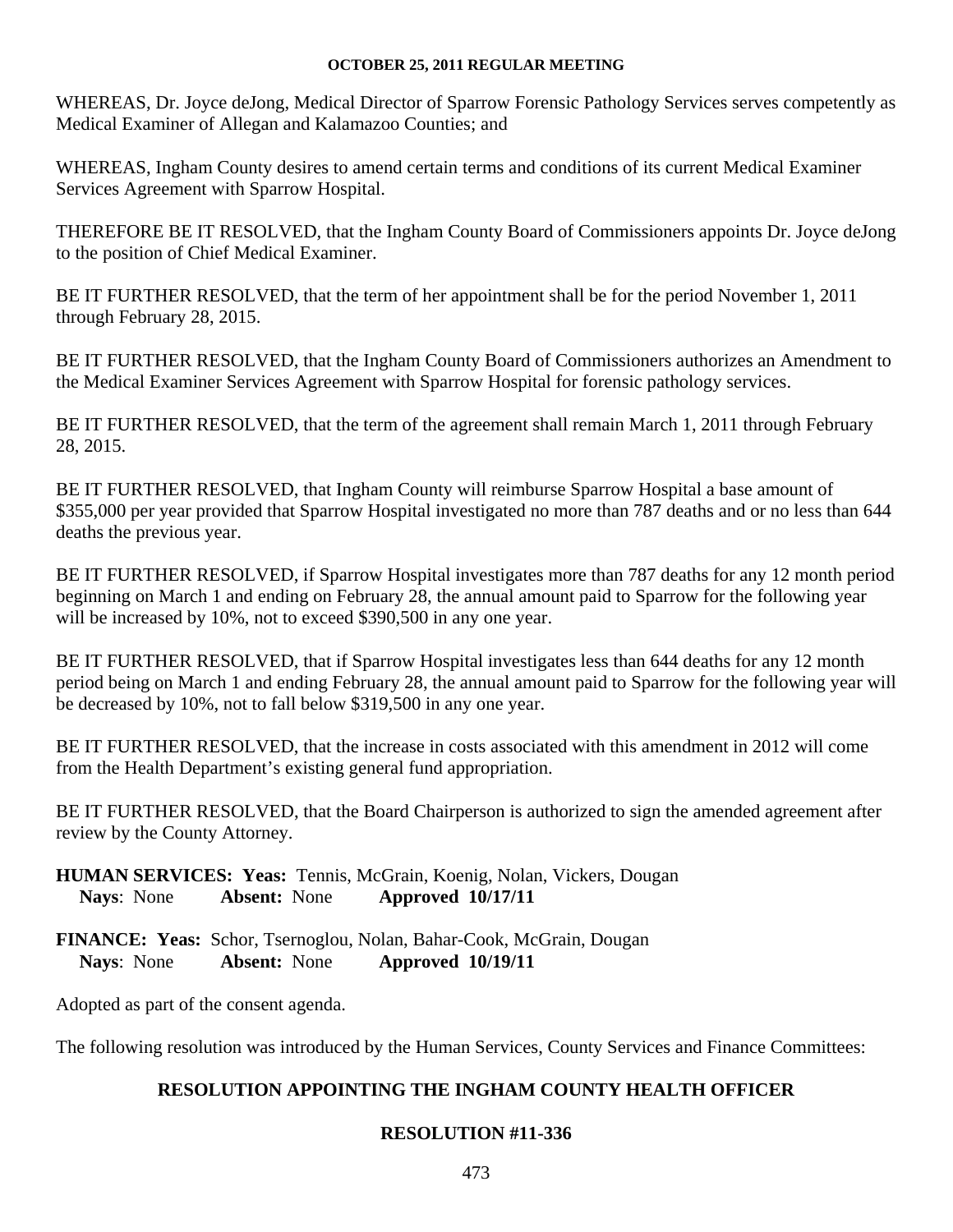WHEREAS, Dr. Dean Sienko is retiring from his position as the Ingham County Health Officer; and

WHEREAS, it is necessary for the Ingham County Health Department to have a Health Officer, to act as the administrative head of the Health Department, and to carry out the Health Department's delegated functions to protect the public health and prevent disease; and

WHEREAS, pursuant to MCL 333.2428(1), the Board of Commissioners has the responsibility to appoint a new Health Officer to succeed Dr. Dean Sienko; and

WHEREAS, the Ingham County Board of Commissioners conducted a search process for a qualified Health Officer; and

WHEREAS, the Health Officer Selection Committee recommends the appointment of Dr. Renee Canady as the Health Officer for the Ingham County Health Department; and

WHEREAS, Dr. Renee Canady's credentials and references have been checked and verified.

THEREFORE BE IT RESOLVED, that the Ingham County Board of Commissioners hereby accepts the Health Officer Selection Committee's recommendation, and appoints Dr. Renee Canady to the permanent full-time position of Ingham County Health Officer, at the salary level of MCF18 Step 4 (\$120,715) with all the duties and responsibilities inherent in that position, effective November 1, 2011.

BE IT FURTHER RESOLVED, that a copy of this Resolution, together with Dr. Canady's curriculum vitae, shall be forwarded to the Michigan Department of Community Health (Local Health Services).

**HUMAN SERVICES: Yeas:** Tennis, McGrain, Koenig, Nolan, Vickers, Dougan  **Nays**: None **Absent:** None **Approved 10/17/11** 

**COUNTY SERVICES: Yeas:** De Leon, Copedge, Celentino, Schor, Vickers, Dragonetti **Nays**: None **Absent:** None **Approved 10/18/11** 

**FINANCE: Yeas:** Schor, Tsernoglou, Nolan, Bahar-Cook, McGrain, Dougan **Nays**: None **Absent:** None **Approved 10/19/11** 

Adopted as part of the consent agenda.

The following resolution was introduced by Commissioners McGrain, DeLeon, and Schor:

# **RESOLUTION TO RE-ESTABLISH THE POSITION OF MEDICAL DIRECTOR WITHIN THE HEALTH DEPARTMENT**

# **RESOLUTION #11-337**

WHEREAS, Dr. Dean Sienko will be retiring from his position as Health Officer/Medical Director/Medical Examiner, and

WHEREAS, Resolution #11-236 re-established the Health Officer position, and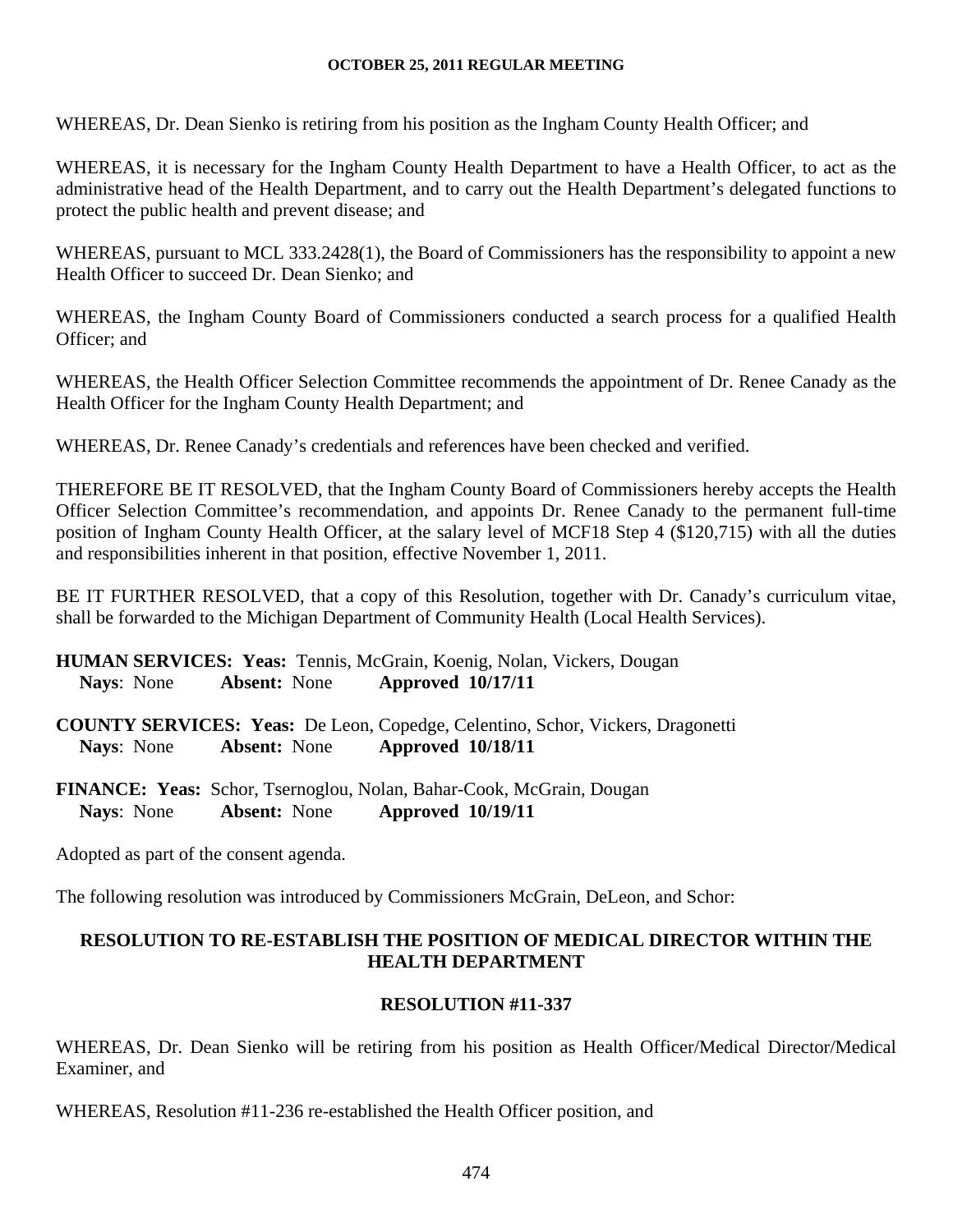WHEREAS, Dr. Renee B. Canady has been appointed as the Health Officer in Resolution #11-\_\_, effective November 1, 2011, and

WHEREAS, it is necessary for the Ingham County Health Department to have a Medical Director to establish written medical protocols and standing orders, and consultation with Department staff on the medical aspects of programs; and

WHEREAS, it is necessary to have a Medical Director provide direction to the communicable disease control program for consultation and direction for disease control, consultation with clients involved in disease control situations and consultation with community medical practitioners involved with the diagnosis and/or treatment of communicable diseases.

THEREFORE BE IT RESOLVED, that the Board of Commissioners hereby re-establishes the position of Medical Director, MCF C (\$137,136-\$164,564) effective November 1, 2011.

BE IT FURTHER RESOLVED, that the hiring freeze and hiring delay are hereby waived for this position.

Moved by Commissioner McGrain, supported by Commissioner De Leon, to adopt the resolution. Motion carried with Commissioners Vickers and Dragonetti voting no, all others voting yes. Absent: Commissioner Tennis.

# **SPECIAL ORDERS OF THE DAY:**

Moved by Commissioner McGrain, supported by Commissioner De Leon, to reappoint and waive term limits, of Dr. Nino Rodriquez to the Board of Health.

#### **PUBLIC COMMENT:**

Suzanne Tuttila addressed the Board and shared facts with the Board in support of Jim Benjamin.

Robert Kerr addressed the Board inquiring about late agenda items.

Todd Pentecost addressed the Board asking if this is a policy based system. He would like to see Shirley Rodgers removed.

Ashley Shuster addressed the Board and shared information from the Gory report.

Paul Risner addressed the Board stating that there are two issues at hand, would like Jim Benjamin reinstated and Shirley Rodgers removed.

John Fellows addressed the Board in support of Jim Benjamin and in opposition of Shirley Rodgers.

Chuck Hicks addressed the Board and invited the Board to come out and see what is going on.

#### **COMMISSIONER ANNOUNCEMENTS:**

Commissioner Vickers asked the Board members to give the public respect and listen when they are speaking.

Commissioner Schafer announced that Commissioners do not have a vote when it comes to the appointment of the Road Commission Board.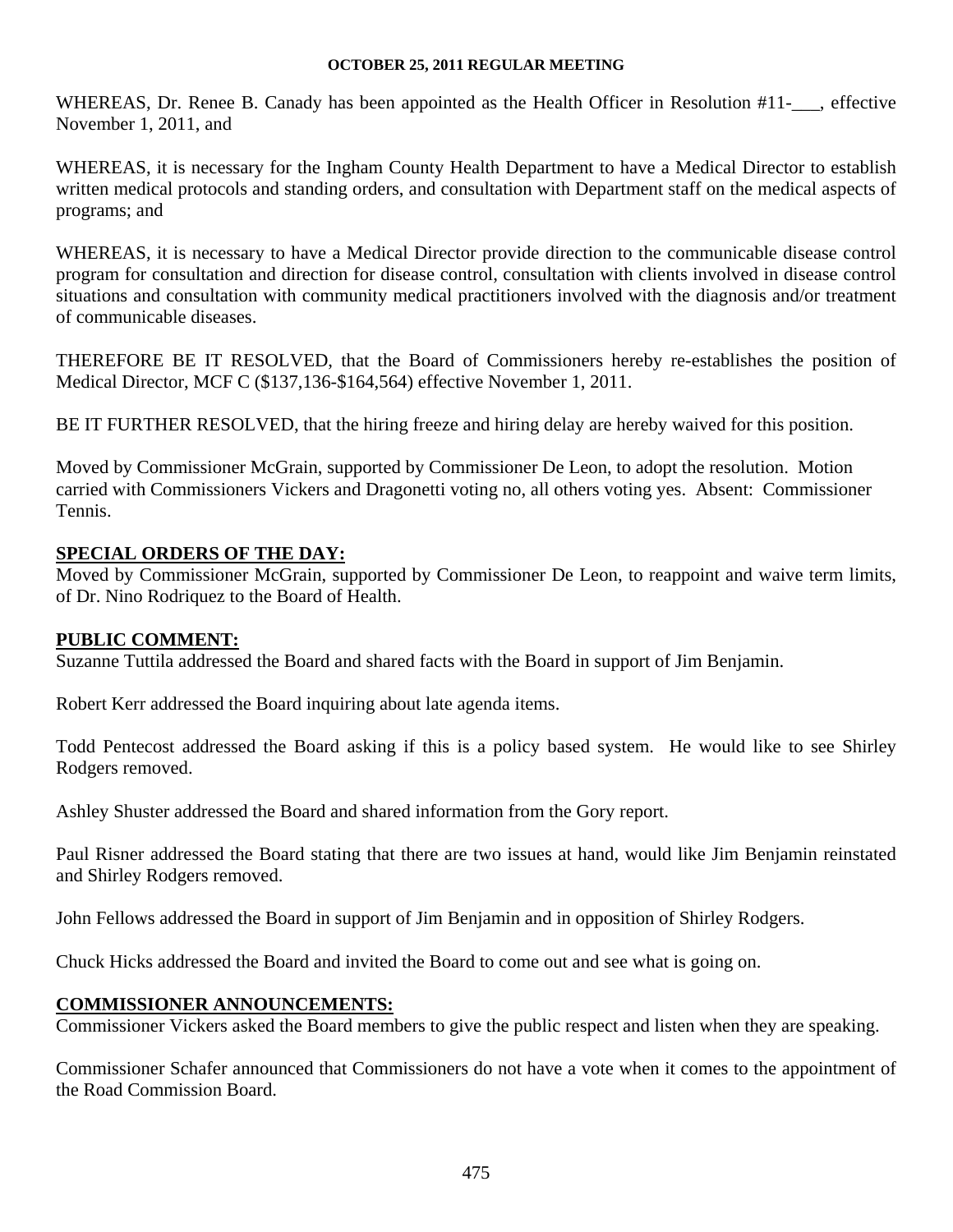Commissioner Schor congratulated Bob Trusise to the Executive Director position with LEAP. Congratulated the Black Chamber of Commerce and also gave recognition for the excellent and very impressive Cesar Chavez dinner.

Commissioner McGrain expressed his concern with issues involving the Road Commission and announced that Human Services meeting Monday October 31, 2011 is cancelled.

Commissioner Bahar-Cook spoke to the Board regarding the Lansing State Journal discussion in consolidating Courts in Ingham County, and shared there will be more discussion at the Judiciary meeting scheduled for October 27, 2011 and encouraged the public to come out and participate.

Commissioner Dougan thanked Amy Cavanaugh and Katie Cavanaugh for the Ingham County Animal Control fundraiser and also expressed how important safe roads are and thank the Road Commission for their hard work.

Commissioner Dragonetti announced that at the next County Services meeting there would be more discussion on the Road Commission for members to share.

Commissioner Celentino shared how proud he is of the Ingham County Road Commission and the work they do.

# **CONSIDERATION AND ALLOWANCE OF CLAIMS:**

Moved by Commissioner Tsernoglou, supported by Commissioner Nolan, to approve payment of the claims submitted by the County Clerk and Financial Services Department in the amount of \$21,771,329.17. Motion carried unanimously. Absent: Commissioner Tennis.

**ADJOURNMENT:**  The meeting was adjourned at 8:05 p.m.

 $\overline{a}$ 

# **MARK GREBNER, CHAIRPERSON MIKE BRYANTON, INGHAM COUNTY CLERK**

Cathy Haskins, Clerical Services Supervisor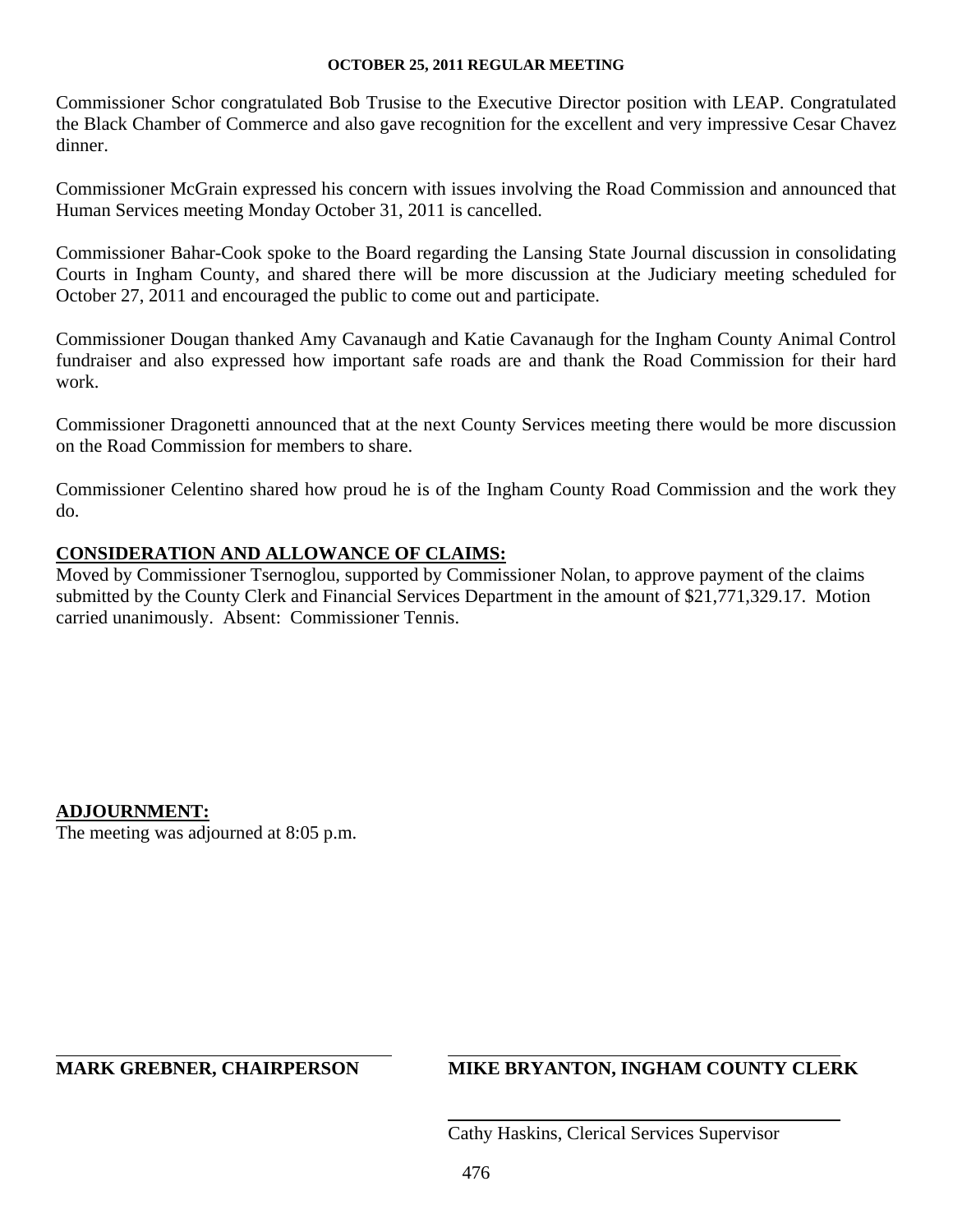<span id="page-23-0"></span>Minutes of a regular meeting of the Wexford County Board of Commissioners, held at the Wexford County Courthouse, 437 E. Division St., Cadillac, Michigan on the nineteenth day of October 2011, at 6:00 p.m.

PRESENT: Jerry Bulock, Pam Dahlstrom, Gideon Mitchell, Alan Devereaux, Gary Taylor, Terry Oliver, Da. O'Riley, and Leslie D. Housler; ABSENT: Thomas Akers

The following preamble and resolution were offered by Commissioner Taylor and supported by Commissioner 0'Riley

#### **RESOLUTION NO. 11-23**

#### RESOLUTION SUPPORTING A STATUTORY EXEMPTION FOR STORMWATER RUNOFF FROM LOGGING ROADS

- WHEREAS, on August 17,2010 the United States Court of Appeals for the Ninth Circuit held that a National Pollution Discharge Elimination System (NPDES) permit is required for stormwater runoff from logging roads; and
- WHEREAS, the Clean Water Act (CWA) requires a National Pollution Discharge Elimination System (NPDES) permit for the discharge of any pollutant to any navigable water (AKA "water of the U.S.") from any point source. Since 1973, rules promulgated by the Environmental Protection Agency ("EPA") have distinguished between point source and non-point source pollution in the CWA. Non-point source pollution, which is not defined in the CWA, includes any source of water pollution not characterized as point source discharge; and
- WHEREAS, included in the CWA rules is the so-called Silvicultural Rule found at 40 C.F.R.  $\S$ 122.27(b)(l), which has remained substantially in its current form since 1976. The Silvicultural Rule specifically defines timber "harvesting operations, surface drainage, or road construction and maintenance from which there is natural runoff' to be "non point source silvicultural activities," and thus, excluded from NPDES permitting requirements; and
- WHEREAS, the Ninth Circuit disagreed with the Silvicultural Rule, holding that stormwater runoff that is collected and channeled in a system of ditches and culverts before being discharged into streams and rivers constitutes a point source, and that EPA lacks authority to promulgate a rule to the contrary. The Ninth Circuit stated that Congress has history of providing specific statutory exemptions for certain categories of discharges. The court went on to say that federal courts have invalidated EPA regulations that provided similar regulatory exemptions; and
- WHEREAS, the Court's decision has potentially sweeping implications. If broadly read, this opinion would require NPDES permits for every road in the country that is served by ditches or culverts that eventually discharge to natural surface waters and that is not already regulated by the CWA; and

OCT 24 2011

RECEIVED

**NGHAM COUNTY** OF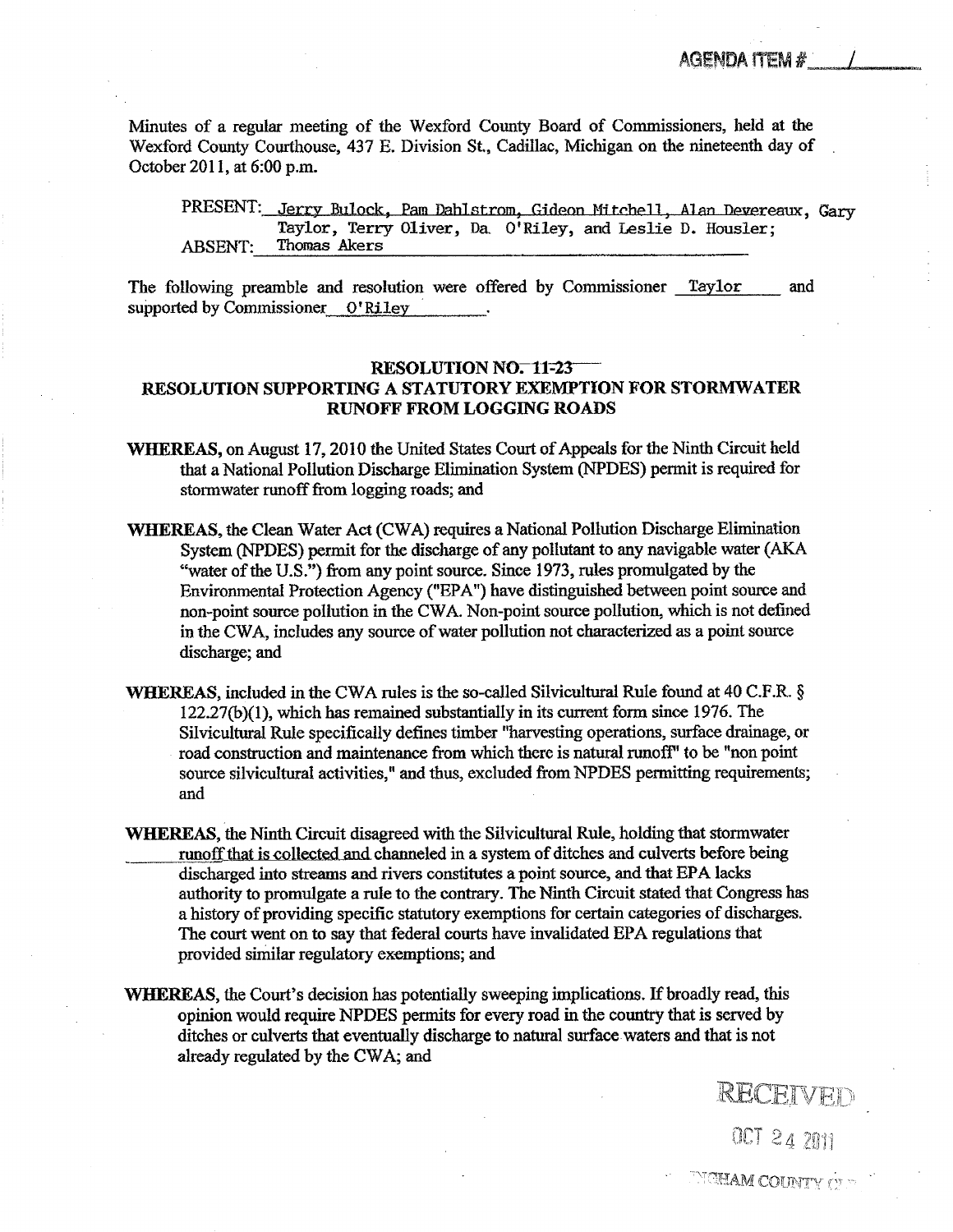- WHEREAS, the court's opinion also leaves many critical questions unanswered. Even if the opinion were limited to logging roads, what constitutes a logging road? Contrary to the court's assumptions of fact, many forest roads, including the roads at issue in this case, are not dedicated just to logging. They are used for a variety of purposes, both public and private, beyond just logging. If this is the case, who is responsible for obtaining these required permits? The court did not address whether the permit obligation rests with the owner of the roads or every entity that transports logs on the roads, or even those using the roads to access the forest for recreation. This Adopted Policy is consistent with current NACo policy that states that stormwater from all roads, gutters and ditches should not be considered a "water of the U.S." under the CWA; and
- WHEREAS, if rural county owned roads, such as logging or forest roads, require federal NPDES permits, this will be an unfunded mandate and preemption on county governments.
- BE IT RESOLVED, the Wexford County Board of Commissioners supports legislation that enacts into law the Silvicultural Rule.
- BE IT FURTHER RESOLVED, that a copy of this resolution shall be sent to Governor Snyder, Representative Huizenga, Senators Levin and Stabenow, Senator Booher and Representative Potvin, and also to the boards of County Commissioners of the other counties of the state, who we urge to join us in supporting legislation that enacts into law the Silvicultural Rule.

#### A ROLL CALL VOTE WAS TAKEN AS FOLLOWS

AYES: Oliver, Bulock, Dahlstrom, Mitchell, Devereaux, O'Riley, and Housler; NAYS: None

RESOLUTION DECLARED ADOPTED.

Leslie Housler, Chairman, Wexford County Board of Commissioners

a L. Rechardson

Elaine L. Richardson, County Clerk

STATE OF MICHIGAN € )ss.

COUNTY OF WEXFORD Y

I hereby certify that the forgoing is a true and complete copy of the Resolution 11-23 adopted by the County Board of Commissioners of Wexford County at a regular meeting held on October 19, 2011, and I further certify that public notice of such meeting was given as provided by law.

Uain J. Kichardson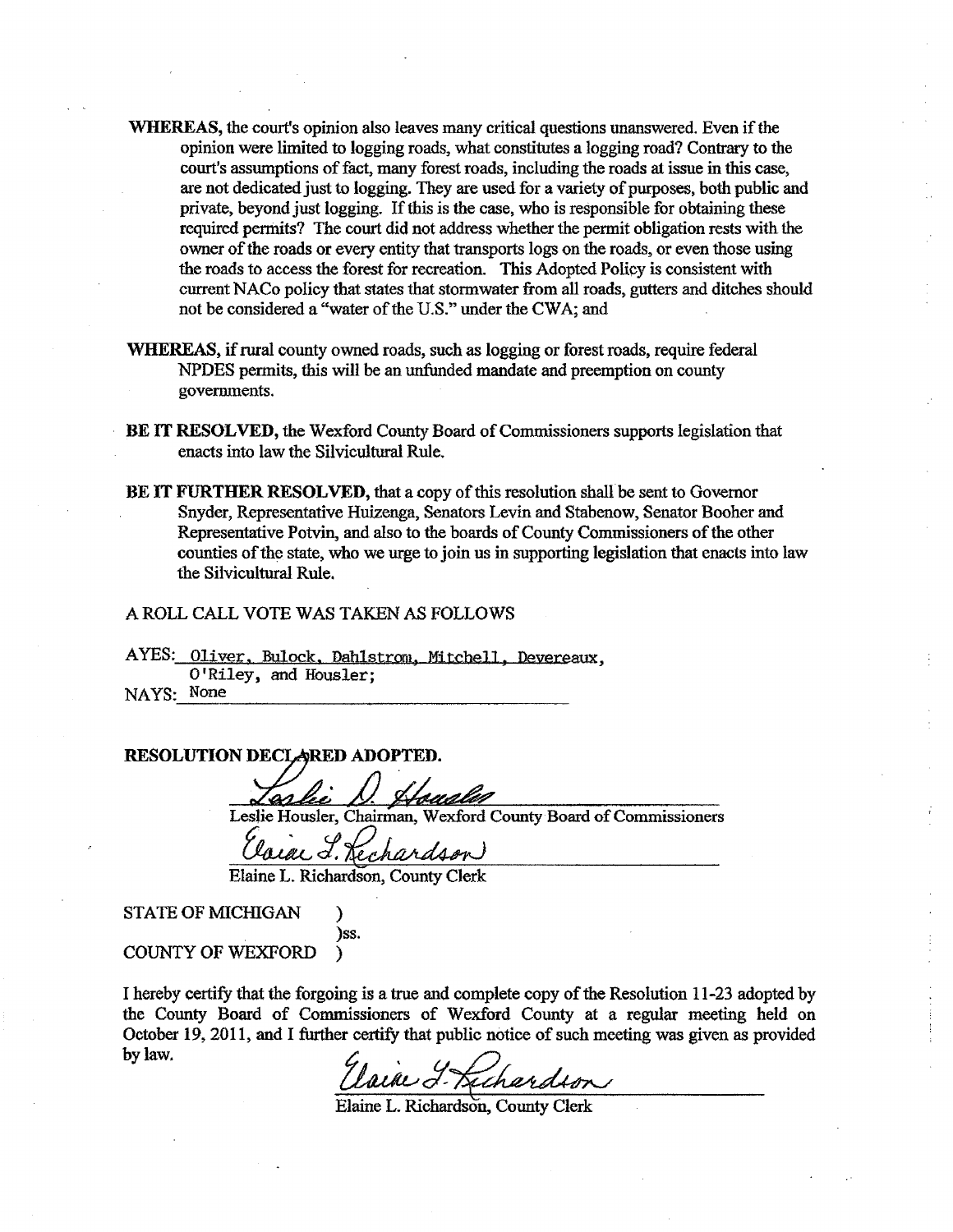Ű

#### <span id="page-25-0"></span>Bennett, Becky

| From:    | Davis, Laura                      |
|----------|-----------------------------------|
| Sent:    | Monday, October 31, 2011 12:23 PM |
| To:      | Bennett, Becky                    |
| $Cc$ :   | Bennett, Willis; Bavery, Deb      |
| Subject: | resignation from parks            |

Hello Becky,

I deeply regret to inform you that as of December 31, 2011, I will no longer be able to serve on the Parks & Recreation Commission.

My doctors have advised me to reduce all extra commitments outside family and work, in order to support my continued health improvement.

Please thank the Board of Commissioners for allowing me to serve the public through the parks appointment. I sincerely appreciated the opportunity and hope to serve again someday when my health has been restored in full. Thank you,

Laura

Laura Davis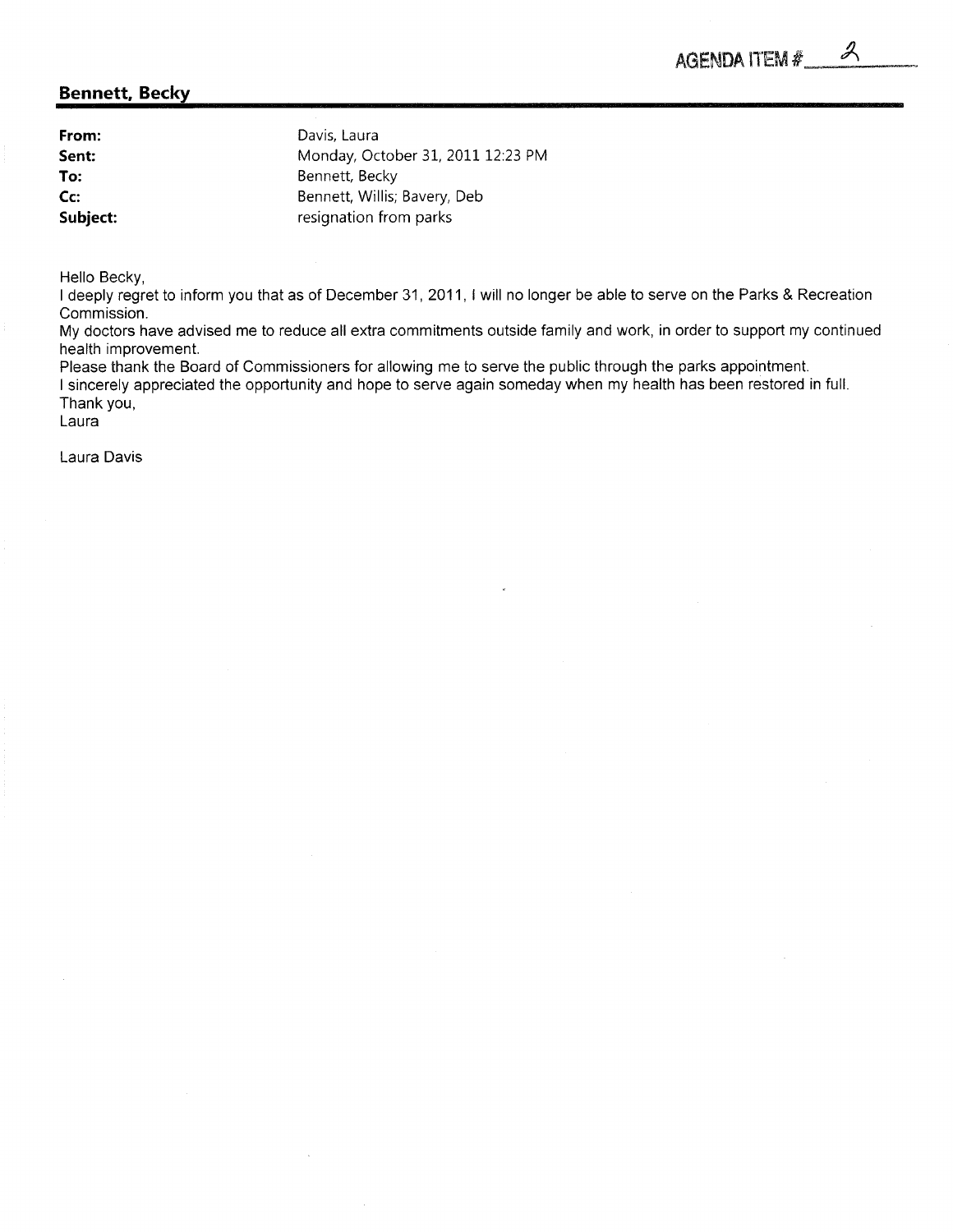<span id="page-26-0"></span>Introduced by the County Services Committee of the:

#### INGHAM COUNTY BOARD OF COMMISSIONERS

# **RESOLUTION AUTHORIZING THE RELEASE OF ATTORNEY/CLIENT PRIVILEGED COMMUNICATIONS**

#### **RESOLUTION #11-**

WHEREAS, the County Attorney has issued Attorney/Client Privileged legal opinions regarding the Complaint of Jim Benjamin and the Change of County Road Commission from Appointed to Elected Body; and

WHEREAS, the County Services Committee is requesting the release of the Attorney/Client Privileged communications; and

WHEREAS, the County Attorney believes the release of these opinions would not have any negative effect on pending litigation or other legal matters; and

WHEREAS, the County Services Committee recommends that these opinions be released.

THEREFORE BE IT RESOLVED, that the Ingham County Board of Commissioners hereby authorizes the release of the Attorney/Client Privileged legal opinions from Cohl, Stoker and Toskey, P.C. dated October 19, 2011 regarding the Complaint of Jim Benjamin and the Change of County Road Commission from Appointed to Elected Body.

**COUNTY SERVICES: Yeas:** De Leon, Copedge, Celentino, Schor, Vickers, Dragonetti **Nays**: None **Absent:** None **Approved 11/01/11**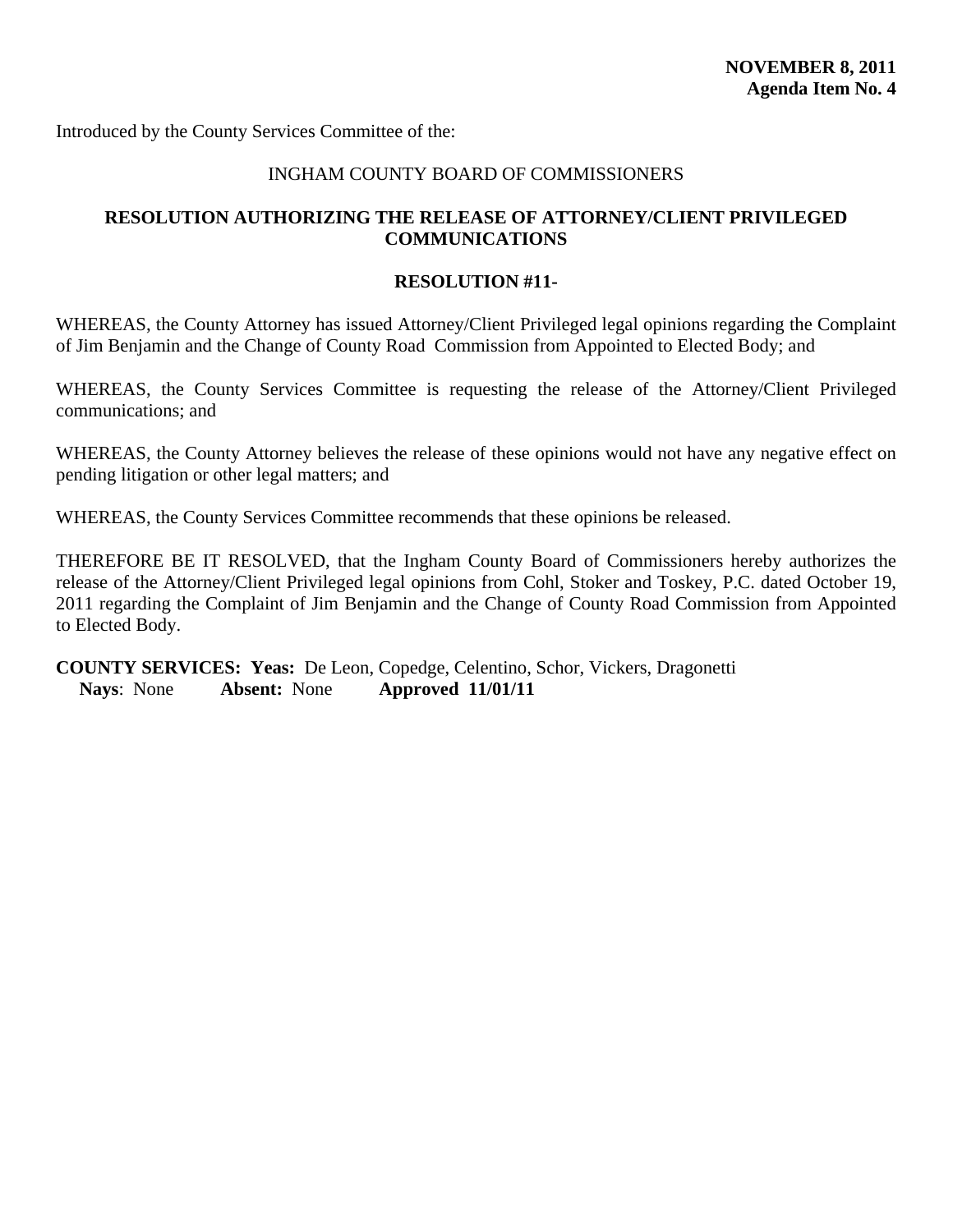<span id="page-27-0"></span>Introduced by the County Services Committee of the:

# INGHAM COUNTY BOARD OF COMMISSIONERS

#### **RESOLUTION OPPOSING PROPOSED CHANGES TO THE ELLIOTT-LARSEN CIVIL RIGHTS ACT**

#### **RESOLUTION #11-**

WHEREAS, the Elliott-Larsen Civil Rights Act was passed into law in Michigan in 1976 to prohibit discriminatory practices, policies, and customs in the exercise of those rights based upon religion, race, color, national origin, age, sex, height, weight, familial status, or marital status; and

WHEREAS, sexual orientation and gender identity are not protected classes under the current law; and

WHEREAS, legislation has been proposed in the Michigan House of Representatives that would in effect negate all local ordinances protecting Lesbian, Gay, Bisexual, and Transgendered (LGBT) people from discrimination and would also negate any protections that state universities, school districts, or any other state agency has for LGBT people, and make it impossible for any local or state agency protections to be passed in the future; and

WHEREAS, the proposed legislation would limit the right of municipalities to adopt resolutions and ordinances relating to their own concerns, which includes the right to pass human rights ordinances that provide for antidiscrimination protections that include categories in addition to those in Michigan Civil Rights laws; and

WHEREAS, Ingham County is a welcoming place for people of all backgrounds and the Ingham County Board of Commissioners support the fair and equal treatment of County residents regardless of religion, race, color, national origin, age, sex, height, weight, familial status, marital status, sexual orientation, or gender identity.

THEREFORE BE IT RESOLVED, that the Ingham County Board of Commissioners opposes House Bill 5039 and its proposed amendments to the Elliott-Larsen Civil Rights Act.

BE IT FURTHER RESOLVED, that the Board of Commissioners restates its commitment to diversity and the fair and equal treatment of all individuals regardless of religion, race, color, national origin, age, sex, height, weight, familial status, marital status, sexual orientation, or gender identity.

BE IT FURTHER RESOLVED, that the County Clerk shall send copies of this resolution to Governor Rick Snyder, the Ingham County State Legislative Delegation, and the Michigan Association of Counties.

**COUNTY SERVICES: Yeas:** De Leon, Copedge, Celentino, Schor, Dragonetti **Nays**: Vickers **Absent:** None **Approved 11/01/11**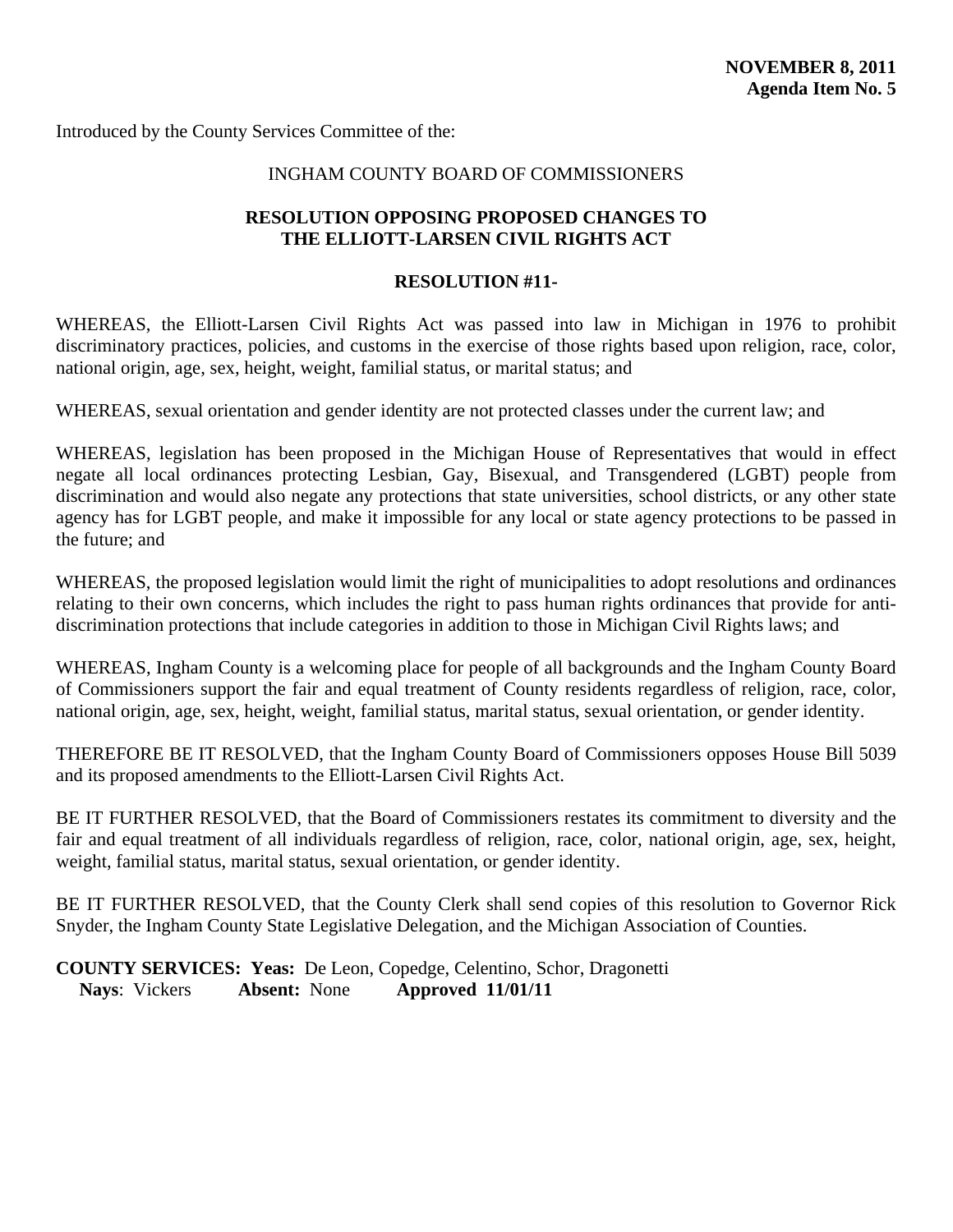<span id="page-28-0"></span>Introduced by the County Services Committee of the:

#### INGHAM COUNTY BOARD OF COMMISSIONERS

#### **RESOLUTION CALLING FOR THE GOVERNOR TO REFUSE TO ENACT THE PUBLIC EMPLOYEE DOMESTIC PARTNER BENEFITS RESTRICTION ACT**

#### **RESOLUTION #11-**

WHEREAS, the Michigan House of Representatives and Senate recently passed HB 4770, the Public Employee Domestic Partner Benefits Restriction Act, and HB 4771, an amendment to 1947 PA 336; and

WHEREAS, the extension of benefits to domestic partners is an increasing trend in the private and public sector both nationally and internationally; and

WHEREAS, prohibiting the collective bargaining for domestic partner benefits would affect a hostile, antiunion environment that would be prohibitive for recruiting the new employees with the appropriate level of skill, training, and experience necessary to replace those lost in the exodus that would result from this legislation; and

WHEREAS, the intention of this legislation represents nothing less than an unconscionable attack on the rights of Michigan's gay and lesbian citizens, by purposefully and disproportionately affecting the ability of individuals of a minority sexual orientation to access affordable healthcare and other benefits; and

WHEREAS, if this legislation were signed into law, Ingham County's policies regarding its employees and the benefits packages that it extends to them would be affected; and

WHEREAS, if this legislation were signed into law, Ingham County would be construed to be a less desirable employer to potential employees.

THEREFORE BE IT RESOLVED, that the Ingham County Board of Commissioners calls on Governor Rick Snyder to veto the Public Employee Domestic Partner Benefits Restriction Act.

BE IT FURTHER RESOLVED, that the County Clerk shall send copies of this resolution to Governor Rick Snyder, the Ingham County State Legislative Delegation, and the Michigan Association of Counties.

**COUNTY SERVICES: Yeas:** De Leon, Copedge, Celentino, Schor, Dragonetti **Nays**: Vickers **Absent:** None **Approved 11/01/11**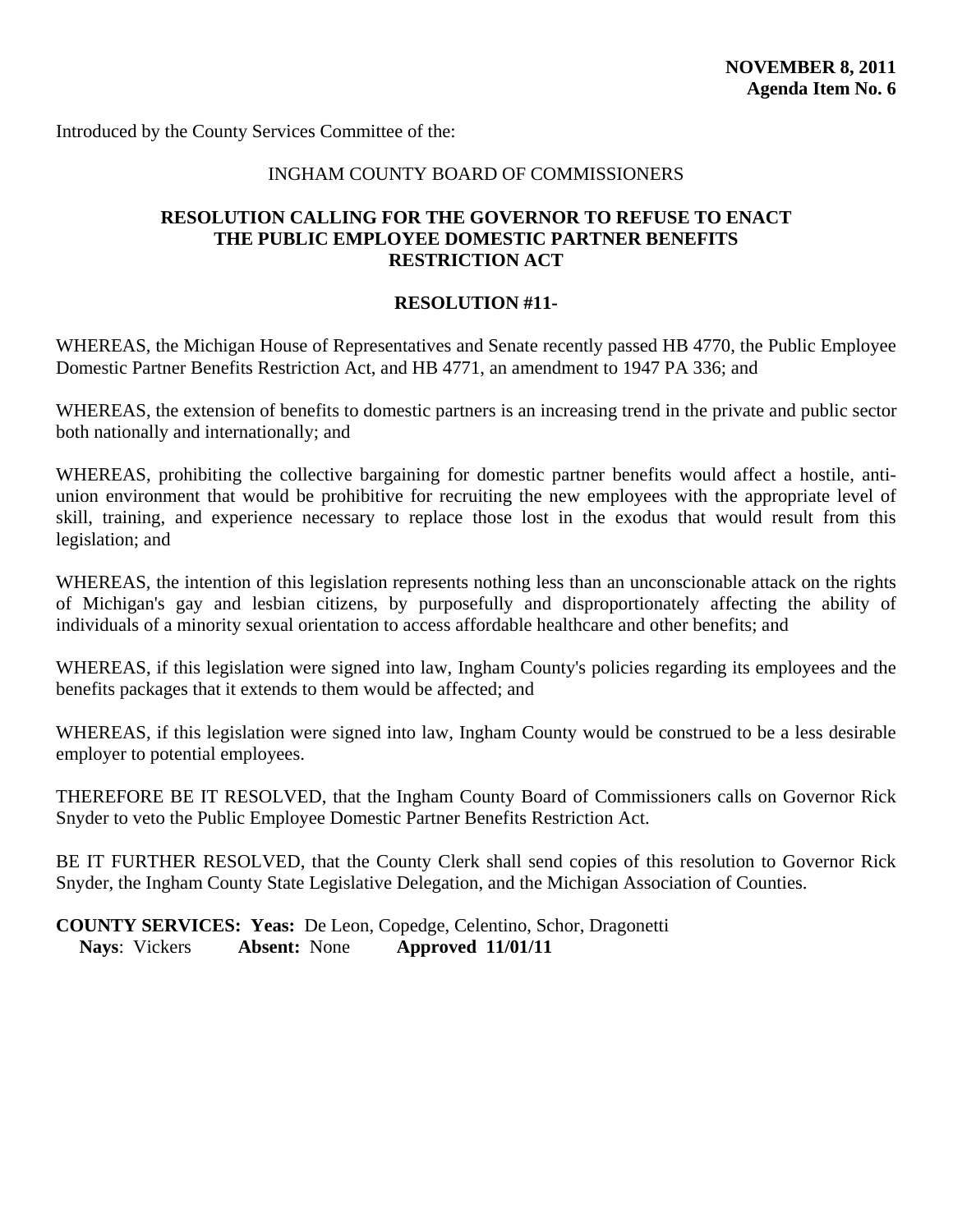### INGHAM COUNTY BOARD OF COMMISSIONERS

# <span id="page-29-0"></span>**RESOLUTION TO AUTHORIZE A CONTRACT FOR SELF FUNDED WORKER'S COMPENSATION THIRD PARTY ADMINISTRATION**

#### **RESOLUTION #11-**

WHEREAS, Ingham County has performed a request for proposal process to find a Worker's Compensation Administrator for the County and Medical Care Facility; and

WHEREAS, the proposals have been reviewed and the County's Administration is recommending that we contract with Eagle Claims Management; and

WHEREAS, the Administration of the Medical Care Facility concurs with this recommendation.

THEREFORE BE IT RESOLVED, that the Ingham County Board of Commissioners approves Eagle Claims Management as the third party administrator for the County's self insured worker's compensation insurance for the period January 1, 2012 to December 31, 2016 at a cost of \$27,500 annually.

BE IT FURTHER RESOLVED, that the Chairperson of the Ingham County Board of Commissioners and the County Clerk are authorized to sign any necessary contract documents consistent with this resolution.

**COUNTY SERVICES: Yeas:** De Leon, Copedge, Celentino, Schor, Vickers, Dragonetti **Nays**: None **Absent:** None **Approved 11/01/11**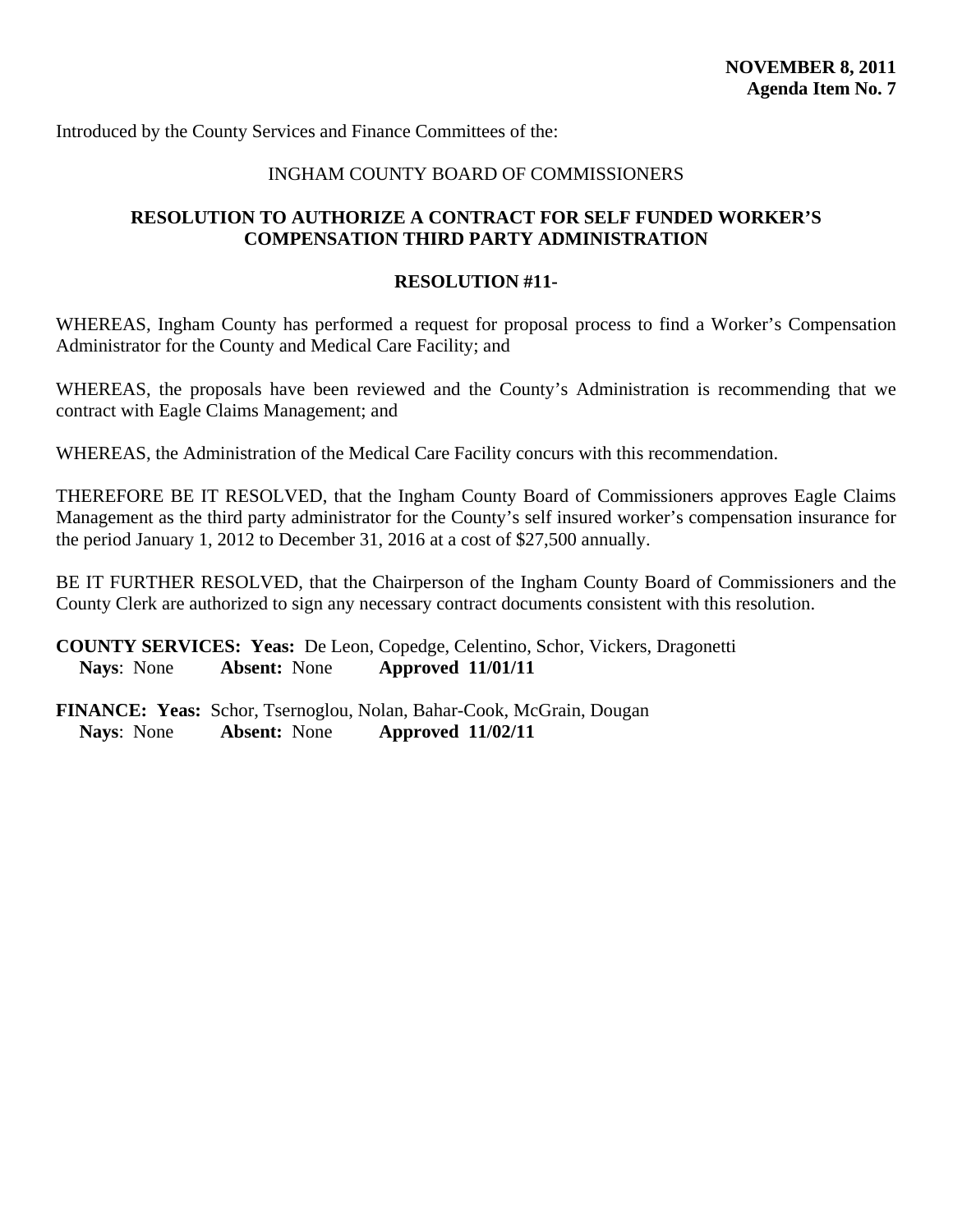# INGHAM COUNTY BOARD OF COMMISSIONERS

# <span id="page-30-0"></span>**RESOLUTION AUTHORIZING A CONTRACT WITH PLEUNE SERVICE COMPANY FOR THE REPLACEMENT OF THE CHILLER AT THE HILLIARD BUILDING IN MASON AS WELL AS AUTHORIZING A LINE ITEM TRANSFER TO ENSURE APPROPRIATE FUNDS ARE AVAILABLE**

#### **RESOLUTION #11-**

WHEREAS, due to the age and working condition of the chiller, located in the Hilliard Building, a replacement is necessary; and

WHEREAS, repairing the unit would not be cost effective for the county; and

WHEREAS, a budget in the amount of \$95,000.00, to replace the unit, was approved in 2011; and

WHEREAS, \$9,200.00 was previously spent on consulting fees for this project, leaving a balance of \$85,800.00; and

WHEREAS, replacement costs came back slightly higher then anticipated; and

WHEREAS, to complete this project a line item transfer in the amount of \$40,000.00 is necessary from the original 2008 CIP budget into the 2011 replacement budget bringing the available balance to \$125,800.00; and

WHREREAS, a contingency is being requested in the amount of \$4,800.00 for unidentified and unforeseen costs that may occur during the replacement process.

THEREFORE BE IT RESOLVED, that the Ingham County Board of Commissioners hereby authorizes entering into a contract with Pleuen Service Company, 2510 Kerry Street, Suite 108, Lansing, Michigan 48192, for replacement of the chiller at the Hilliard Building for a cost of \$121,000.00 with a contingency of \$4,800.00 for possible unseen circumstances.

BE IT FURTHER RESOLVED, the Ingham County Board of Commissioners authorizes a line item transfer of \$40,000 from account #245-90210-976000-8FC12 which is the original 2008 CIP budget into account #245- 90210-931000-1FC01 which is the 2011 Hilliard Building chiller replacement budget bringing the available balance to \$125,800.00.

BE IT FURTHER RESOLVED, the Board Chairperson and the County Clerk are authorized to sign any necessary documents that are consistent with this resolution and approved as to form by the County Attorney.

**COUNTY SERVICES: Yeas:** De Leon, Copedge, Celentino, Schor, Vickers, Dragonetti **Nays**: None **Absent:** None **Approved 11/01/11**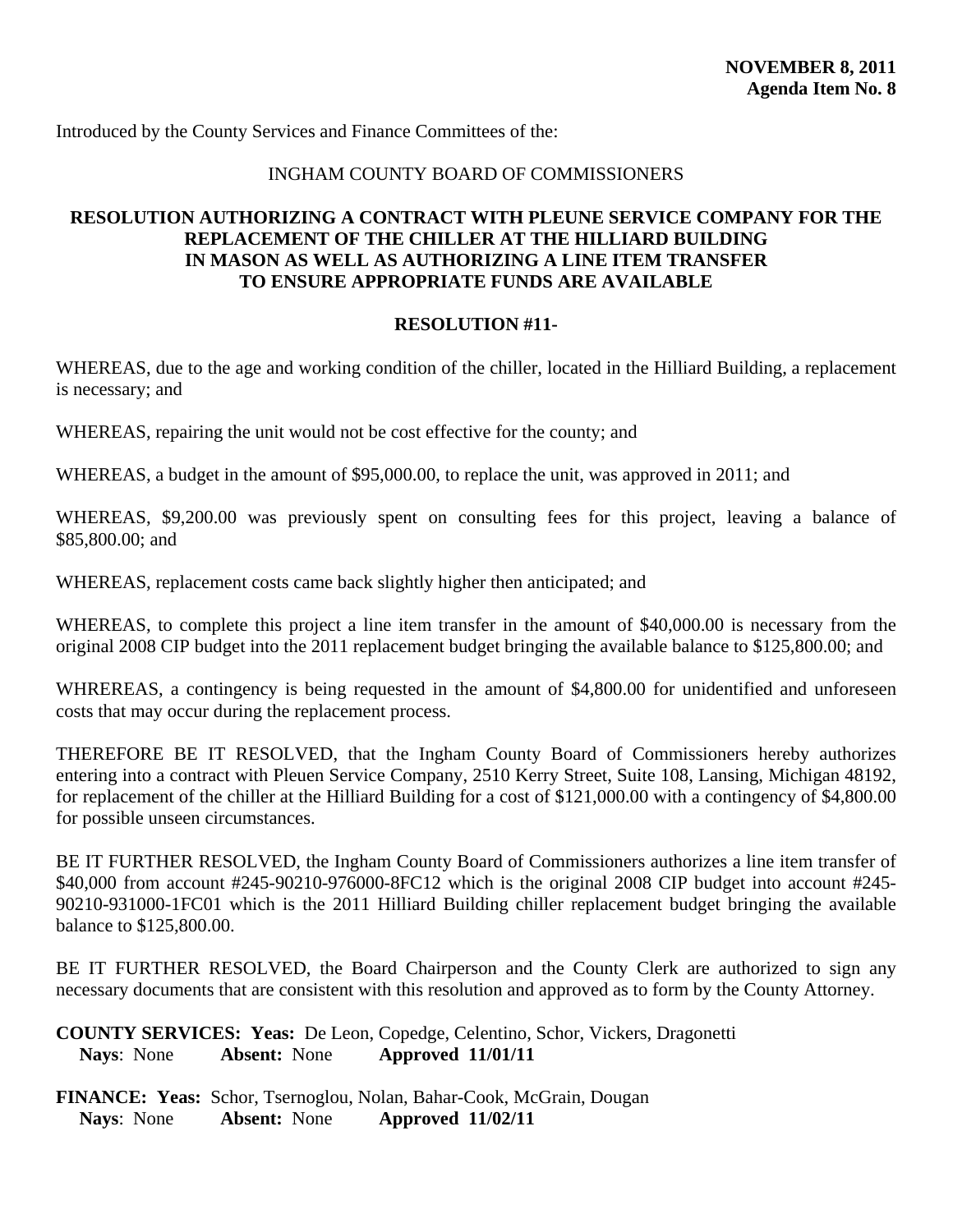#### INGHAM COUNTY BOARD OF COMMISSIONERS

# <span id="page-31-0"></span>**RESOLUTION TO REQUEST AUTHORIZATION TO PURCHASE EQUIPMENT MATERIALS NEEDED TO RETRO FIT THE LIGHTING AT THE HUMAN SERVICES BUILDING**

#### **RESOLUTION #11-**

WHEREAS, the Facilities Department requests authorization to purchase equipment materials needed to retro fit the lighting at the Human Services Building to complete the approved 2011 Ballard lighting upgrade CIP project; and

WHEREAS, funds for the equipment materials have been previously approved in CIP project account #63123304-931000 1FC04, which now has a total project budget of \$39,800.00; and

WHEREAS, completing this project would greatly improve efficiency by providing a projected annual savings of \$13,235.00 as well as qualify Ingham County for a rebate exceeding \$9,000.00 from the Board of Water and Light; and

WHEREAS, services would include changing the lighting type from HID to Induction at the Human Services Building parking lot, wall packs, roadway, ballards and entry lighting; and

WHEREAS, the services will be performed in-house, by our electrician, for a total projected cost not to exceed \$39,800.00.

THEREFORE BE IT RESOLVED, the Ingham County Board of Commissioners hereby authorizes the purchase of equipment materials to complete the 2011 Ballard lighting upgrade CIP project for a not to exceed cost of \$39,800.00.

**COUNTY SERVICES: Yeas:** De Leon, Copedge, Celentino, Schor, Vickers, Dragonetti **Nays**: None **Absent:** None **Approved 11/01/11**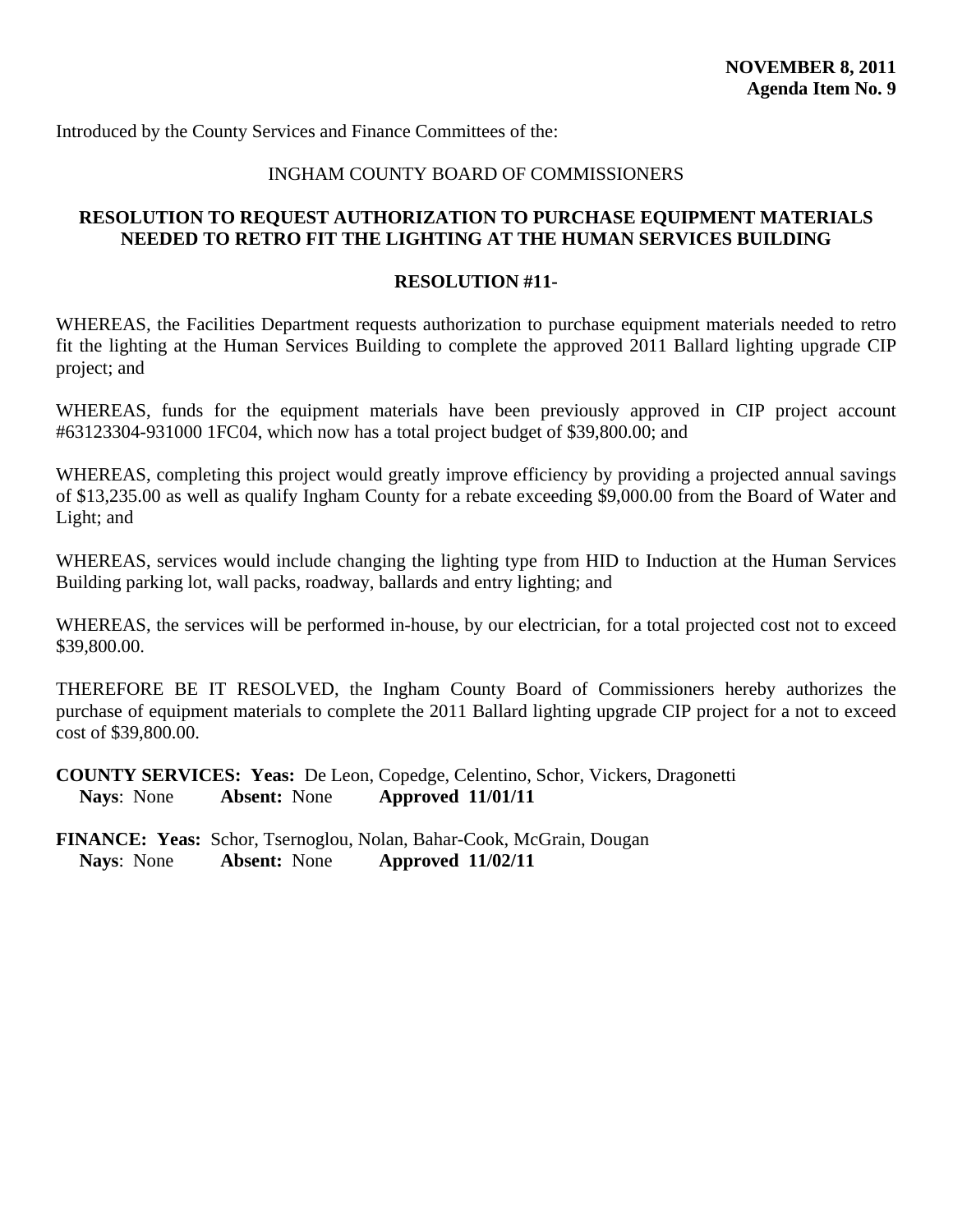### INGHAM COUNTY BOARD OF COMMISSIONERS

#### <span id="page-32-0"></span>**RESOLUTION AUTHORIZING CHANGES TO THE SCOPE OF THE HAWK ISLAND SNOW BOARDING HILL AND SUPPORTING THE FORMATION OF A PARTNERSHIP BETWEEN URBAN SNOWPARKS, LLC AND THE FRIENDS OF INGHAM COUNTY PARKS**

# **RESOLUTION #11-**

WHEREAS, approval of Board of Commissioner Resolution #11-159 authorized the construction of a Snow Boarding Hill at Hawk Island Park; and

WHEREAS, Urban Snowparks, LLC has approached the Friends of Ingham County Parks and the Ingham County Parks Department with ideas for enhancement of the hill which would be funded and promoted by various fundraising and marketing concepts; and

WHEREAS, changes to the current Snow Boarding Hill project could potentially include the addition of rails, boxes, obstacles, earth and snow sculpted features, and a separate warming facility; and

WHEREAS, the addition of rails and obstacles will change the snow board hill from a basic hill to a boarding adventure, making Ingham County and Hawk Island Park a destination on Michigan's map; and

WHEREAS, the Friends of Ingham County Parks have entered into an agreement to act as the Fiduciary in a fundraising effort with Urban Snowparks, LLC; and

WHEREAS, the Friends of Ingham County Parks, Urban Snowparks, LLC, the Ingham County Parks Staff, and the Ingham County Parks and Recreation Commission are excited by a partnership that will bring an urban snow park to kids and residents of Ingham County and beyond.

THEREFORE BE IT RESOLVED, the Ingham County Board of Commissioners approves the proposed change in scope to the Hawk Island snow board hill project to include the addition of rails, boxes, obstacles, earth and snow sculpted features, and a separate warming facility.

BE IT FURTHER RESOLVED, the Ingham County Board of Commissioners supports the formation of a partnership between the Friends of Ingham County Parks and Urban Snowparks, LCC and thanks them for their support of the Snow Board Hill project.

BE IT FURTHER RESOLVED, no construction of a warming house or other improvements will be embarked upon until the Friends of Ingham County Parks report to the Parks & Recreation Commission that all necessary funds have been raised to complete the improvement.

BE IT FURTHER RESOLVED, the Ingham County Board of Commissioners are not expected to approve any further funding for the construction of the Hawk Island Snow Boarding Hill project.

**COUNTY SERVICES: Yeas:** De Leon, Copedge, Celentino, Schor, Dragonetti **Nays**: Vickers **Absent:** None **Approved 11/01/11** 

**FINANCE: Yeas:** Schor, Tsernoglou, Nolan, Bahar-Cook, McGrain, Dougan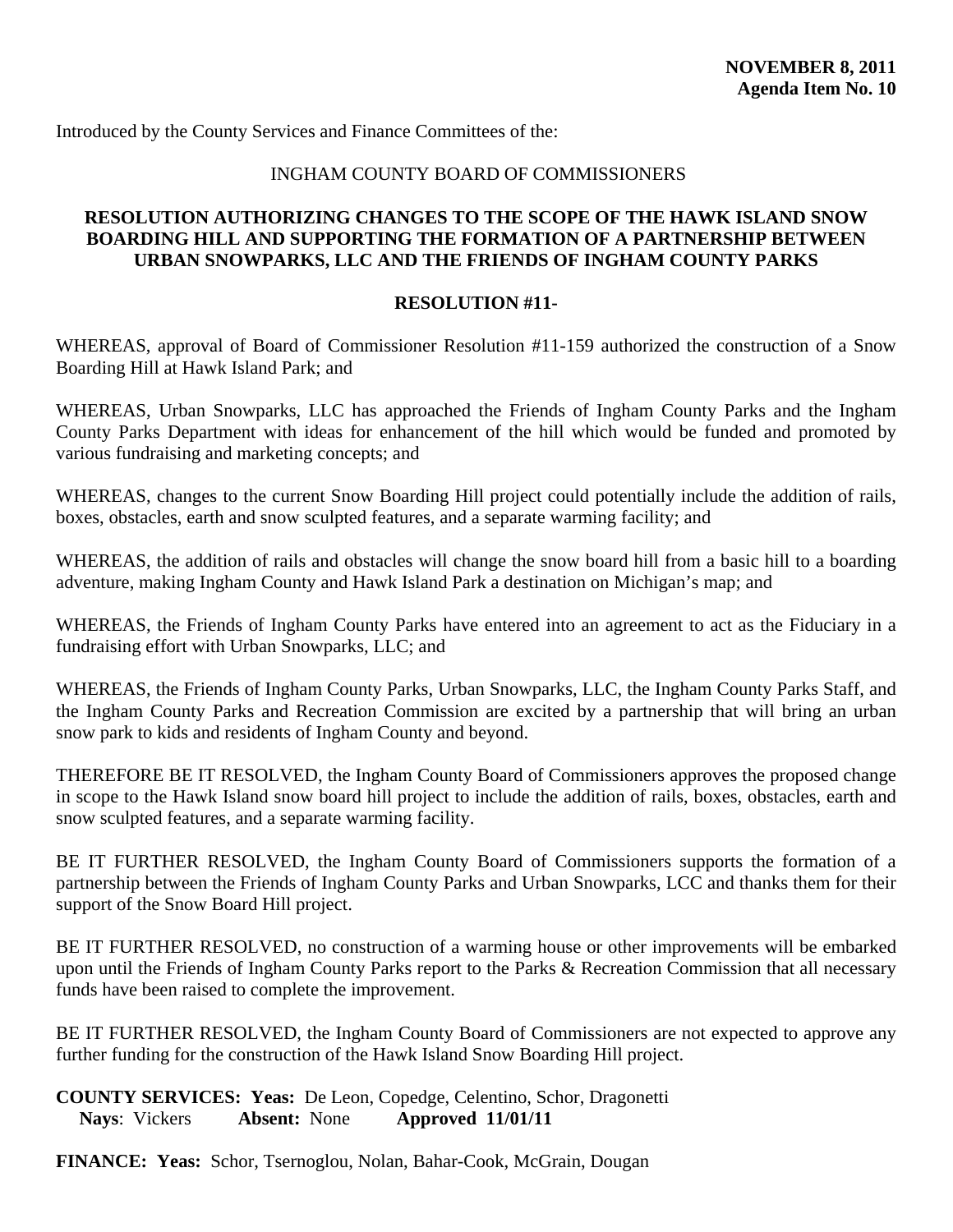# **RESOLUTION #11-**

**Nays**: None **Absent:** None **Approved 11/02/11**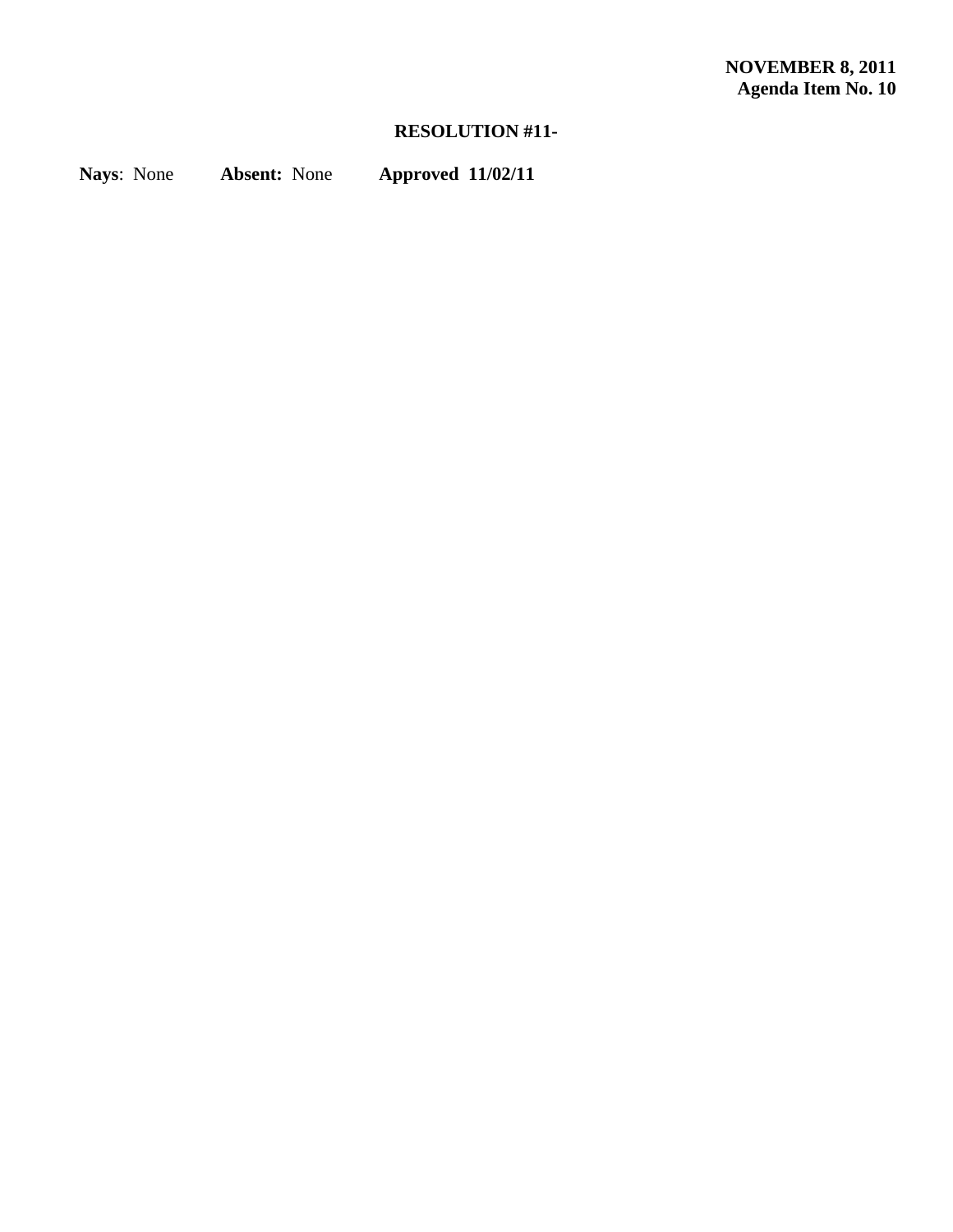### INGHAM COUNTY BOARD OF COMMISSIONERS

# <span id="page-34-0"></span>**RESOLUTION APPROVING AMENDMENT #4 WITH THE DEPARTMENT OF NATURAL RESOURCES TO DEVELOP A SNOW TUBING HILL AT HAWK ISLAND PARK**

#### **RESOLUTION #11-**

WHEREAS, Board of Commissioner Resolution #08-063 authorized the acceptance of a Land and Water Conservation Fund grant to fund a snow tubing hill at Hawk Island Park; and

WHEREAS, the Parks Department has petitioned the Department of Natural Resources for an extension due to construction delays relating to the grading of the snow tubing hill; and

WHEREAS, the Parks Department has requested an extension through December 31, 2011 in order to complete the work and anticipates opening the snow tube hill to the public on December 17, 2011; and

WHEREAS, the Ingham County Parks & Recreation Commission desires to complete the project as proposed in order to continue to provide recreational opportunities to the residents of Ingham County.

THEREFORE BE IT RESOLVED, that the Board of Commissioners approves Amendment #4 of the agreement with the Department of Natural Resources extending the project period completion deadline from October 31, 2011 to December 31, 2011.

**COUNTY SERVICES: Yeas:** De Leon, Copedge, Celentino, Schor, Vickers, Dragonetti **Nays**: None **Absent:** None **Approved 11/01/11**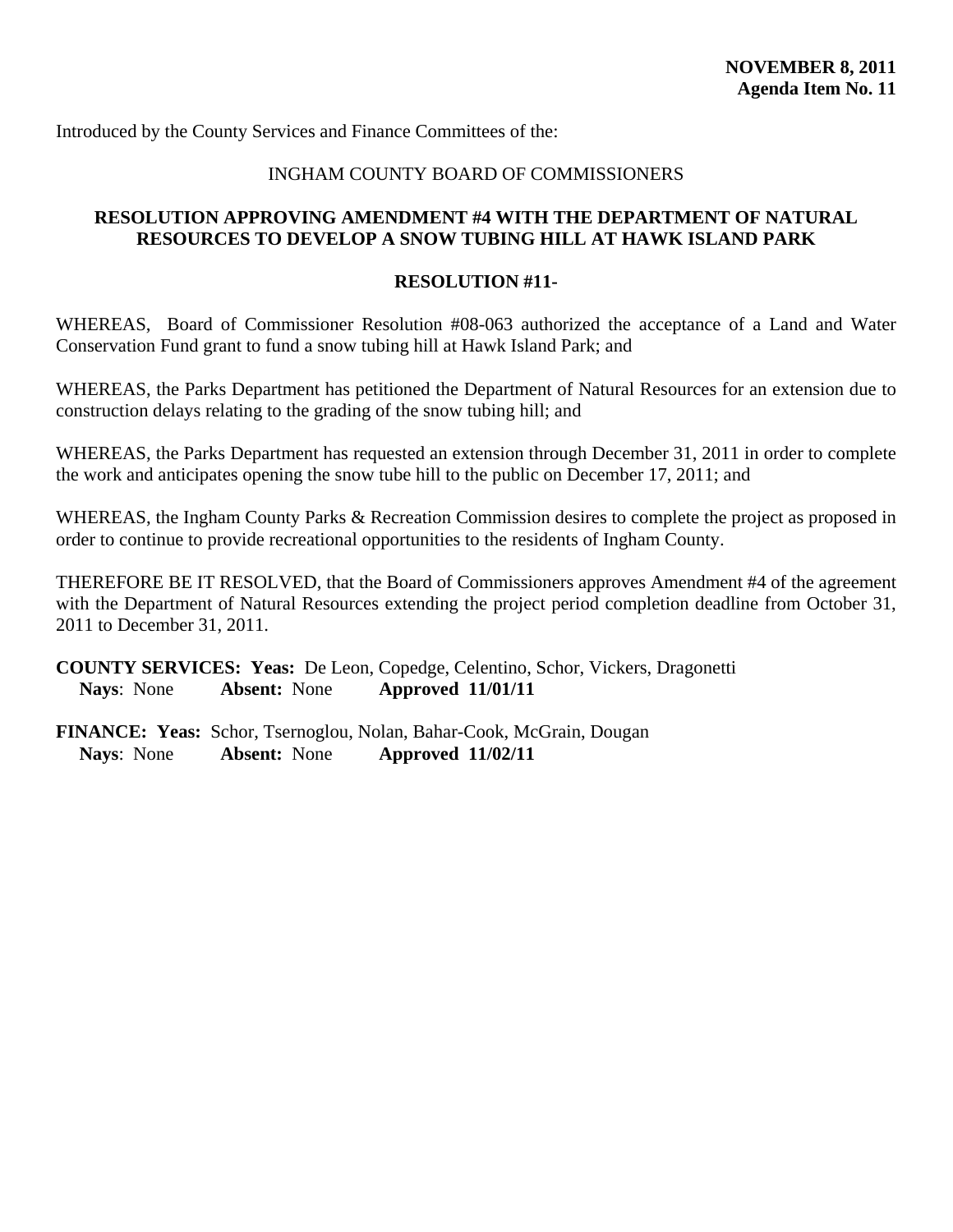#### INGHAM COUNTY BOARD OF COMMISSIONERS

#### <span id="page-35-0"></span>**RESOLUTION AUTHORIZING A CONTRACT AMENDMENT WITH THE POTTER PARK ZOOLOGICAL SOCIETY TO APPOINT SHERRIE GRAHAM AS THE INTERIM ZOO DIRECTOR**

#### **RESOLUTION #11-**

WHEREAS, after 22 years of dedicated service to his profession and the Potter Park Zoo, Gerry Brady has announced he will be retiring from his position as Director of the Potter Park Zoo effective January 18, 2012; and

WHEREAS, the Potter Park Zoo Board, Potter Park Zoological Society, and Ingham County wish to honor Gerry Brady's legacy by facilitating a smooth managerial transition while enabling him to focus his remaining County time ensuring the Zoo maintains its AZA accreditation; and

WHEREAS, within the last year, the Potter Park Zoological Society, a 501(C)(3) organization including staff and volunteers, has demonstrated sound fiscal responsibility and raised the quality and success of public relations, marketing and educational programs, all while fostering team partnership with, and providing additional assistance to, Ingham County to affect the seamless Zoo experience set as a goal by all involved; and

WHEREAS, said achievements have been made under the leadership and direction of the Potter Park Zoological Society Executive Director Sherrie Graham enabled through her extensive career experience in related capacities; and

WHEREAS, the appointment would need to be formalized through an amendment to the existing contract between the Ingham County Board of Commissioners and the Potter Park Zoological Society; and

WHEREAS, Interim Director Sherrie Graham will assume the operational and supervisory duties held by Gerry Brady and will represent the Zoo at the necessary Potter Park Zoo Board, Parks and Recreation Commission and Liaison Committee meetings of the Board of Commissioners.

THEREFORE BE IT RESOLVED, that the Board of Commissioners approve the negotiation of a contract amendment with the Potter Park Zoological Society for its Executive Director Sherrie Graham to also serve as the Interim Director of the Potter Park Zoo, under mutually agreeable terms and conditions to both parties, effective upon execution of the contract amendment.

BE IT FURTHER RESOLVED, that the appointment shall remain in effect for 12 months or until a new Zoo Director is appointed.

BE IT FURTHER RESOLVED, the Interim Zoo Director shall report to the Parks Director.

BE IT FURTHER RESOLVED, that mutually agreeable terms include the Interim Director must complete a needs assessment to determine the future staffing structure at the Potter Park Zoo.

BE IT FURTHER RESOLVED, that the Chairperson of the Board of Commissioners and the County Clerk are authorized to sign any necessary contract documents consistent with this resolution.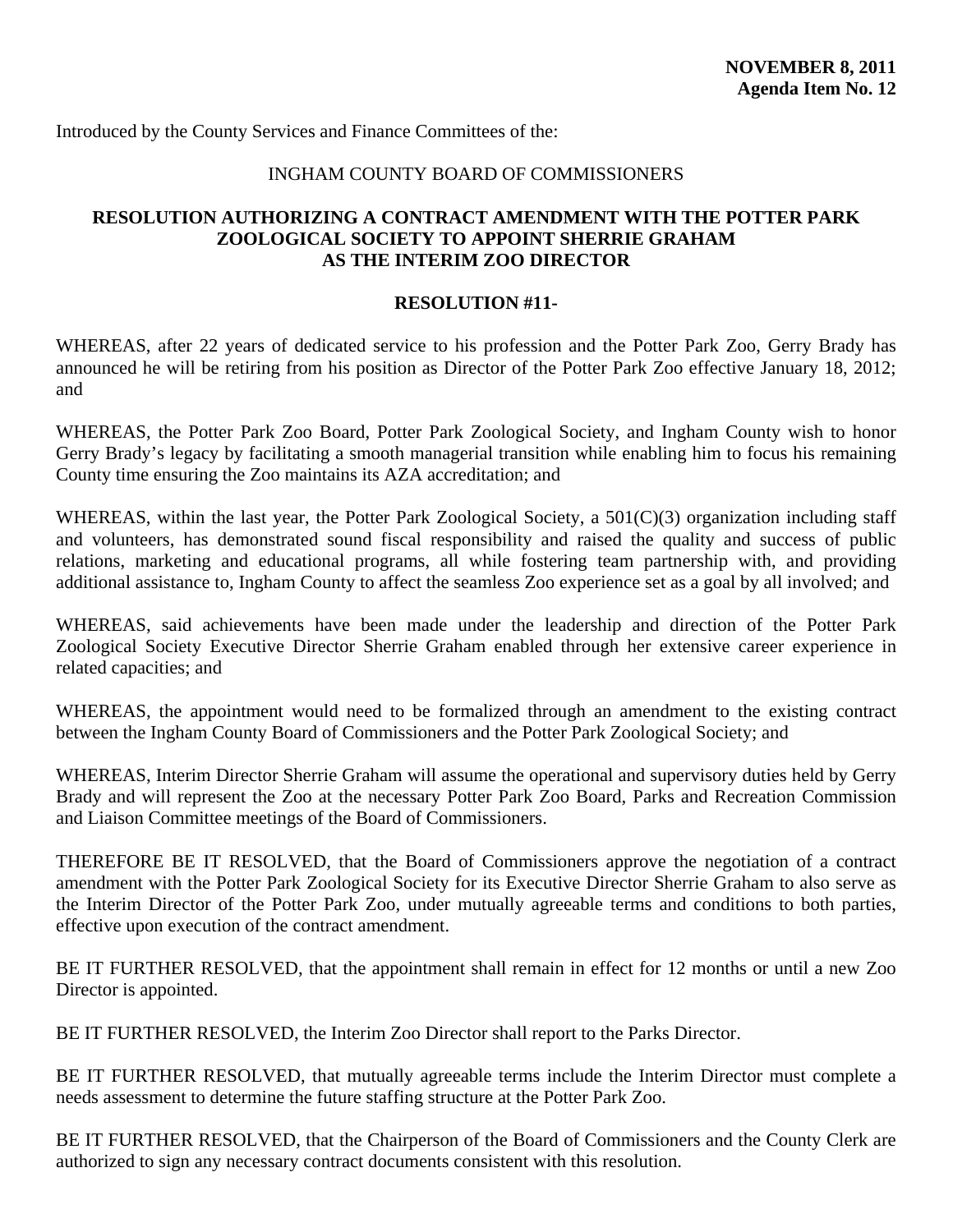#### **RESOLUTION #11-**

**COUNTY SERVICES: Yeas:** De Leon, Copedge, Celentino, Schor, Vickers, Dragonetti **Nays**: None **Absent:** None **Approved 11/01/11** 

FINANCE: Yeas: Schor, Tsernoglou, Nolan, Bahar-Cook, McGrain<br>Nays: None Absent: Dougan Approved 11/02/11 **Nays**: None **Absent:** Dougan **Approved 11/02/11**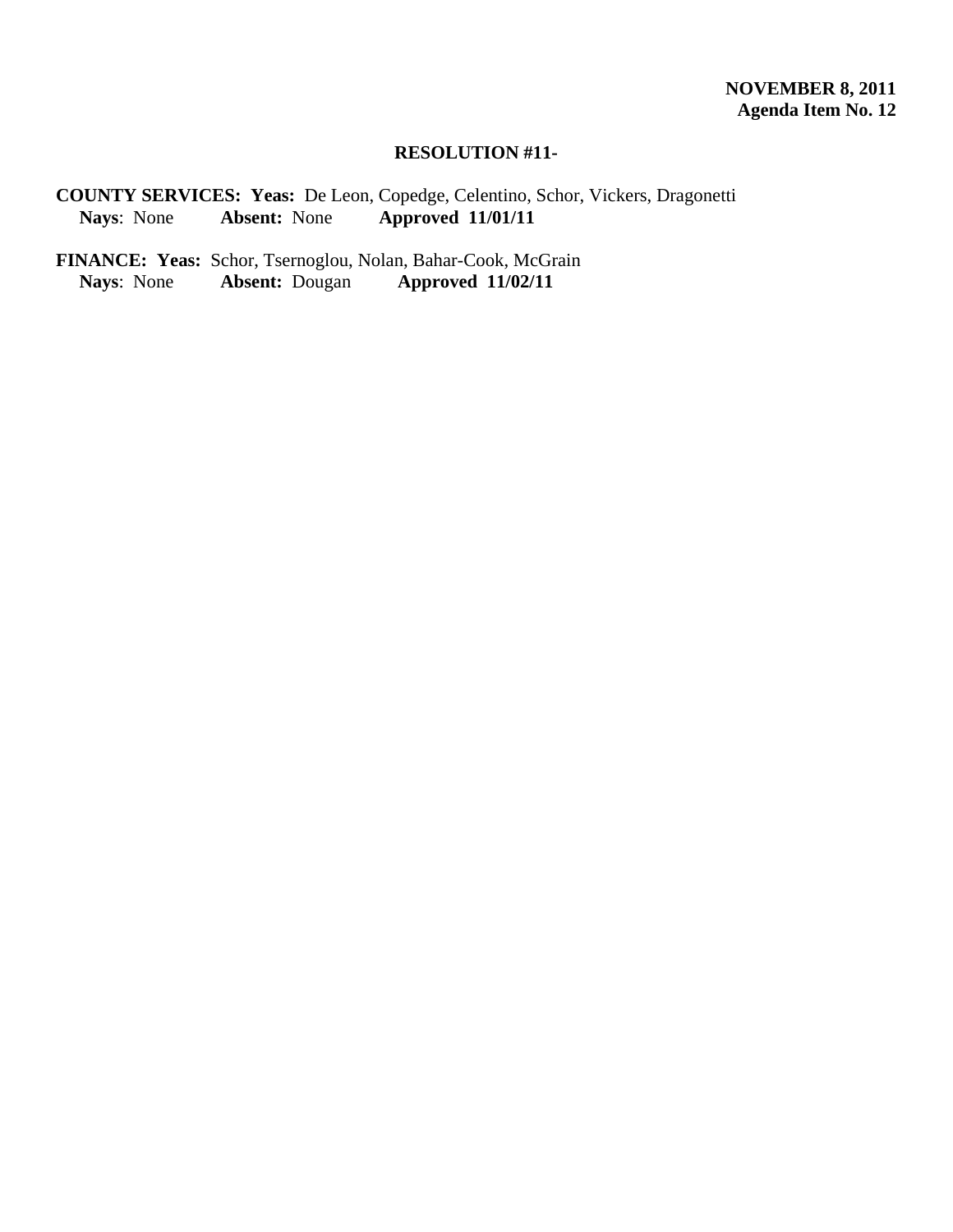<span id="page-37-0"></span>Introduced by the Finance Committee of the:

#### INGHAM COUNTY BOARD OF COMMISSIONERS

# **RESOLUTION AUTHORIZING A CONTRACT INCREASE FOR LAUX CONSTRUCTION ON THE FELINE SHIFT DOOR REPLACEMENT PROJECT AT THE POTTER PARK ZOO**

#### **RESOLUTION #11-**

WHEREAS, on September 27, 2011, the Board of Commissioners passed resolution #11-273 authorizing a contract with Laux Construction for the Feline Shift Door Replacement project; and

WHEREAS, since that time it has been determined that the architectural and engineering firm that that was hired for the project developed incomplete bid specifications; and

WHEREAS, the project costs have increased by up to \$30,000; and

WHEREAS, replacement of these doors is a safety issue for the keeper staff and felines at the Zoo; and

WHEREAS, these doors need to be replaced as soon as possible and preferably before delivery of 2 new lions in December 2011.

THEREFORE BE IT RESOLVED, that the Ingham County Board of Commissioners hereby authorizes a \$30,000 increase in the contract with Laux Construction, bringing total contract costs in an amount not to exceed \$144,525.

BE IT FURTHER RESOLVED, that the Board of Commissioners authorizes the Controller/Administrator to make the necessary budget adjustments, including a transfer from the Potter Park Zoo's fund balance in an amount not to exceed \$30,000.

BE IT FURTHER RESOLVED, that the County Clerk and the Board Chair are authorized to sign the contract, subject to approval as to form by the County Attorney.

| <b>COUNTY SERVICES: Yeas: De Leon, Celentino, Schor</b> |                        |
|---------------------------------------------------------|------------------------|
| Nays: Copedge, Vickers, Dragonetti Absent: None         | <b>Failed 11/01/11</b> |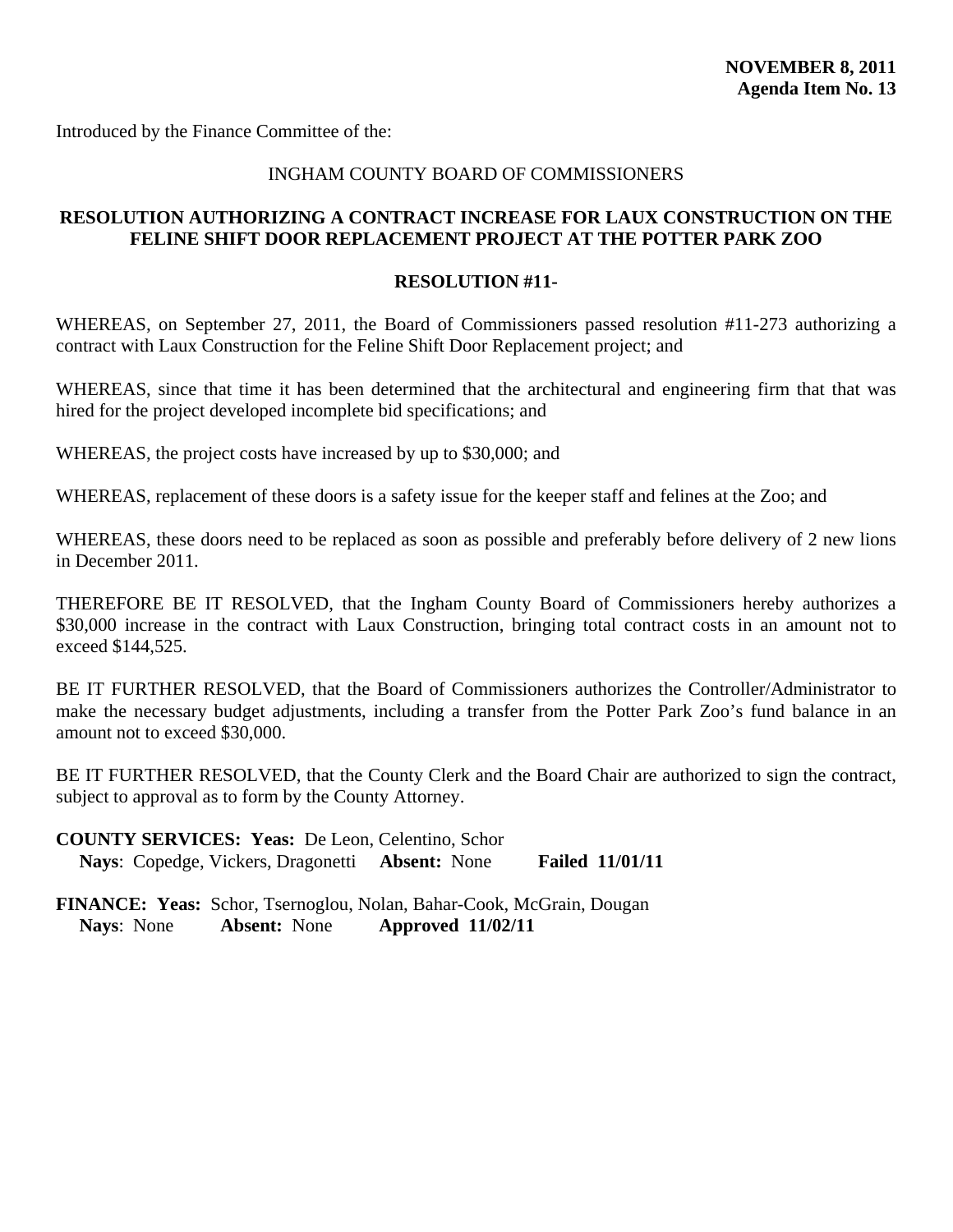<span id="page-38-0"></span>Introduced by the Judiciary and Finance Committees of the:

#### INGHAM COUNTY BOARD OF COMMISSIONERS

# **RESOLUTION FOR AUTHORIZATION TO ENTER INTO A THREE YEAR CONTRACT WITH VARIOUS RESIDENTIAL PLACEMENTS**

#### **RESOLUTION #11-**

WHEREAS, the Ingham County Circuit Court Family Division would like to enter into three year contracts with various residential placement facilities for the purpose of providing treatment intervention to adjudicated delinquent youth; and

WHEREAS, three year contracts allow for the County to better forecast residential costs for the coming budget years; and

WHEREAS, the Court, after hearing testimony and making findings, may issue an order placing juveniles in an appropriate treatment facility; and

WHEREAS, a list of residential placement facilities and their per diems is attached to this resolution.

THEREFORE BE IT RESOLVED, that the Ingham County Board of Commissioners hereby authorizes an agreement with the attached list of residential placement facilities for the care and treatment services of Court adjudicated youth not to exceed the per diems listed in the same attachment for the time period of October 1, 2011 through September 30, 2014.

BE IT FURTHER RESOLVED, that the funds for these placements will come from the Family Division's Private Institution line item within the Child Care Fund.

BE IT FURTHER RESOLVED, that the Chairperson of the Ingham County Board of Commissioners and the County Clerk are authorized to sign any contract documents consistent with this Resolution and approved as to form by the County Attorney.

**JUDICIARY: Yeas:** Bahar-Cook, Koenig, Holman, Tsernoglou, Schafer **Nays:** None **Absent:** Tennis **Approved 10/27/11**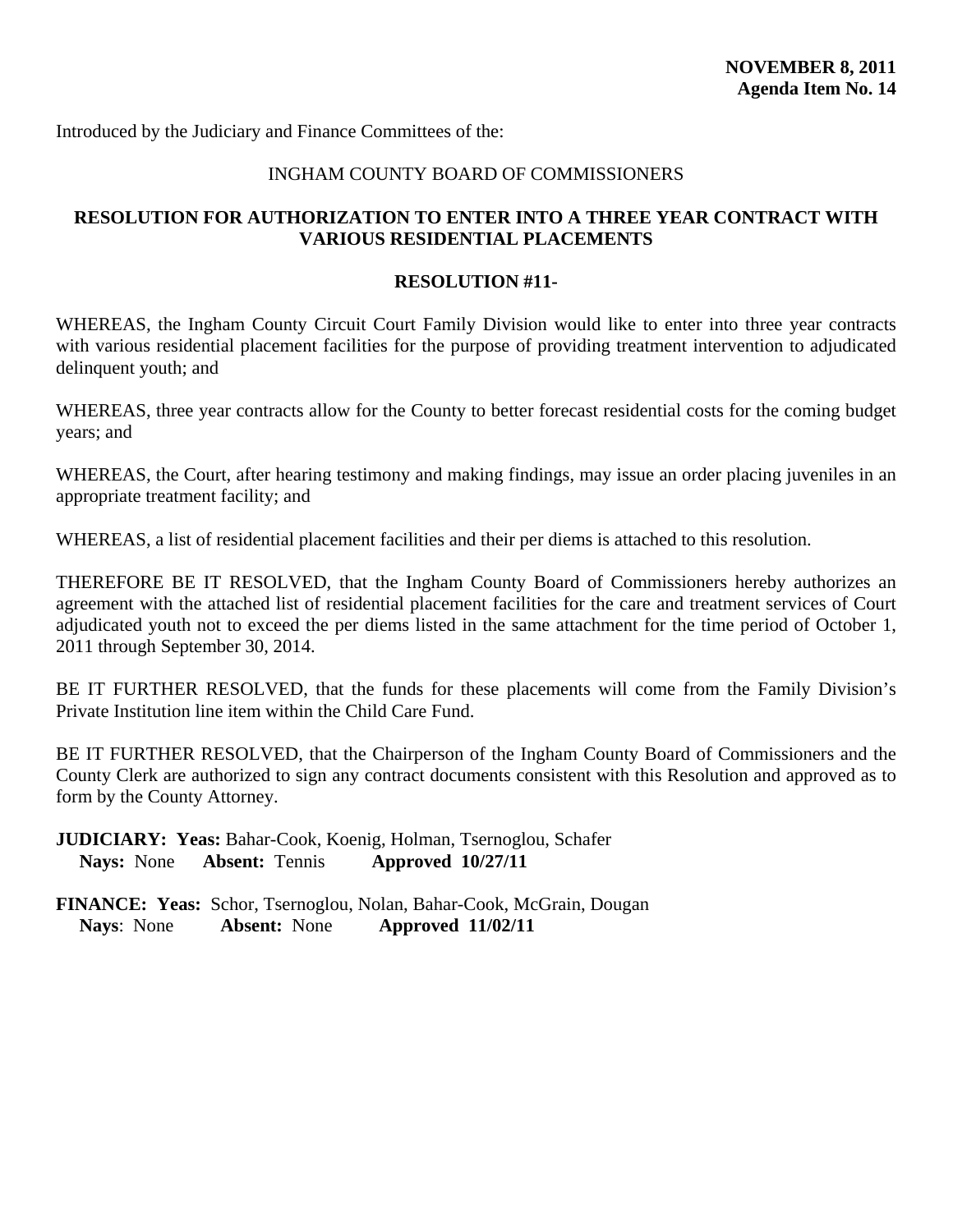| <b>Placement Name</b>                 | Per diem costs, not to exceed |  |
|---------------------------------------|-------------------------------|--|
| Highfields                            | \$180                         |  |
| Lakeside                              | Range from \$170 to \$210     |  |
| <b>Boys Town</b>                      | Range from \$130 to \$405     |  |
| Glen Mills                            | Range from \$139 to \$160     |  |
| Angel House                           | \$235                         |  |
| Mingus                                | \$210                         |  |
| Woodward                              | Range from \$140 to \$200     |  |
| Clarinda                              | \$140                         |  |
| Normative                             | \$205                         |  |
| Abraxas                               | \$400                         |  |
| Wolverine                             | \$300                         |  |
| <b>Turning Point</b>                  | \$315                         |  |
| St. Vincent's                         | \$250                         |  |
| Muncie                                | \$181                         |  |
| Wedgwood                              | \$215                         |  |
| Midwest Center for Youth and Families | \$425                         |  |
| Sunny Crest Youth Ranch               | \$175                         |  |
| Maurice Spear                         | \$155                         |  |
| New Hope                              | \$195                         |  |
| Havenwyck                             | \$260                         |  |
| Pine Rest                             | \$315                         |  |
| Mountain Home                         | \$215                         |  |
| D.A. Blodgett                         | \$75                          |  |
| <b>Starr Commonwealth</b>             | Range from \$56 to \$231      |  |
| Rite of Passage                       | \$160                         |  |
|                                       |                               |  |

# Residential Placements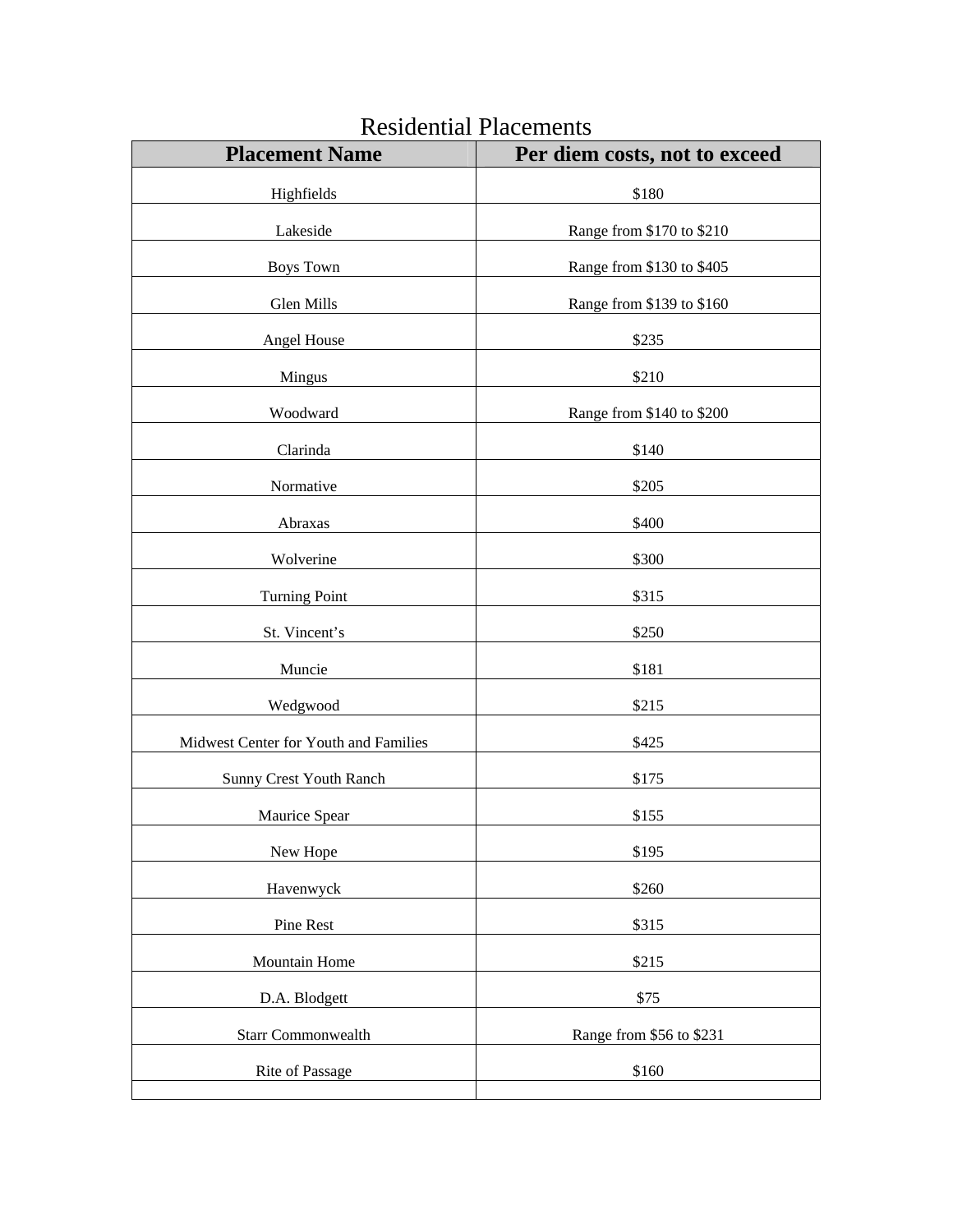<span id="page-40-0"></span>Introduced by the Judiciary and Finance Committees of the:

#### INGHAM COUNTY BOARD OF COMMISSIONERS

#### **RESOLUTION TO AUTHORIZE A MICHIGAN COMMUNITY SERVICE COMMISSION AMERICORPS GRANT POSITION PLACEMENT FOR THE FAMILY DIVISION OF CIRCUIT COURT**

# **RESOLUTION #11-**

WHEREAS, the Power of We Consortium successfully competed for a grant from the Michigan Community Service Commission (MCSC) for a Michigan's AmeriCorp project that will place full-time AmeriCorps members within organizations throughout the greater Lansing area to improve residents physical activity and nutrition; and

WHEREAS, the Power of We selected MSU Extension as a host site in the 2009/2010 and 2010/2011 grant years; and

WHEREAS, the Power of We Consortium has again selected MSU Extension as a host site for an AmeriCorps member for 2011/2012; and

WHEREAS, the Ingham County Board of Commissioners established the Ingham County Family Center Advisory Board in Resolution #08-85 to monitor the integrity of the current and future services under the Ingham County Family Center roof, provide advice and recommendations to the County Circuit Court/Family Division and Judiciary Committee, and to develop policies and procedures for the Center; and

WHEREAS, the Ingham County Family Center Advisory Board endorses the green campus vision for the Ingham County Family Center; and

WHEREAS, the Ingham County Family Center Advisory Board is recommending to the Board of Commissioners to enter into an placement agreement with MSU Extension to fund a half-time AmeriCorps position, to be supervised by MSU Extension, funded through the Juvenile Justice Millage; and

WHEREAS, the AmeriCorps member would work directly with youth involved in the Ingham County Family Center programs (See attached Scope of Services and Position Description).

THEREFORE BE IT RESOLVED, that the Board of Commissioners authorizes entering into a host site/placement agreement with MSU Extension to oversee the half time AmeriCorps member from October 1, 2011 through September 30, 2012, at a cost of \$3,557.00, to be paid from the fund balance of the Juvenile Justice Millage.

BE IT FURTHER RESOLVED, the Ingham County Board of Commissioners authorizes the Board Chairperson and the County Clerk to sign any necessary host site/placement agreement documents that are consistent with this resolution and approved as to form by the County Attorney.

**JUDICIARY: Yeas:** Bahar-Cook, Koenig, Holman, Tsernoglou, Schafer **Nays:** None **Absent:** Tennis **Approved 10/27/11** 

**FINANCE: Yeas:** Schor, Tsernoglou, Nolan, Bahar-Cook, McGrain, Dougan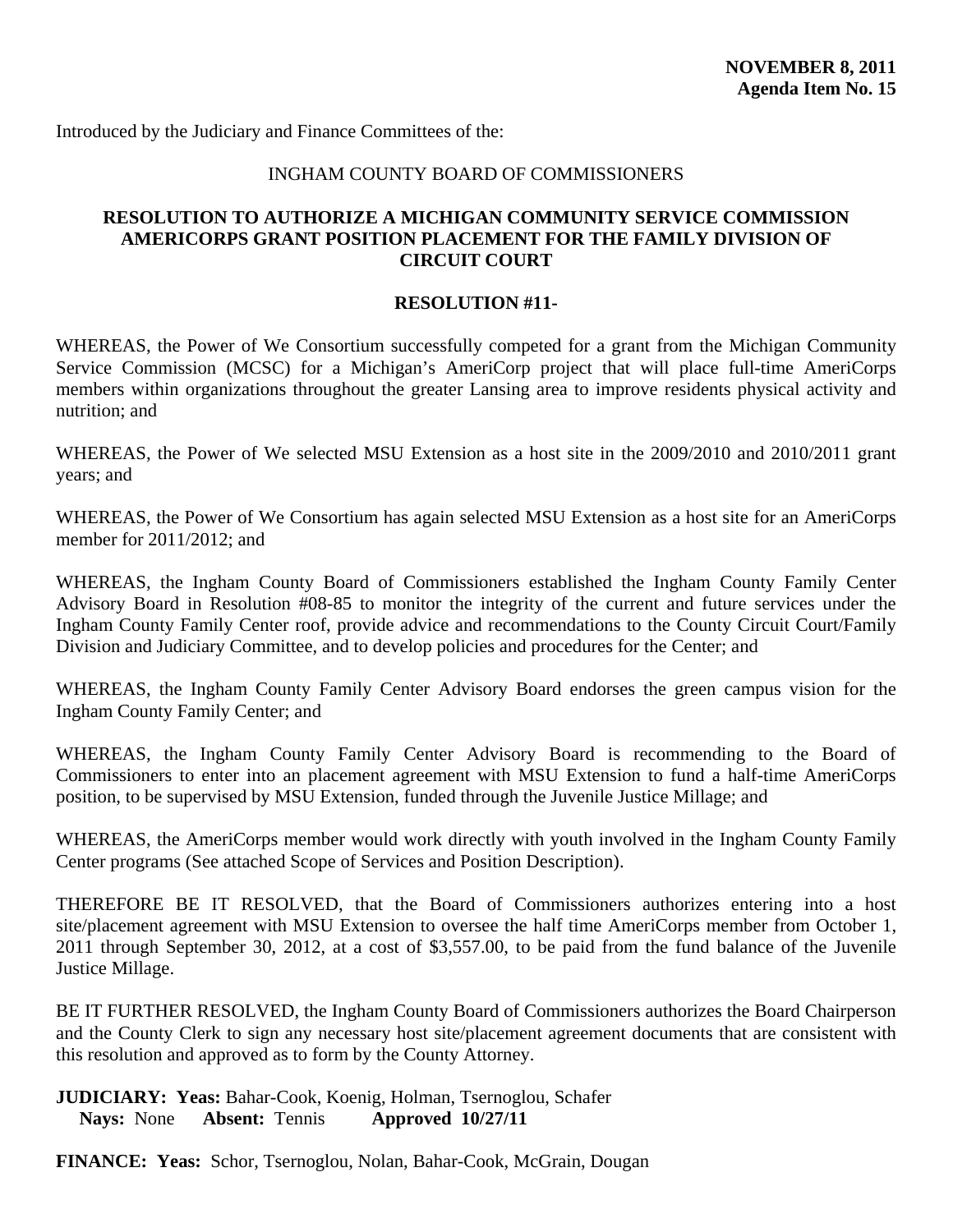# **RESOLUTION #11-**

**Nays**: None **Absent:** None **Approved 11/02/11**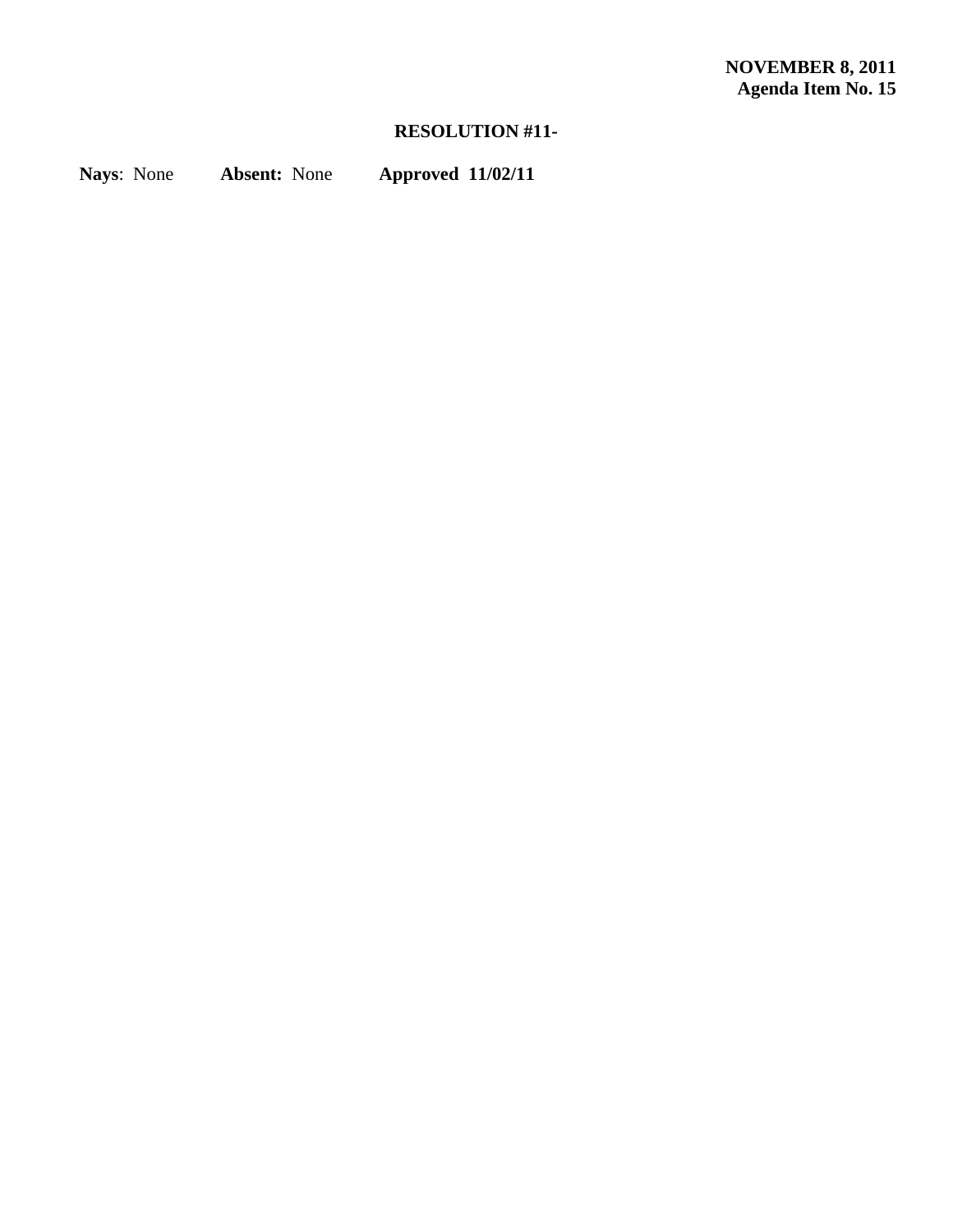# **Scope of Service for MSU Extension's Support for Programs at the Ingham Family Center**

**Purpose:** MSU Extension will provide on-site programming support to programs at the Ingham Family Center that directly relate to increasing community knowledge of, and accessibility to, healthy lifestyle options for youth and families served by the Ingham Family Center.

**Goals:** Programming will align with the following goals: 1) Creating, expanding, maintaining community gardens, sustainable food systems, and access to healthy foods;

**Focus Areas:** Direct service will be provided, via an AmeriCorps member, in three focus areas:

1) Recruitment and mobilization of community volunteers (where desirable and appropriate);

2) Community education (where desirable and appropriate);

3) Training, supporting and modeling direct service work

**Duration and Hours Provided:** Staff will be provided an average of 20 hours per week from the period of October 1, 2011 through September 30, 2012. Training and development opportunities are included in this average.

**Current Situation:** In 2010 and 2011, an AmeriCorps member coordinated the Ingham County Family Center Youth Garden including: an after school program for the Ingham Academy students, programs for Pride students, and oversight of youth farm stand activities, the garden, chickens and a hoop house.

**Proposed Programming Activities:** Programs will be planned collaboratively with Family Center staff and others such as the Ingham Academy, Highfields, etc. 2012 will be the fourth season of gardening at the Center. The new AmeriCorps member will have continue program expansions such as the after school program, garden expansion, annual garden gala, youth farm stand, full utilization of garden produce, chicken coop, hoop house, and the composting system.

MSU Extension will assist, again via an AmeriCorps member, with recruitment, training, coordination, and recognition of community volunteers to assist with and support the garden and farm stand activities. The member will also work alongside volunteers to lead the work and provide support. The member will do presentations for the Family Center Advisory Board, Greater Lansing Youth Gardening Conference, and to other stakeholders for educational purposes and to keep them updated on the progress of the project and to seek their input for future goals.

Educational activities will be provided by the AmeriCorps member by using the "2009 Youth Farm Stand Toolkit" developed by the C.S. Mott Group for Sustainable Food Systems at MSU and the "4-H Jump into Food and Fitness" curriculum. These two specific resources and others will be used to educate the youth.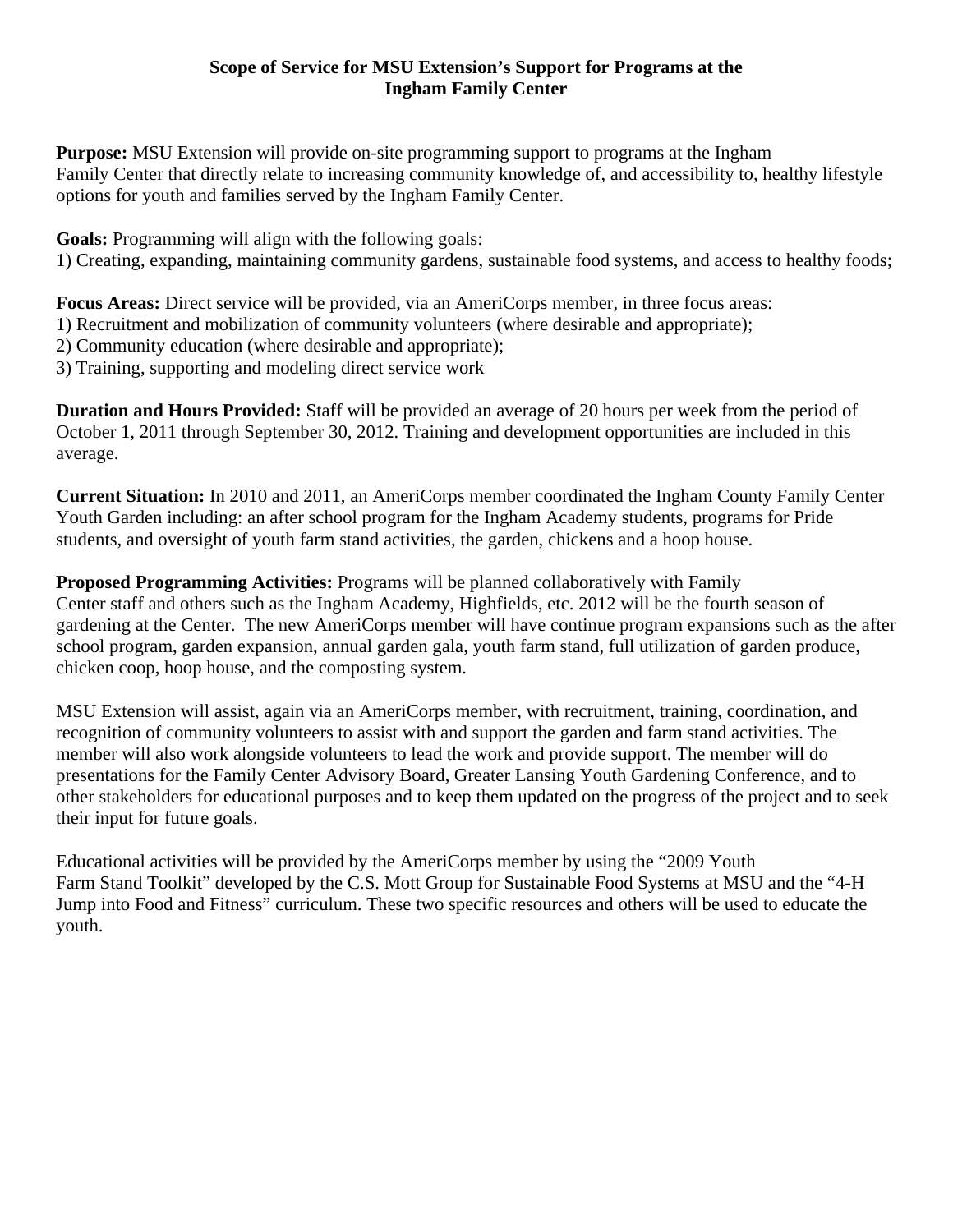<span id="page-43-0"></span>Introduced by the Judiciary and Finance Committees of the:

# INGHAM COUNTY BOARD OF COMMISSIONERS

# **RESOLUTION TO APPROVE CONTRACTS FOR ATTORNEY SERVICES FOR PROBATE COURT IN GUARDIAN AD LITEM MATTERS**

#### **RESOLUTION #11-**

WHEREAS, the Ingham County Probate Court had in 2011 an Investigator position by which the Court fulfilled most of its responsibilities for having a guardian-ad-litem and for providing investigations in guardianship, conservatorship, and other cases; and

WHEREAS, the duties of this position must be fulfilled, even if the position were to be eliminated; and

WHEREAS, the estimated cost of this position – salary, benefits, mileage, and parking – is approximately \$81,000 per year; and

WHEREAS, this position will be eliminated in the 2012 budget; and

WHEREAS, it is possible to contract out the investigator duties in lieu of having an Investigator position, the Probate Court having done this since September of 2011; and

WHEREAS, the attorneys currently providing in-court General Probate attorney services, Robert Refior and Elias Kafantaris, have provided exemplary service; and

WHEREAS, attorneys Refior and Kafantaris have bid \$48,000 to provide guardian-ad-litem services for the entire 2012 year and this bid has been selected by Chief Judge Economy.

THEREFORE, BE IT RESOLVED, that the Ingham County Board of Commissioners hereby approve Probate Court's guardian ad litem contract for providing investigations in guardianship, conservatorship, and other matters for the time period of January 1, 2012 through December 31, 2012 from the existing Probate Court budget as follows:

- 1) Attorney Robert Refior not to exceed \$ 24,000
- 2) Attorney Louis Kafantaris not to exceed \$ 24,000

BE IT FURTHER RESOLVED, that the Chairperson of the Ingham County Board of Commissioners and the County Clerk are authorized to sign any necessary contractual documents consistent with this Resolution and approved as to form by the County Attorney.

**JUDICIARY: Yeas:** Bahar-Cook, Koenig, Holman, Tsernoglou, Schafer **Nays:** None **Absent:** Tennis **Approved 10/27/11**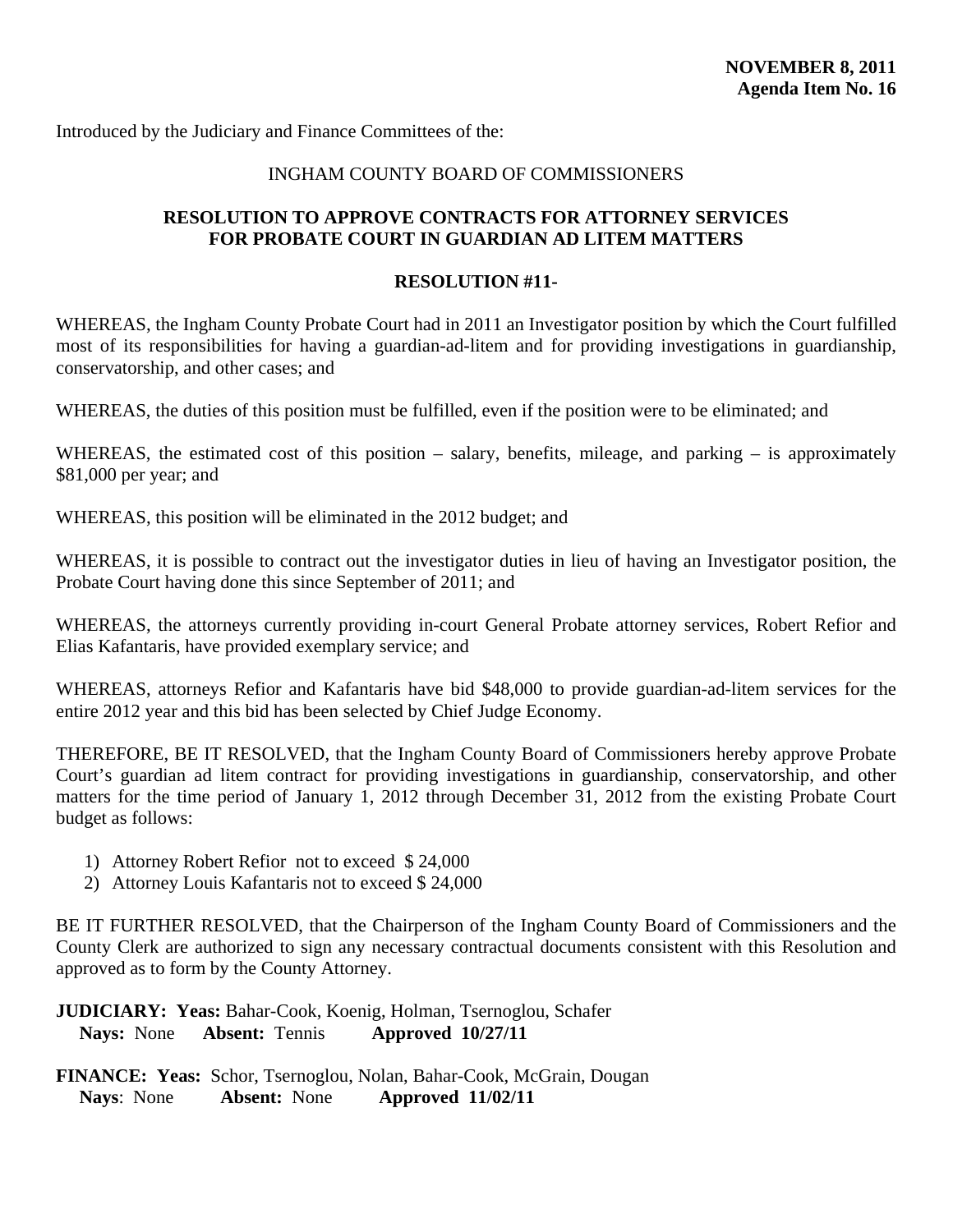<span id="page-44-0"></span>Introduced by the Law Enforcement Committee:

#### INGHAM COUNTY BOARD OF COMMISSIONERS

# **RESOLUTION HONORING DEPUTY JEFF RIBBY FOR HIS 15 DEDICATED YEARS OF SERVICE TO THE INGHAM COUNTY SHERIFF'S OFFICE**

#### **RESOLUTION #11-**

WHEREAS, in 1996, Jeff Ribby graduated from the Lansing Community College, Criminal Justice Corrections Academy receiving his Corrections Certificate; and

WHEREAS, on September 22, 1996, Jeff was hired by the Ingham County Sheriff's Office and assigned to the Corrections Division; and

WHEREAS, during his 15 year career in corrections, Jeff has worked many assignments including, Housing, Education, and as a Corrections Training Officer; and

WHEREAS, throughout his career, Jeff was seen as a role model and mentor to many fellow deputies during his career at the Sheriff's Office; and

WHEREAS, Jeff was known and recognized for his hard work, diligence and unrelenting searches for contraband and weapons inside the jail to help make a more secure facility for staff and inmates; and

WHEREAS, Jeff was a proud member of the Ingham County Sheriff's Office Honor Guard, participating in many Honor Guard Events; and

WHEREAS, Jeff was a member of the Sheriff's Office Awards Board, reviewing many award recommendations each year and providing valuable input in issuing awards; and

WHEREAS, throughout his 15 dedicated years as a Corrections Deputy, Jeff was awarded three certificates of Appreciation and three Unit Citations for outstanding job performance; and

WHEREAS, Deputy Ribby had countless letters of appreciation and jobs well done in his personnel file; and

WHEREAS, Deputy Ribby was the consummate professional throughout his career, coming to work everyday, providing for a safe and secure environment in the Sheriff's Office Corrections Division; and

WHEREAS, Jeff also went out of his way to help his fellow citizens by doing whatever he could for them. One such instance was in 2001, when coming off his shift, he found two senior citizens in the lobby of the Sheriff's Office stranded from a broken down vehicle. After working a twelve hour shift, without wavering, he offered and did drive them home from Mason to Muskegon; and

WHEREAS, Jeff has decided after 15 great years with the Ingham County Sheriff's office, he is retiring to spend more time with his family.

THEREFORE BE IT RESOLVED, that the Ingham County Board of Commissioners honors Deputy Jeff Ribby for his 15 years of dedicated service to the citizens of Ingham County and wish him well in his retirement on September 30, 2011.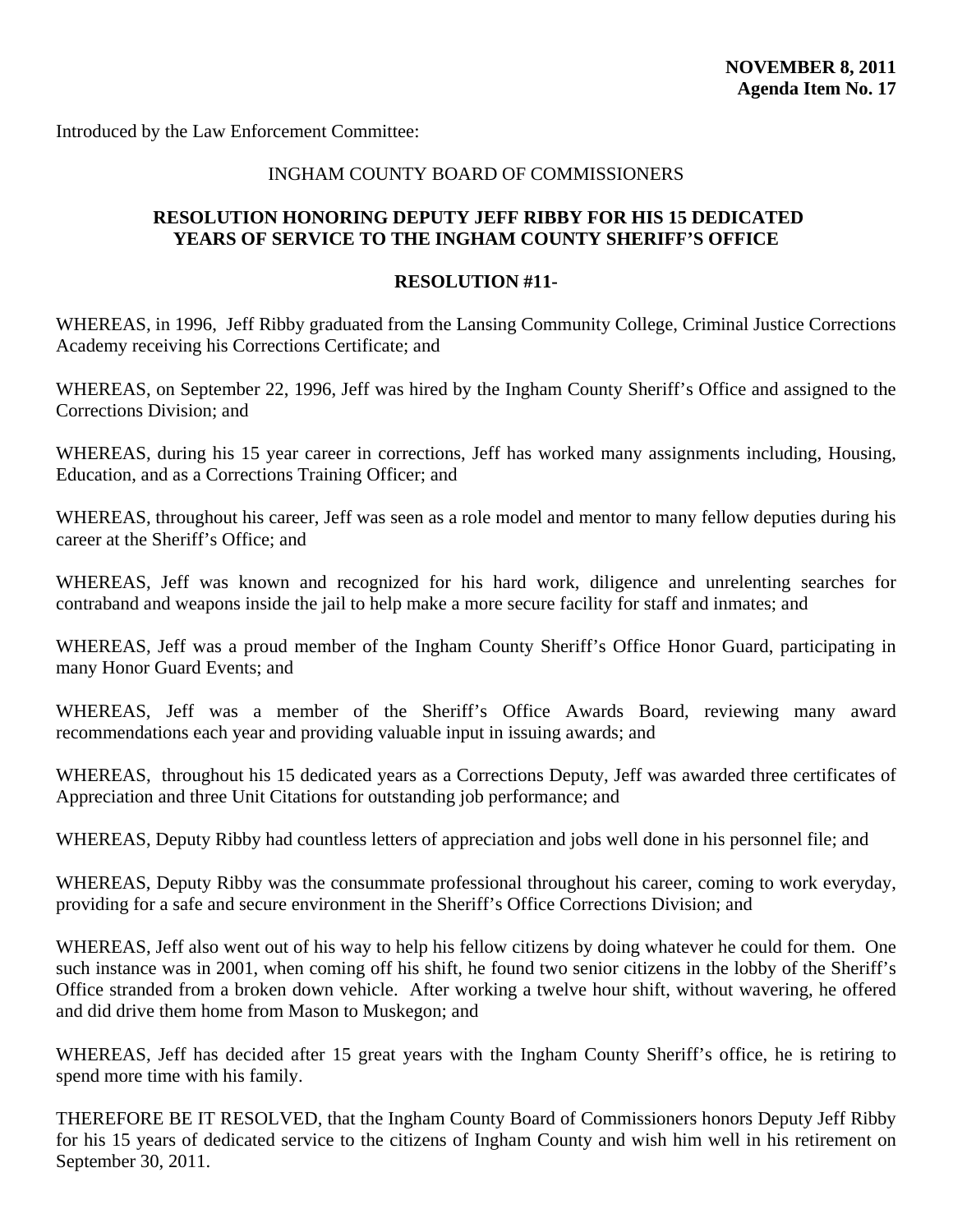# **RESOLUTION #11-**

# LAW ENFORCEMENT: Yeas: Celentino, Holman, De Leon, Copedge, Schafer, Dragonetti<br>Nays: None **Absent:** None **Approved 10/27//11 Nays:** None **Absent:** None **Approved 10/27//11**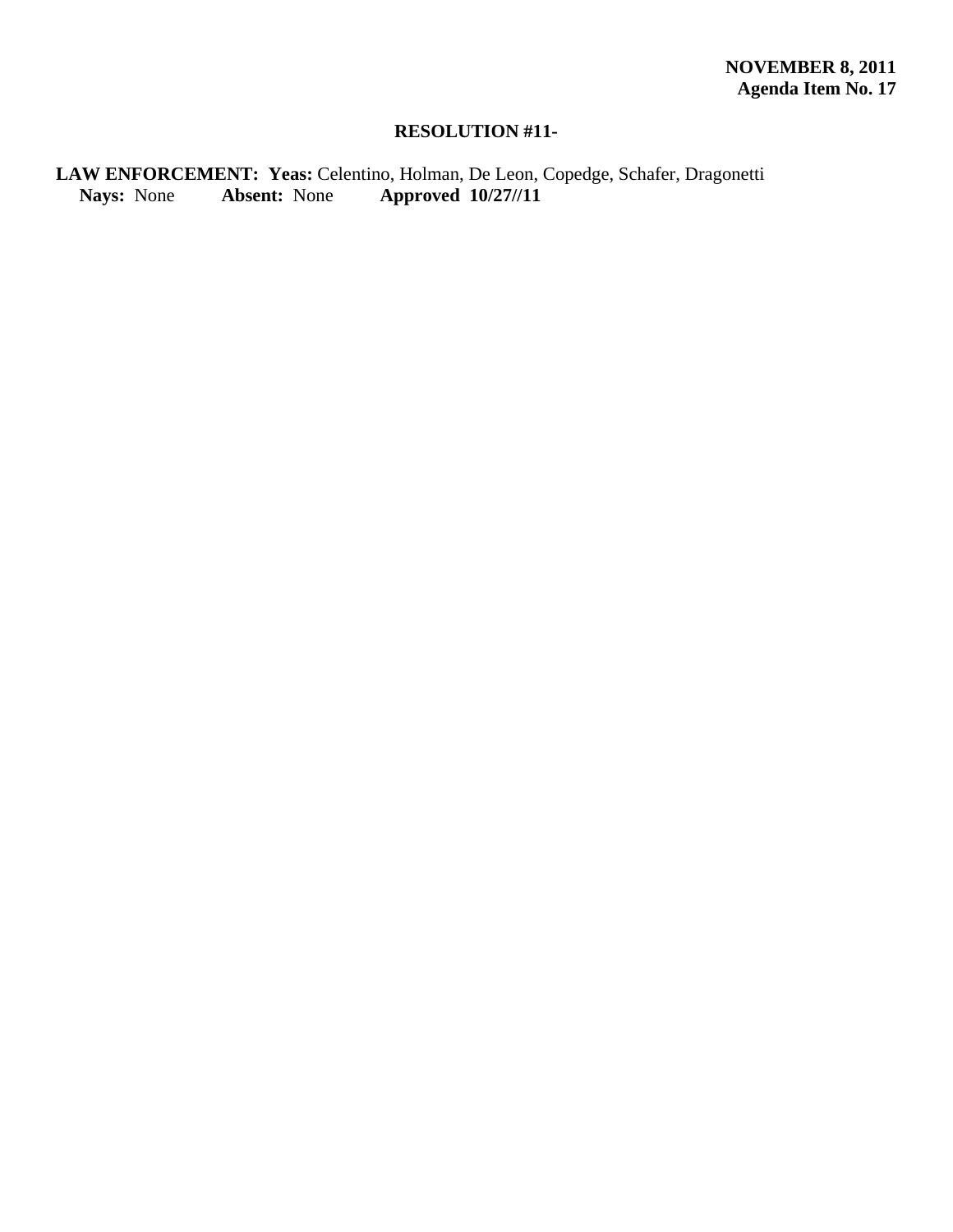### INGHAM COUNTY BOARD OF COMMISSIONERS

#### <span id="page-46-0"></span>**RESOLUTION TO USE APPROVED 2011 CAPITAL IMPROVEMENT FUNDS TO PURCHASE PAPERLESS AND IMAGING SOFTWARE PROGRAMS AND HARDWARE FOR CENTRAL RECORDS OF THE INGHAM COUNTY SHERIFF'S OFFICE**

#### **RESOLUTION #11-**

WHEREAS, the Ingham County Board of Commissioners approved a \$16,000.00, 2011 Capital Improvement project to purchase a paperless, internal affairs program for the Sheriff Office budget; and

WHEREAS, the Ingham County Sheriff's Office would like to amend the above 2011 Capital Improvement project to purchase software and hardware for Central Records to being a paperless-imaging project; and

WHEREAS, the Ingham County Sheriff's Office wishes to purchase through Ingham MIS hardware and software for twelve work stations for a paperless imaging project not to exceed \$16,000; and

WHEREAS, the Sheriff's Office has worked hand in hand with the Ingham MIS office in developing a paperless Central Records; and

WHEREAS, employees of Central Records and Staff Services of the Sheriff's Office along with MIS personnel, visited Ottawa County Sheriff's Office, Central Records to observe their successful paperless project, which cut both office costs and personnel cost down; and

WHEREAS, the purchase of hardware and software from MIS, these are the same items MIS used in the Courts and Ingham County Prosecutors Office paperless projects.

THEREFORE BE IT RESOLVED, that the Ingham County Board of Commissioners hereby authorizes the Ingham County Sheriff's Office to proceed with the Central Records Paperless-Imaging project, not to exceed \$16,000.00.

BE IT FURTHER RESOLVED, that contracts or purchase documents are authorized with CDW for hardware up to \$6,015 and with Imagesoft for software licenses up to \$8,532 with up to \$1,453 for Contingency for this project.

BE IT FURTHER RESOLVED, that the Controller/Administrator is authorized to amend the Ingham County Sheriff's Office 2011 budget in accordance with this resolution.

BE IT FURTHER RESOLVED, that the Chairperson of the Ingham County Board of Commissioner, the County Clerk, and the Sheriff are authorized to sign any necessary contract/purchase documents consistent with this resolution and approved as to form by the County Attorney.

**LAW ENFORCEMENT: Yeas:** Celentino, Holman, De Leon, Copedge, Schafer, Dragonetti  **Nays:** None **Absent:** None **Approved 10/27//11**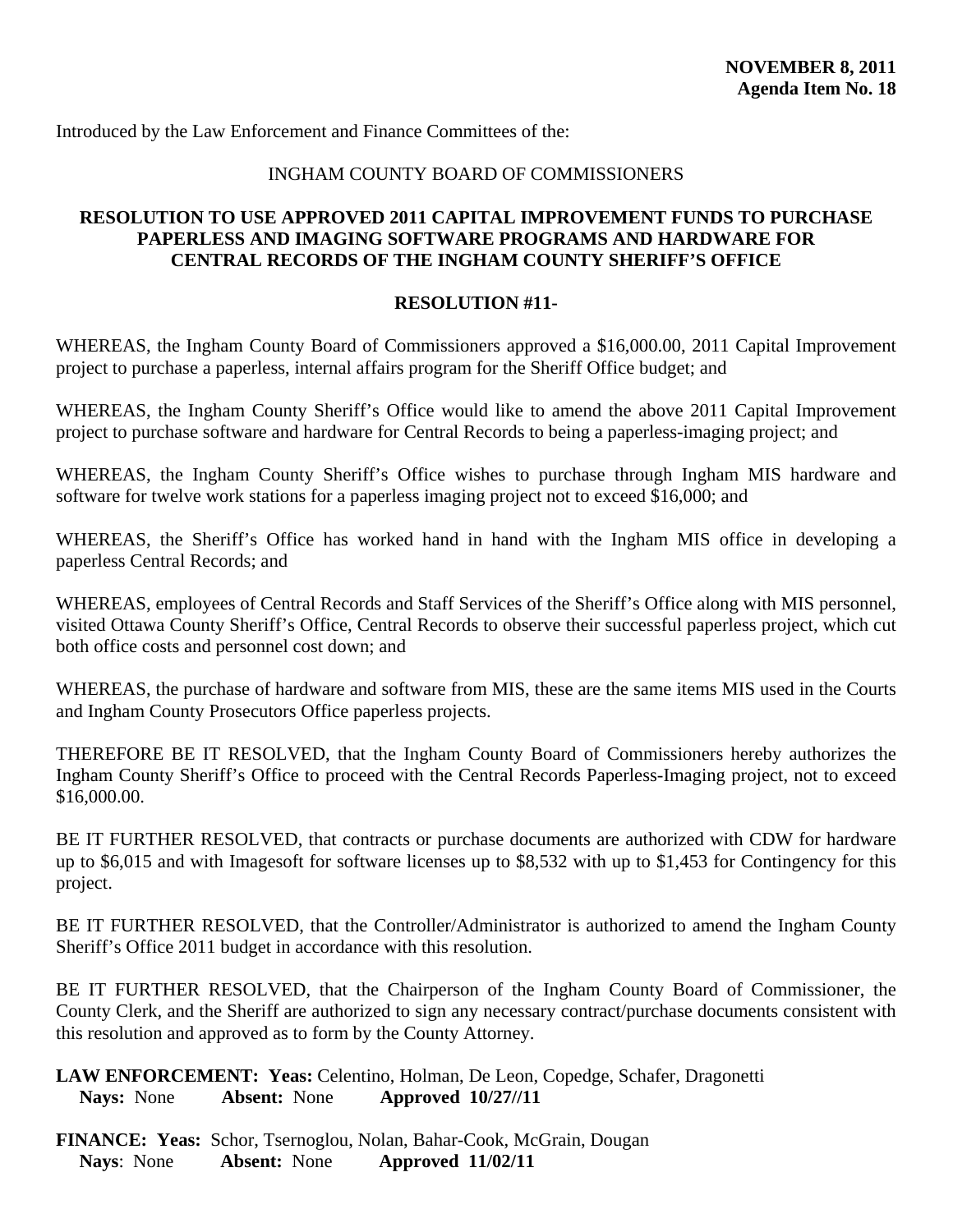#### INGHAM COUNTY BOARD OF COMMISSIONERS

# <span id="page-47-0"></span>**RESOLUTION AUTHORIZING THE INGHAM COUNTY SHERIFF'S OFFICE TO TRANSFER THE ASSIGNMENT OF GRANTED EASEMENT AND THE SALE OF EXISTING RADIO TOWER TO THE INGHAM COUNTY ROAD COMMISSION**

#### **RESOLUTION #11-**

WHEREAS, the Michigan Department of Natural Resources has granted the Ingham County Sheriff's Office easement rights for the radio tower on the N/E corner of Williamston Roads and Ewers Road on Michigan Department of Natural Resources property in Bunker Hill Township in Ingham County that it no longer uses for Public Safety purposes; and

WHEREAS, the Ingham County Road Commission has a need for improving their two-way radio coverage on the Eastern side of the County and could use this tower to enhance their coverage; and

WHEREAS, the Michigan Department of Natural Resources has approved the assignment of granted easement L6234 from the Ingham County Sheriff's Office to the Ingham County Road Commission.

THEREFORE BE IT RESOLVED, that the Ingham County Board of Commissioners approves the assignment of the Michigan Department of Natural Resources granted easement L6234 including all current maintenance and restoration requirements from the Ingham County Sheriff's Office to the Ingham County Road Commission.

BE IT FURTHER RESOLVED, that in return for the assignment of the Michigan Department of Natural Resources granted easement L6234 and for the purchase of the existing Radio Tower at the above mentioned site the Ingham County Road Commission shall pay Ingham County the nominal sum of one dollar (\$1.00).

BE IT FURTHER RESOLVED, that the sale of this radio tower will be as is with no warranties expressed or implied.

BE IT FURTHER RESOLVED, if there should be revenue through private sector leases or telecommunication providers, the proceeds shall be shared equally between the Ingham County General Fund and the Road Commission.

BE IT FURTHER RESOLVED, the Ingham County Board of Commissioners authorizes the Board Chairperson, County Clerk and the Sheriff to sign all necessary Assignment of Easement and/or Buy Sell Agreement documents consistent with this resolution upon review and approval as to form by the County Attorney.

**LAW ENFORCEMENT: Yeas:** Celentino, Holman, De Leon, Copedge, Schafer, Dragonetti  **Nays:** None **Absent:** None **Approved 10/27//11**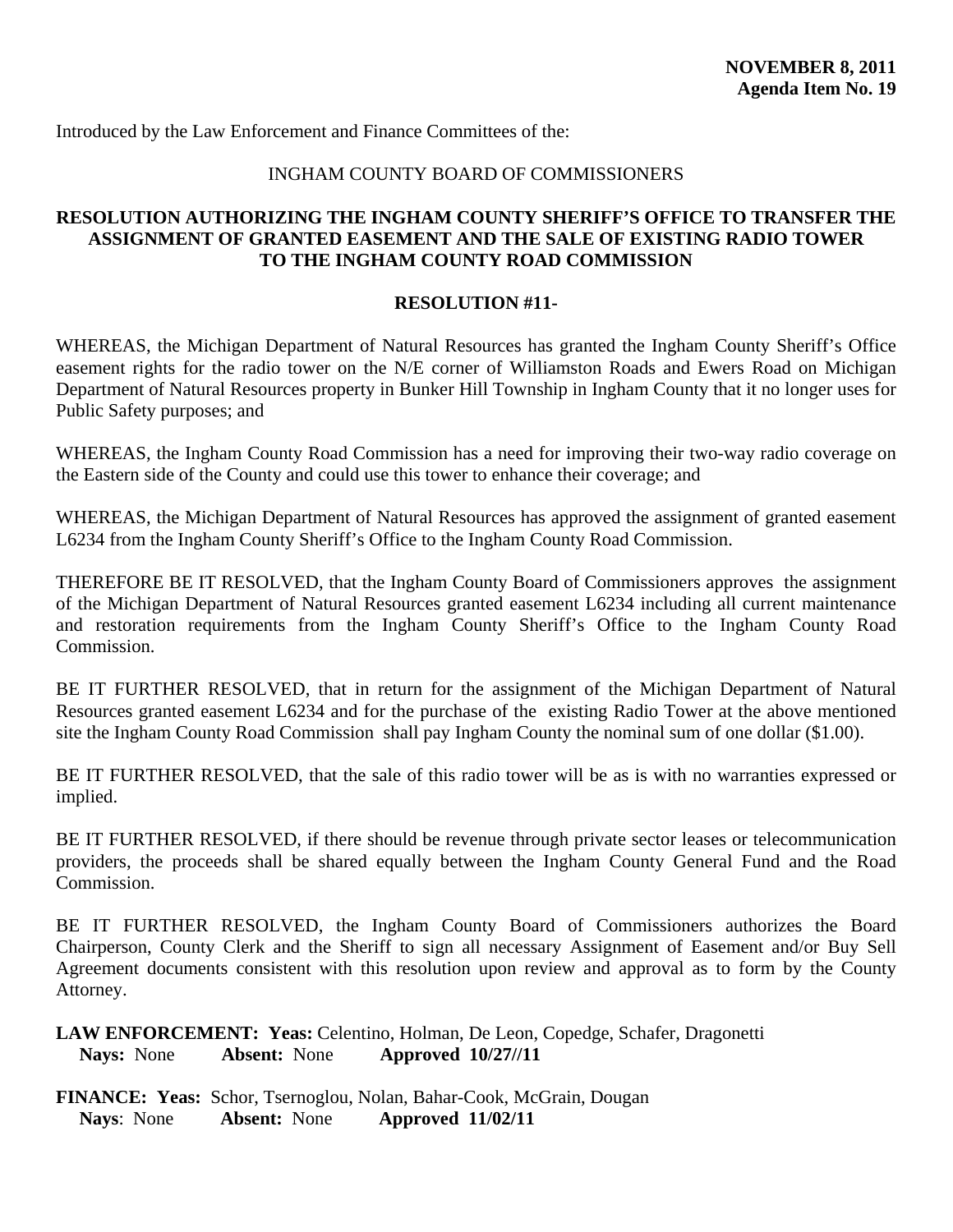#### INGHAM COUNTY BOARD OF COMMISSIONERS

# <span id="page-48-0"></span>**RESOLUTION TO ACCEPT THE MICHIGAN STATE POLICE 2011 HAZARD MITIGATION GRANT & ENTER INTO SUBCONTRACT WITH THE TRI-COUNTY REGIONAL PLANNING COMMISSION TO UPDATE THE HAZARD MITIGATION PLAN**

#### **RESOLUTION #11-**

WHEREAS, the Ingham County Office of Homeland Security and Emergency Management has applied to receive a Hazard Mitigation Grant from the Federal Emergency Management Agency (FEMA) and passed through the Michigan State Police Emergency Management & Homeland Security Division; and

WHEREAS, the amount of the grant is \$81,662.95, with a required in-kind match of 25% assumed by Ingham County, Eaton County, Clinton County and Delta Charter Township in personnel wages, meeting space and equipment; and

WHEREAS, the grant will allow the hiring of the Tri-County Regional Planning Commission to update the current Hazard Mitigation Plan for the Region (Ingham, Clinton, Eaton Counties and Delta Charter Township), originally authored in 2005.

THEREFORE BE IT RESOLVED, that the Ingham County Board of Commissioners authorizes entering into contract with the Michigan Department of State Police (MSP), Emergency Management Division, for the Hazard Mitigation Grant with a total project cost of \$112,494.95, including a grant in the amount of \$81,662.95, and in-kind match of \$30,832, for the time period of September 7, 2011 through July 31, 2014.

BE IT FURTHER RESOLVED, that the Ingham County Board of Commissioners agrees to participate in the preparation of a Regional Hazard Mitigation Plan for Ingham County and designates the Tri-County Regional Planning Commission as the planning agency responsible for the preparation of the plan and the documentation of in-kind match requirement of \$30,832 with a subcontract in the amount of \$81,662.95 authorized for this purpose.

BE IT FURTHER RESOLVED, that the Ingham County Board of Commissioners agrees to participate with Eaton County, Clinton County and Delta Charter Township to meet the in-kind match requirement of \$30,832 for this grant.

BE IT FURTHER RESOLVED, that the Ingham County Board of Commissioners directs the Controller/Administrator to make the necessary budget adjustments in the Ingham County Office of Homeland Security & Emergency Management Office's 2011 and subsequent grant period budgets.

BE IT FURTHER RESOLVED, the Ingham County Board of Commissioners authorizes the Board Chairperson and the County Clerk to sign any necessary contract and/or subcontract documents that are consistent with this resolution and approved as to form by the County Attorney.

**LAW ENFORCEMENT: Yeas:** Celentino, Holman, De Leon, Copedge, Schafer, Dragonetti  **Nays:** None **Absent:** None **Approved 10/27//11** 

**FINANCE: Yeas:** Schor, Tsernoglou, Nolan, Bahar-Cook, McGrain, Dougan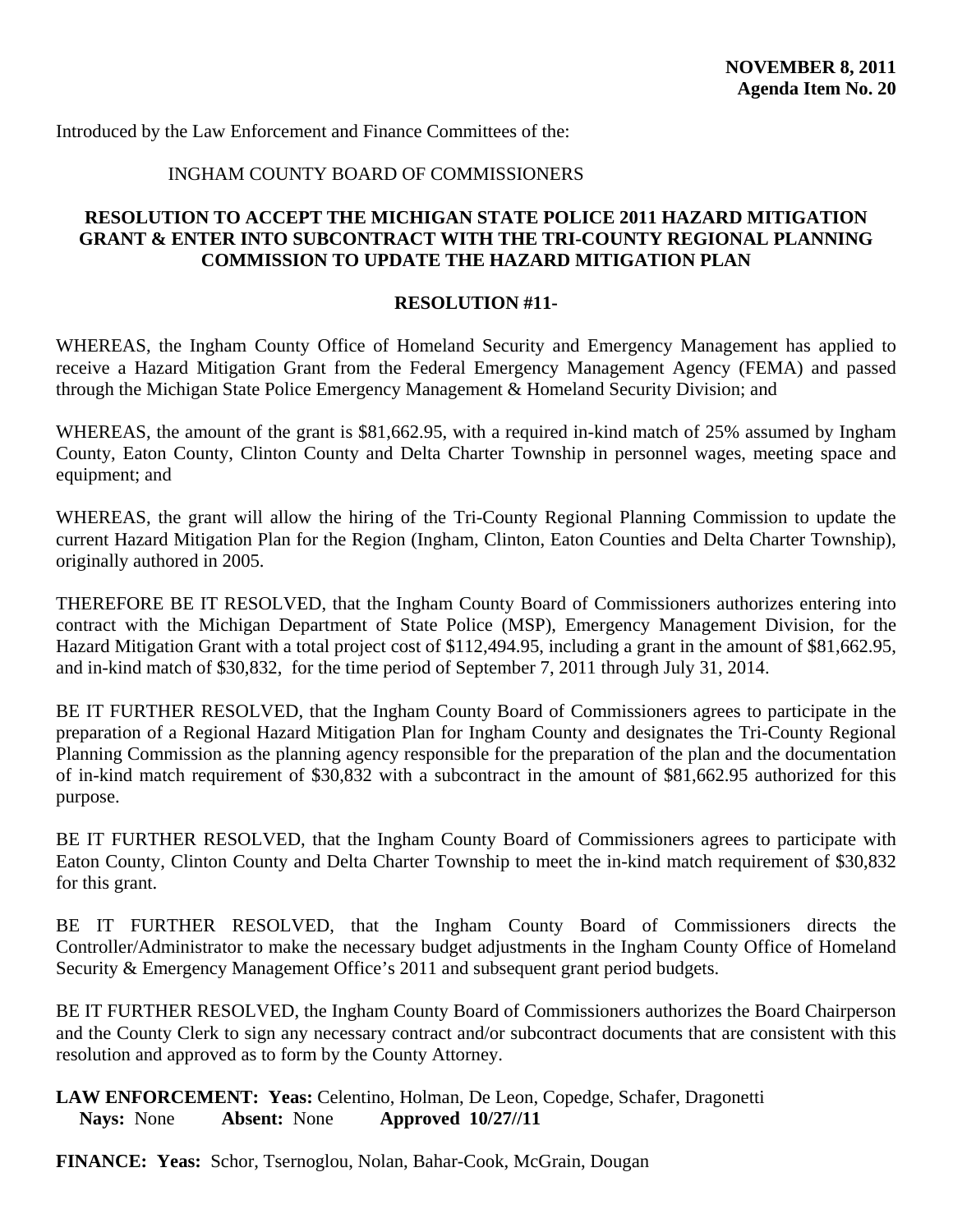# **RESOLUTION #11-**

**Nays**: None **Absent:** None **Approved 11/02/11**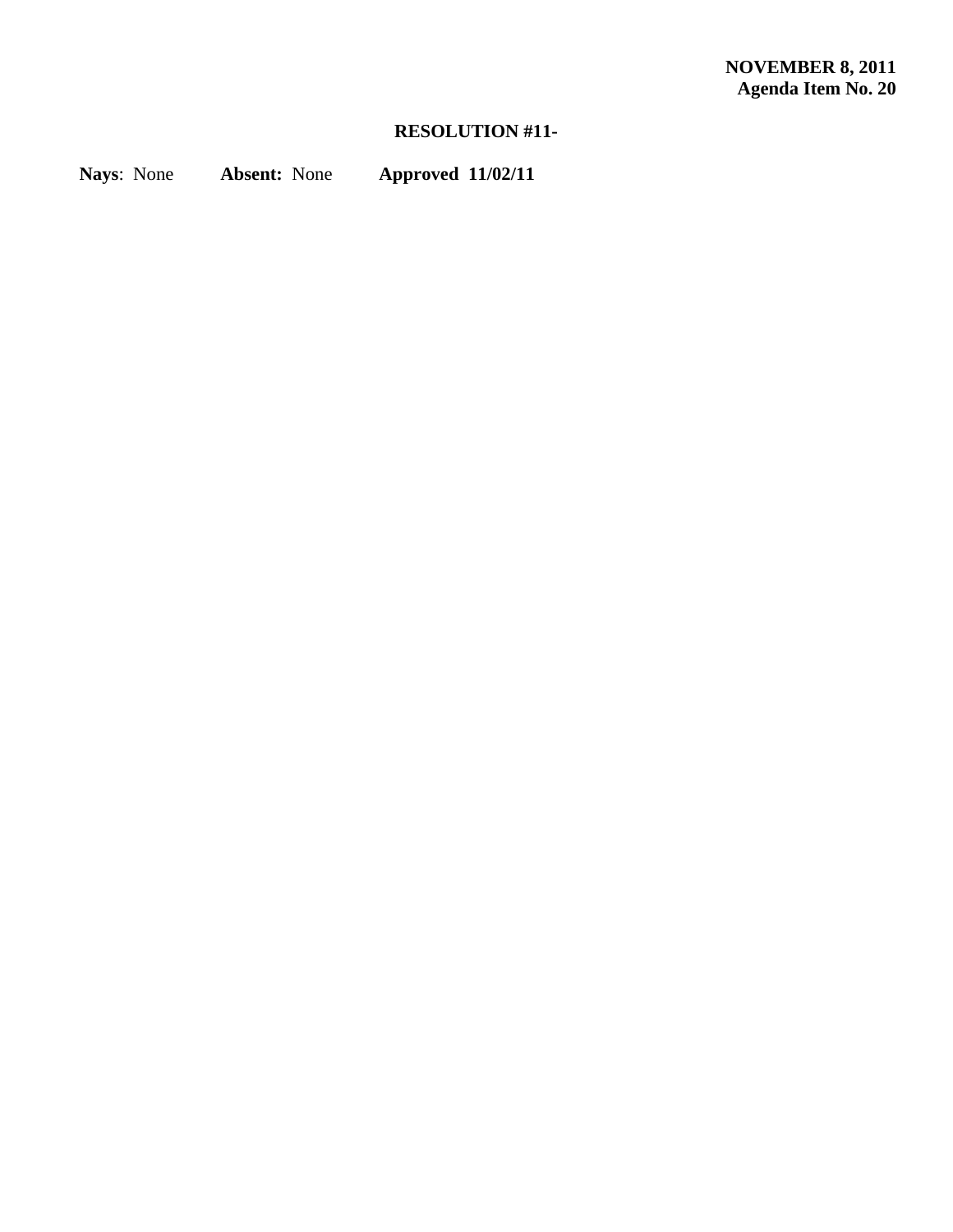### INGHAM COUNTY BOARD OF COMMISSIONERS

# <span id="page-50-0"></span>**RESOLUTION TO ENTER INTO A CONTRACT WITH THE CITY OF LANSING AND TO ACCEPT THE FY 2010 HOMELAND SECURITY GRANT PROGRAM FUNDS**

# **RESOLUTION #11-**

WHEREAS, the Ingham County Office of Homeland Security & Emergency Management has applied for and has been approved to receive pass through grant funds from the FY 2010 Homeland Security Grant Program (HSGP); and

WHEREAS, the purpose of these grant funds is to purchase equipment and to provide training in the Homeland Security & Emergency Management field; and

WHEREAS, the total amount of grant funds available to Ingham County agencies is \$160,300.44 from the State Homeland Security Program (SHSP) and \$62,339.06 from the Law Enforcement Terrorism Prevention Program (LETPP) for a total of \$222,639.50; and

WHEREAS, there are a number of projects benefiting Ingham County agencies, presently approved or pending approval by the State of Michigan; and

WHEREAS, the City of Lansing has agreed to be the fiduciary agent for these grant funds.

THEREFORE BE IT RESOLVED, the Ingham County Board of Commissioners authorizes entering into a contract with the City of Lansing, to be the fiduciary agent for the FY 2010 Department of Homeland Security, Homeland Security Grant Program, and the acceptance of grant funds, pending State approval, for the following Ingham County grant funded projects to be expended by March 31, 2013:

Tanker Task Force, \$33,202.00 Rural Alert & Warning sirens, \$82,000.00 Amateur Radio Equipment, \$3,010.00 SRT Throwbot, \$9,150.00 LE Batteries, \$53,744.00 Leslie/Stockbridge In-Car Camera, \$10,000.00 ICHD Exercise, \$1,000.00 ICHD CBRNE Detection, \$10,000.00

BE IT FURTHER RESOLVED, that the Ingham County Board of Commissioners authorizes entering into contracts with West Shore Services, Inc., in the amount of \$82,000.00 for the purchase of (4) Four Alert & Warning Sirens and L3 Mobile Vision in the amount of \$10,000.00 to purchase (2) two in-car camera video equipment for other County Police Departments (1 – Leslie, 1 – Stockbridge).

BE IT FURTHER RESOLVED, that the Ingham County Board of Commissioners authorizes the Board Chairperson and the County Clerk to sign any necessary subcontract or purchase documents that are consistent with this resolution and approved as to form by the County Attorney.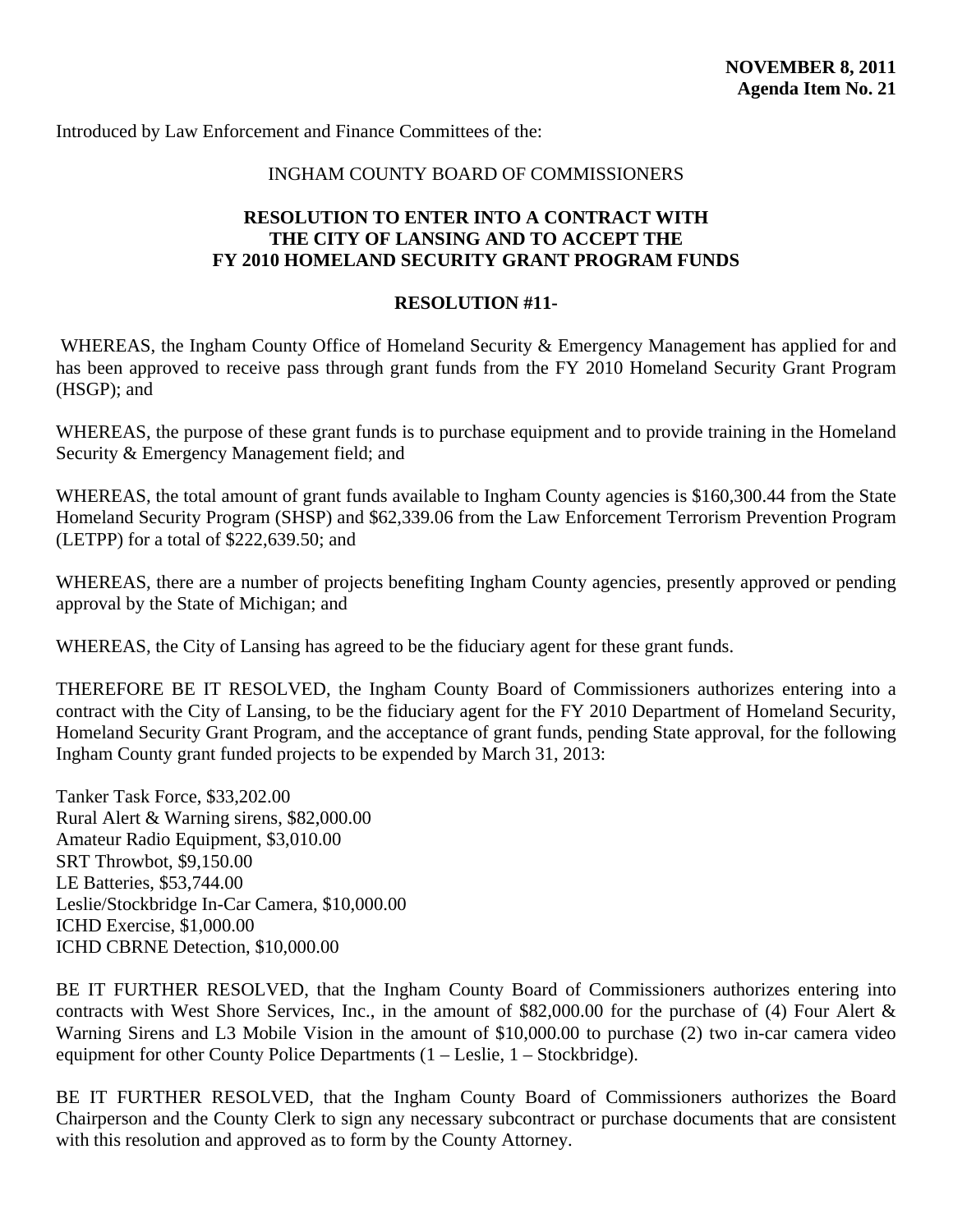#### **RESOLUTION #11-**

**LAW ENFORCEMENT: Yeas:** Celentino, Holman, De Leon, Copedge, Schafer, Dragonetti  **Nays:** None **Absent:** None **Approved 10/27//11** 

FINANCE: Yeas: Schor, Tsernoglou, Nolan, Bahar-Cook, McGrain, Dougan Nays: None Absent: None Approved 11/02/11 **Nays**: None **Absent:** None **Approved 11/02/11**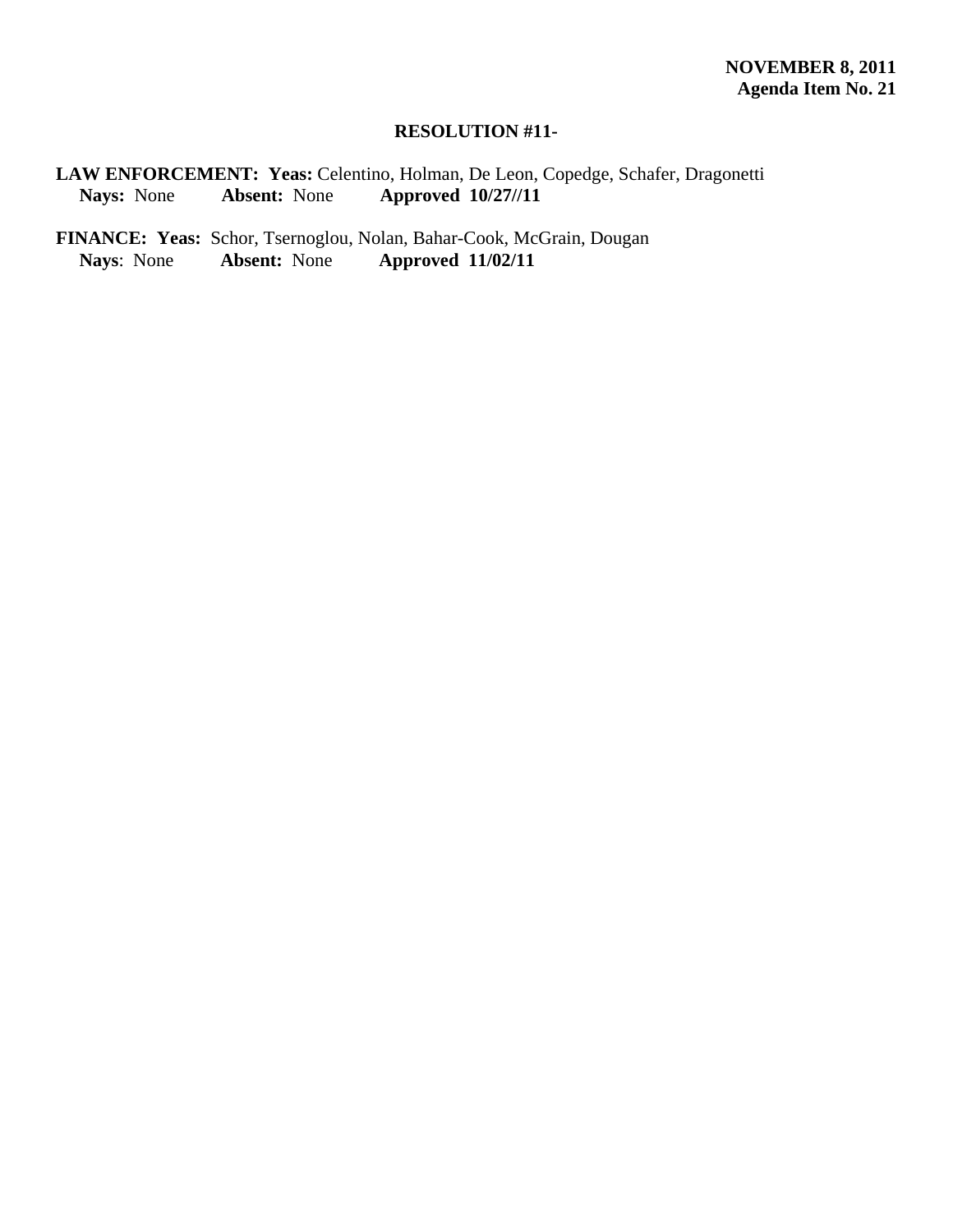#### INGHAM COUNTY BOARD OF COMMISSIONERS

#### <span id="page-52-0"></span>**RESOLUTION AUTHORIZING ENTERING INTO A SUBCONTRACT WITH NORTHWEST INITIATIVE FOR DAY REPORTING PROGRAM SERVICES FOR FY 2011-2012**

#### **RESOLUTION #11-**

WHEREAS, the State Community Corrections Advisory Board, the Ingham County Board of Commissioners, and the City of Lansing approved the Ingham County/City of Lansing Community Corrections Comprehensive Plan; and

WHEREAS, the State Community Corrections Advisory Board, the Ingham County Board of Commissioners, and the City of Lansing approved the Application for State of Michigan Community Corrections Act Funds for FY 2011-2012; and

WHEREAS, the FY 2011-2012 Application included a request for CCAB Plans and Services funds for a Day Reporting program to be provided by a vendor yet to be determined; and

WHEREAS, pursuant to the FY2011-2012 State grant award, the County may enter into subcontracts for the purpose of implementing Plans and Services programs and services identified in the Community Corrections Plan and Application; and

WHEREAS, the FY 2011-2012 State grant award includes CCAB Plans and Services funding for Day Reporting Services in the amount of \$43,350; and

WHEREAS, pursuant to County policy, the CCAB in conjunction with the Ingham County Purchasing Department developed and completed a Request for Proposals (RFP) process that resulted in the selection of Northwest Initiative as the Day Reporting Program vendor for the time period of November 1, 2011 through September 30, 2012; and

WHEREAS, Northwest Initiative is willing and able to provide the services that the County requires.

THEREFORE BE IT RESOLVED, that the Ingham County Board of Commissioners authorizes entering into a subcontract with Northwest Initiative to provide Day Reporting Services in an amount not to exceed \$43,350 for the time period of November 1, 2011 through September 30, 2012 with an option to renew for two additional one-year periods upon the written mutual consent of both parties.

BE IT FURTHER RESOLVED, that the subcontract is contingent upon entering an Agreement with the State of Michigan and throughout the subcontract period and renewal periods on the availability of grant funds from the State of Michigan for these purposes.

BE IT FURTHER RESOLVED, that the Board Chairperson and County Clerk are authorized to sign any necessary contracts\subcontracts consistent with this resolution subject to approval as to form by the County Attorney.

**LAW ENFORCEMENT: Yeas:** Celentino, Holman, De Leon, Copedge, Schafer, Dragonetti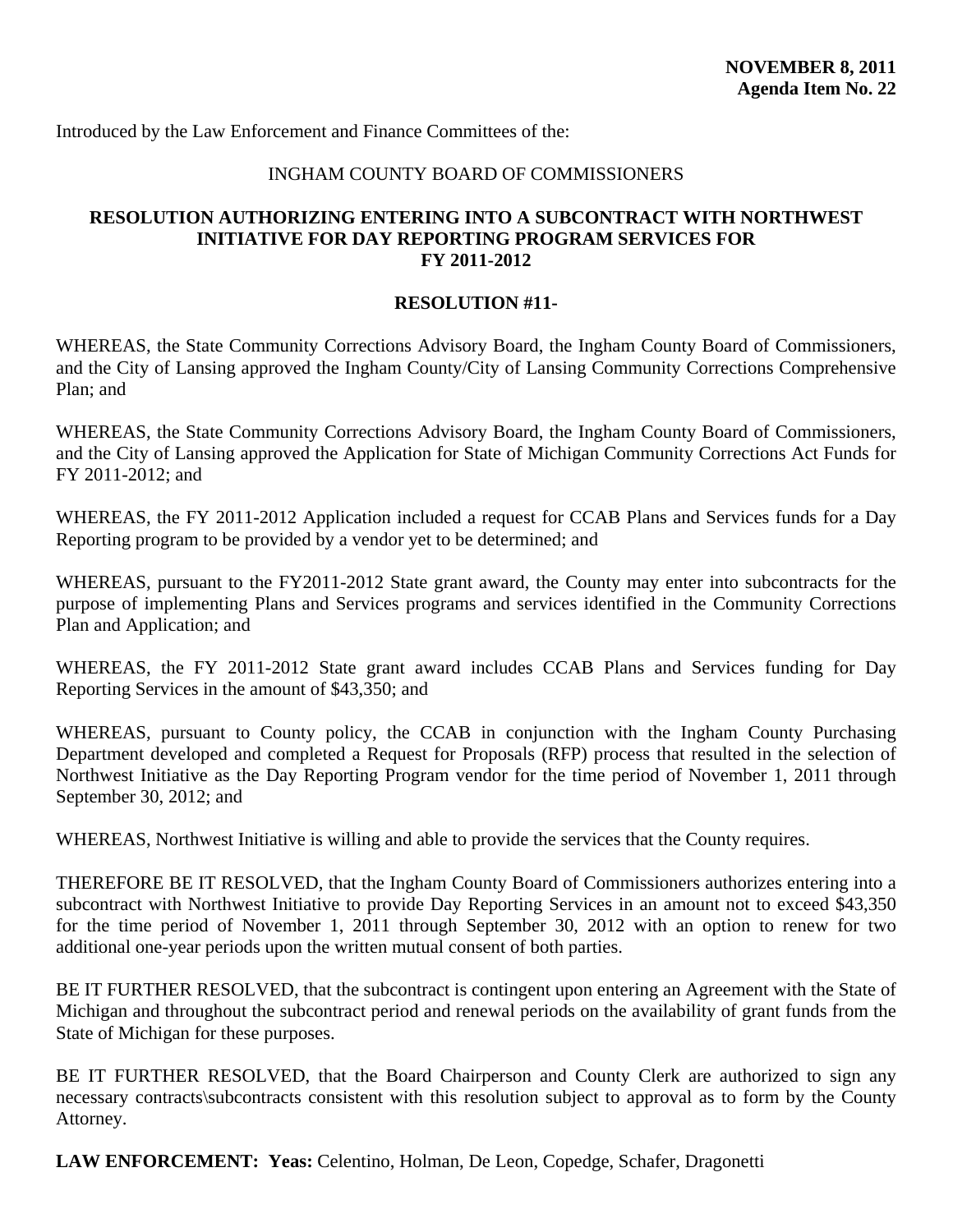# **RESOLUTION #11-**

 **Nays:** None **Absent:** None **Approved 10/27//11** 

FINANCE: Yeas: Schor, Tsernoglou, Nolan, Bahar-Cook, McGrain, Dougan<br>Nays: None **Absent:** None **Approved 11/02/11 Nays**: None **Absent:** None **Approved 11/02/11**